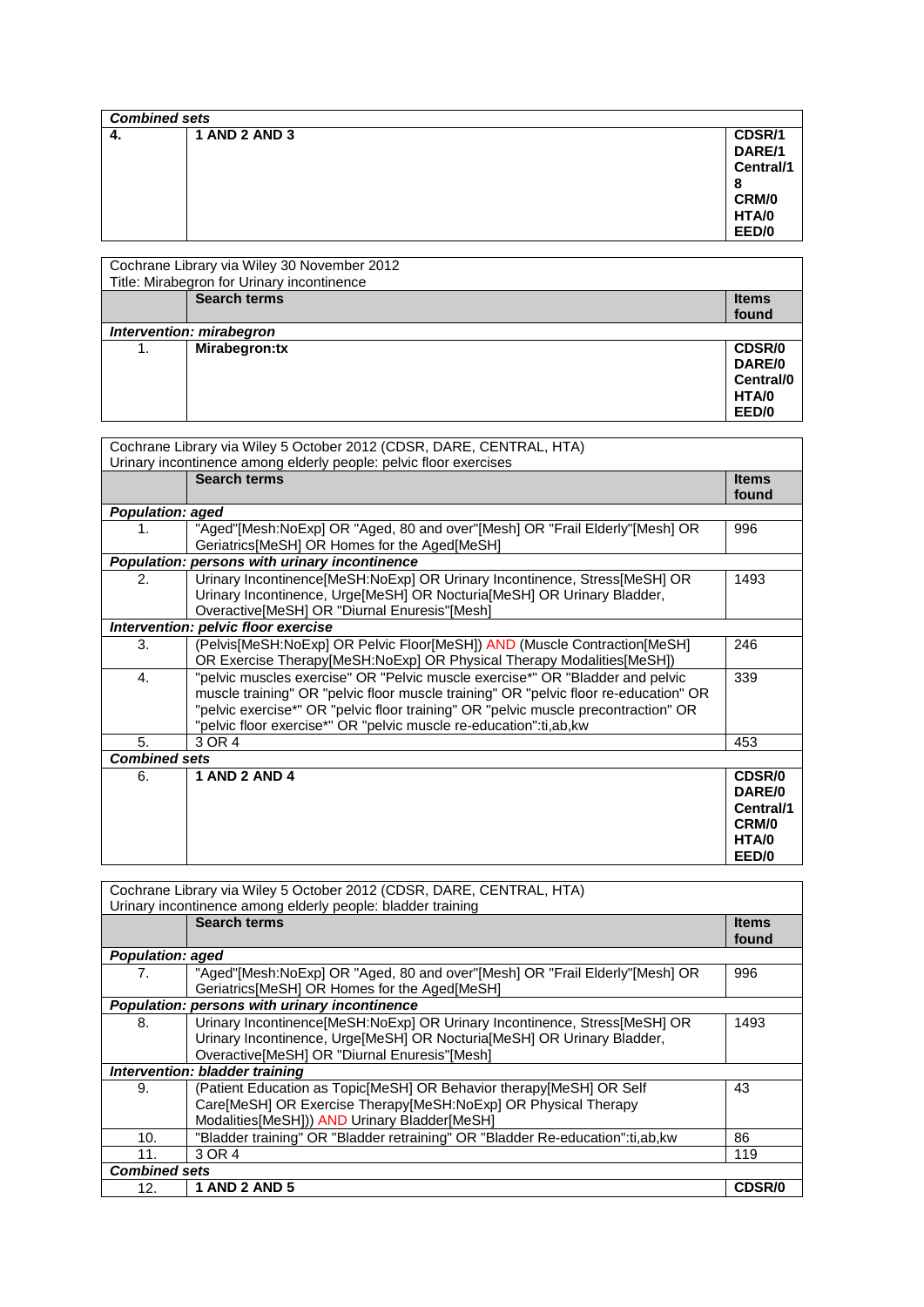|  | DARE/0    |
|--|-----------|
|  | Central/0 |
|  | CRM/0     |
|  | HTA/0     |
|  | EED/0     |

| Cochrane Library via Wiley 5 October 2012 (CDSR, DARE, CENTRAL, HTA)<br>Urinary incontinence among elderly people: electrical stimulation |                                                                                                                                                                                                                |                                                          |
|-------------------------------------------------------------------------------------------------------------------------------------------|----------------------------------------------------------------------------------------------------------------------------------------------------------------------------------------------------------------|----------------------------------------------------------|
|                                                                                                                                           | <b>Search terms</b>                                                                                                                                                                                            | <b>Items</b><br>found                                    |
| <b>Population: aged</b>                                                                                                                   |                                                                                                                                                                                                                |                                                          |
| 13.                                                                                                                                       | "Aged"[Mesh:NoExp] OR "Aged, 80 and over"[Mesh] OR "Frail Elderly"[Mesh] OR<br>Geriatrics [MeSH] OR Homes for the Aged [MeSH]                                                                                  | 996                                                      |
|                                                                                                                                           | Population: persons with urinary incontinence                                                                                                                                                                  |                                                          |
| 14.                                                                                                                                       | Urinary Incontinence[MeSH:NoExp] OR Urinary Incontinence, Stress[MeSH] OR<br>Urinary Incontinence, Urge[MeSH] OR Nocturia[MeSH] OR Urinary Bladder,<br>Overactive[MeSH] OR "Diurnal Enuresis"[Mesh]            | 1493                                                     |
|                                                                                                                                           | Intervention: electrical stimulation                                                                                                                                                                           |                                                          |
| 15.                                                                                                                                       | "Electric Stimulation Therapy"[Mesh:NoExp] OR Transcutaneous Electric Nerve<br>Stimulation[MeSH]                                                                                                               | 4020                                                     |
| 16.                                                                                                                                       | "electrical stimulation" OR "electrical pelvic floor stimulation" OR "electrostimulation<br>of the pelvic floor" OR "electrostimulation" OR "Pelvic floor stimulation" OR "sacral<br>neuromodulation":ti:ab:kw | 1969                                                     |
| 17.                                                                                                                                       | 3 OR 4                                                                                                                                                                                                         | 5324                                                     |
| <b>Combined sets</b>                                                                                                                      |                                                                                                                                                                                                                |                                                          |
| 18.                                                                                                                                       | <b>1 AND 2 AND 5</b>                                                                                                                                                                                           | CDSR/0<br>DARE/0<br>Central/0<br>CRM/0<br>HTA/0<br>EED/0 |
|                                                                                                                                           | Cookrope Library via Wiley E October 2012 (CDCD, DADE, CENTRAL, LITA)                                                                                                                                          |                                                          |

| Cochrane Library via Wiley 5 October 2012 (CDSR, DARE, CENTRAL, HTA)<br>Urinary incontinence among elderly people: surgery (intravaginal slings, collagen injections, Urinary Sphincter,<br>botox) |                                                                                                                                                                                                                                                                                                                                                                                 |                                                          |
|----------------------------------------------------------------------------------------------------------------------------------------------------------------------------------------------------|---------------------------------------------------------------------------------------------------------------------------------------------------------------------------------------------------------------------------------------------------------------------------------------------------------------------------------------------------------------------------------|----------------------------------------------------------|
|                                                                                                                                                                                                    | <b>Search terms</b>                                                                                                                                                                                                                                                                                                                                                             | <b>Items</b><br>found                                    |
| <b>Population: aged</b>                                                                                                                                                                            |                                                                                                                                                                                                                                                                                                                                                                                 |                                                          |
| 19.                                                                                                                                                                                                | "Aged"[Mesh:NoExp] OR "Aged, 80 and over"[Mesh] OR "Frail Elderly"[Mesh] OR<br>Geriatrics[MeSH] OR Homes for the Aged[MeSH]                                                                                                                                                                                                                                                     | 996                                                      |
|                                                                                                                                                                                                    | Population: persons with urinary incontinence                                                                                                                                                                                                                                                                                                                                   |                                                          |
| 20.                                                                                                                                                                                                | Urinary Incontinence[MeSH:NoExp] OR Urinary Incontinence, Stress[MeSH] OR<br>Urinary Incontinence, Urge[MeSH] OR Nocturia[MeSH] OR Urinary Bladder,<br>Overactive[MeSH] OR "Diurnal Enuresis"[Mesh]                                                                                                                                                                             | 1493                                                     |
|                                                                                                                                                                                                    | Intervention: surgery (intravaginal slings, collagen injections, Urinary Sphincter, botox)                                                                                                                                                                                                                                                                                      |                                                          |
| 21.                                                                                                                                                                                                | "Suburethral Slings"[MeSH] OR Urinary Incontinence/surgery[MeSH] OR<br>Collagen[MeSH] OR Urinary Sphincter, Artificial[MeSH] OR Botulinum Toxins, Type<br>A[MeSH]                                                                                                                                                                                                               | 2610                                                     |
| 22.                                                                                                                                                                                                | "Midurethral sling" OR "retropubic polypropylene sling" OR "pubovaginal sling" OR<br>"pubovaginal slings" OR "Pubovaginal fascial sling*" OR "suburetral sling*" OR<br>"intravaginal sling*" OR IVS OR TOT OR TVT OR "Tension free vaginal tape" OR<br>"vaginal tape" OR "sling plasty" OR "Retropubic tape" OR "Bone anchored" OR<br>Miniarc OR "transobturator tape":ti,ab,kw | 560                                                      |
| 23.                                                                                                                                                                                                | 3 OR 4                                                                                                                                                                                                                                                                                                                                                                          | 3005                                                     |
| <b>Combined sets</b>                                                                                                                                                                               |                                                                                                                                                                                                                                                                                                                                                                                 |                                                          |
| 24.                                                                                                                                                                                                | <b>1 AND 2 AND 5</b>                                                                                                                                                                                                                                                                                                                                                            | CDSR/0<br>DARE/0<br>Central/0<br>CRM/0<br>HTA/0<br>EED/0 |

| Cochrane Library via Wiley 5 October 2012 (CDSR, DARE, CENTRAL, HTA) |              |  |
|----------------------------------------------------------------------|--------------|--|
| Urinary incontinence among elderly people: complex interventions     |              |  |
| <b>Search terms</b>                                                  | <b>Items</b> |  |
|                                                                      |              |  |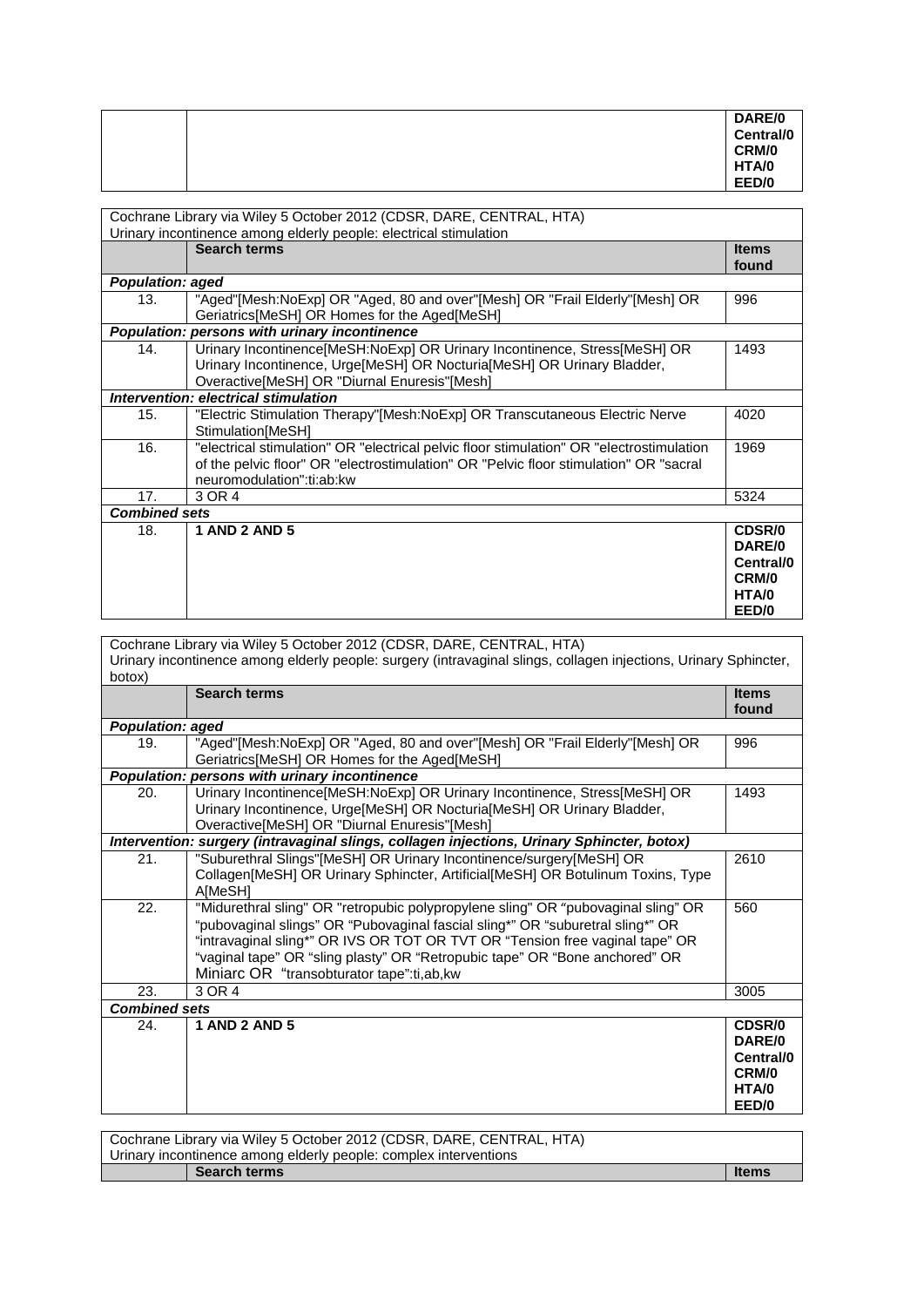|                         |                                                                                                                                                                                                                                                                                                                                                                                                                              | found                                                    |
|-------------------------|------------------------------------------------------------------------------------------------------------------------------------------------------------------------------------------------------------------------------------------------------------------------------------------------------------------------------------------------------------------------------------------------------------------------------|----------------------------------------------------------|
| <b>Population: aged</b> |                                                                                                                                                                                                                                                                                                                                                                                                                              |                                                          |
| 1.                      | "Aged"[Mesh:NoExp] OR "Aged, 80 and over"[Mesh] OR "Frail Elderly"[Mesh] OR<br>Geriatrics[MeSH] OR Homes for the Aged[MeSH]                                                                                                                                                                                                                                                                                                  | 996                                                      |
|                         | Population: persons with urinary incontinence                                                                                                                                                                                                                                                                                                                                                                                |                                                          |
| 2.                      | Urinary Incontinence[MeSH:NoExp] OR Urinary Incontinence, Stress[MeSH] OR<br>Urinary Incontinence, Urge[MeSH] OR Nocturia[MeSH] OR Urinary Bladder,<br>Overactive[MeSH] OR "Diurnal Enuresis"[Mesh]                                                                                                                                                                                                                          | 1493                                                     |
|                         | Intervention: complex interventions                                                                                                                                                                                                                                                                                                                                                                                          |                                                          |
| 3.                      | "Practice Guidelines as Topic"[Mesh] OR Education, Medical, Continuing[MeSH] OR<br>Education, Nursing, Continuing [MeSH] OR Decision Trees [MeSH] OR urinary<br>Incontinence/NU[MeSH] OR "Delivery of Health Care, Integrated"[MeSH:NoExp] OR<br>Patient Care Planning [MeSH:NoExp] OR Patient-Centered Care[MeSH:NoExp] OR<br>Referral and Consultation [MeSH] OR "Program Development" [MeSH Terms] OR<br>"Self Care"[Mesh | 9009                                                     |
| <b>Combined sets</b>    |                                                                                                                                                                                                                                                                                                                                                                                                                              |                                                          |
| 4.                      | <b>1 AND 2 AND 3</b>                                                                                                                                                                                                                                                                                                                                                                                                         | CDSR/0<br>DARE/0<br>Central/5<br>CRM/0<br>HTA/0<br>EED/0 |

| Cochrane Library via Wiley 5 October 2012 (CDSR, DARE, CENTRAL, HTA)                               |                                                                                                                                                                                                                                                                                            |                                                          |
|----------------------------------------------------------------------------------------------------|--------------------------------------------------------------------------------------------------------------------------------------------------------------------------------------------------------------------------------------------------------------------------------------------|----------------------------------------------------------|
| Urinary incontinence among elderly people: toilet-training (behavioral training, prompted voiding) |                                                                                                                                                                                                                                                                                            |                                                          |
|                                                                                                    | <b>Search terms</b>                                                                                                                                                                                                                                                                        | <b>Items</b><br>found                                    |
| <b>Population: aged</b>                                                                            |                                                                                                                                                                                                                                                                                            |                                                          |
| 5.                                                                                                 | "Aged"[Mesh:NoExp] OR "Aged, 80 and over"[Mesh] OR "Frail Elderly"[Mesh] OR<br>Geriatrics[MeSH] OR Homes for the Aged[MeSH]                                                                                                                                                                | 996                                                      |
|                                                                                                    | Population: persons with urinary incontinence                                                                                                                                                                                                                                              |                                                          |
| 6.                                                                                                 | Urinary Incontinence[MeSH:NoExp] OR Urinary Incontinence, Stress[MeSH] OR<br>Urinary Incontinence, Urge[MeSH] OR Nocturia[MeSH] OR Urinary Bladder,<br>Overactive[MeSH] OR "Diurnal Enuresis"[Mesh]                                                                                        | 1493                                                     |
|                                                                                                    | Intervention: toilet-training (behavioral training, prompted voiding)                                                                                                                                                                                                                      |                                                          |
| 7.                                                                                                 | Toilet Training[MeSH] OR "Behavior Therapy"[Mesh]                                                                                                                                                                                                                                          | 8681                                                     |
| 8.                                                                                                 | "prompted voiding timed voiding" OR "timed void" OR "scheduled toileting" OR<br>"routine toileting" OR "habit training" OR "habit retrainining" OR "toileting assistance<br>program" OR "toilet training" OR "toileting program*" OR "toileting schedule*" OR<br>"toileting plan":ti,ab,kw | 72                                                       |
| 9.                                                                                                 | 3 OR 4                                                                                                                                                                                                                                                                                     | 8714                                                     |
| <b>Combined sets</b>                                                                               |                                                                                                                                                                                                                                                                                            |                                                          |
| 10.                                                                                                | <b>1 AND 2 AND 4</b>                                                                                                                                                                                                                                                                       | CDSR/0<br>DARE/0<br>Central/3<br>CRM/0<br>HTA/0<br>EED/0 |

| Cochrane Library via Wiley 5 October 2012 (CDSR, DARE, CENTRAL, HTA) |                                                                                                           |              |  |
|----------------------------------------------------------------------|-----------------------------------------------------------------------------------------------------------|--------------|--|
|                                                                      | Urinary incontinence among elderly people: environmental interventions (staff, environmental alterations) |              |  |
|                                                                      | <b>Search terms</b>                                                                                       | <b>Items</b> |  |
|                                                                      |                                                                                                           | found        |  |
| <b>Population: aged</b>                                              |                                                                                                           |              |  |
| 11.                                                                  | "Aged"[Mesh:NoExp] OR "Aged, 80 and over"[Mesh] OR "Frail Elderly"[Mesh] OR                               | 996          |  |
|                                                                      | Geriatrics[MeSH] OR Homes for the Aged[MeSH]                                                              |              |  |
|                                                                      | Population: persons with urinary incontinence                                                             |              |  |
| 12.                                                                  | Urinary Incontinence[MeSH:NoExp] OR Urinary Incontinence, Stress[MeSH] OR                                 | 1493         |  |
|                                                                      | Urinary Incontinence, Urge[MeSH] OR Nocturia[MeSH] OR Urinary Bladder,                                    |              |  |
|                                                                      | Overactive[MeSH] OR "Diurnal Enuresis"[Mesh]                                                              |              |  |
|                                                                      | Intervention: environmental (staff, environmental alterations)                                            |              |  |
| 13.                                                                  | Education, Nursing, Continuing [MeSH] OR Nurses' Aides/education [MeSH]                                   | 6290         |  |
|                                                                      | OR"Nursing Staff/education"[MeSH] OR Workload[MeSH] OR Organizational                                     |              |  |
|                                                                      | Culture[MeSH] OR Occupational Therapy[MeSH] OR Equipment                                                  |              |  |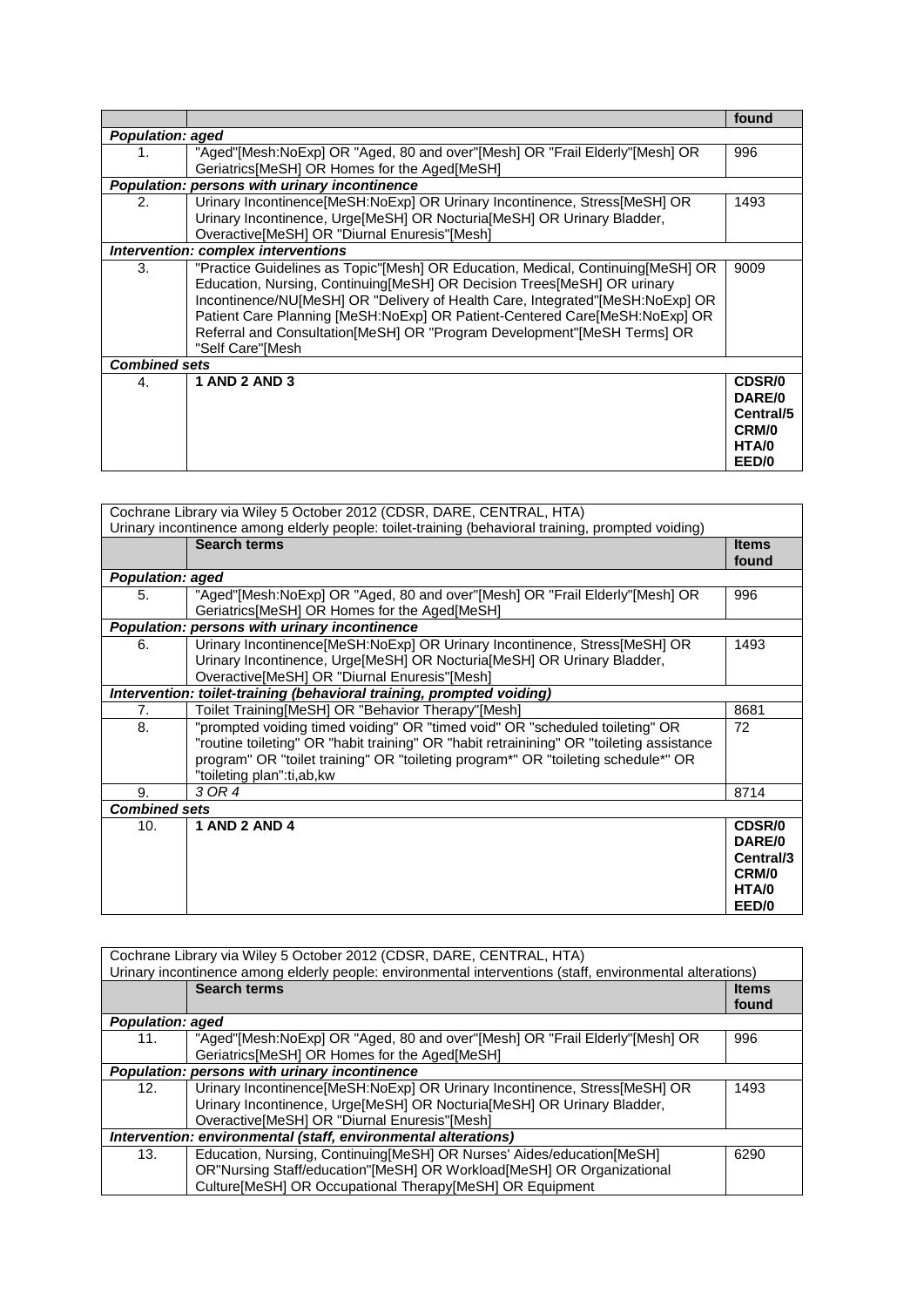|                      | Design[MeSH:NoExp] OR "Interior Design and Furnishings"[MeSH Terms] OR Toilet<br>Facilities [MeSH] OR Architectural Accessibility [MeSH] OR "Facility Design and<br>Construction"[Mesh:NoExp] OR Lighting[MeSH] OR Health Facility<br>Environment[MeSH:NoExp] |                                                                 |
|----------------------|---------------------------------------------------------------------------------------------------------------------------------------------------------------------------------------------------------------------------------------------------------------|-----------------------------------------------------------------|
| <b>Combined sets</b> |                                                                                                                                                                                                                                                               |                                                                 |
| 14.                  | <b>1 AND 2 AND 3</b>                                                                                                                                                                                                                                          | <b>CDSR/0</b><br>DARE/0<br>Central/1<br>CRM/0<br>HTA/0<br>EED/0 |

| Cochrane Library via Wiley 5 October 2012 (CDSR, DARE, CENTRAL, HTA)<br>Urinary incontinence among elderly people: environmental interventions (staff, environmental alterations) |                                                                                                                                                                                                                                                          |                                                          |
|-----------------------------------------------------------------------------------------------------------------------------------------------------------------------------------|----------------------------------------------------------------------------------------------------------------------------------------------------------------------------------------------------------------------------------------------------------|----------------------------------------------------------|
|                                                                                                                                                                                   | <b>Search terms</b>                                                                                                                                                                                                                                      | <b>Items</b><br>found                                    |
| <b>Population: aged</b>                                                                                                                                                           |                                                                                                                                                                                                                                                          |                                                          |
| 15.                                                                                                                                                                               | "Aged"[Mesh:NoExp] OR "Aged, 80 and over"[Mesh] OR "Frail Elderly"[Mesh] OR<br>Geriatrics[MeSH] OR Homes for the Aged[MeSH]                                                                                                                              | 996                                                      |
|                                                                                                                                                                                   | Population: persons with urinary incontinence                                                                                                                                                                                                            |                                                          |
| 16.                                                                                                                                                                               | Urinary Incontinence[MeSH:NoExp] OR Urinary Incontinence, Stress[MeSH] OR<br>Urinary Incontinence, Urge[MeSH] OR Nocturia[MeSH] OR Urinary Bladder,<br>Overactive[MeSH] OR "Diurnal Enuresis"[Mesh]                                                      | 1493                                                     |
|                                                                                                                                                                                   | Intervention: Complementary Therapies (acupuncture, yoga, herbal medicine)                                                                                                                                                                               |                                                          |
| 17.                                                                                                                                                                               | Acupuncture Therapy[MeSH] OR "Herbal Medicine"[Mesh] OR "Drugs, Chinese<br>Herbal"[Mesh] OR "Homeopathy"[MeSH] OR "Yoga"[MeSH] OR "Mind-Body<br>Therapies"[Mesh:NoExp]OR "Tai Ji"[Mesh] OR Complementary<br>Therapies[MeSH:NoExp] OR "Acupressure"[Mesh] | 12685                                                    |
| <b>Combined sets</b>                                                                                                                                                              |                                                                                                                                                                                                                                                          |                                                          |
| 18.                                                                                                                                                                               | <b>1 AND 2 AND 3</b>                                                                                                                                                                                                                                     | CDSR/0<br>DARE/0<br>Central/0<br>CRM/0<br>HTA/0<br>EED/0 |

[AU] = Author [MAJR] = MeSH Major Topic [MeSH] = Term from the Medline controlled vocabulary, including terms found below this term in the MeSH hierarchy [MeSH:NoExp] = Does not include terms found below this term in the MeSH hierarchy Systematic[SB] = Filter for retrieving systematic reviews  $[T<sup>T</sup>] = T$ itle  $[TIAB] =$  Title or abstract [TW] = Text Word  $\bar{x}$  = Truncation " " = Citation Marks; searches for an exact phrase

CDSR = Cochrane Database of Systematic Review CENTRAL = Cochrane Central Register of Controlled Trials, "trials" CRM = Method Studies DARE = Database Abstracts of Reviews of Effects, "other reviews" EED = Economic Evaluations HTA = Health Technology Assessments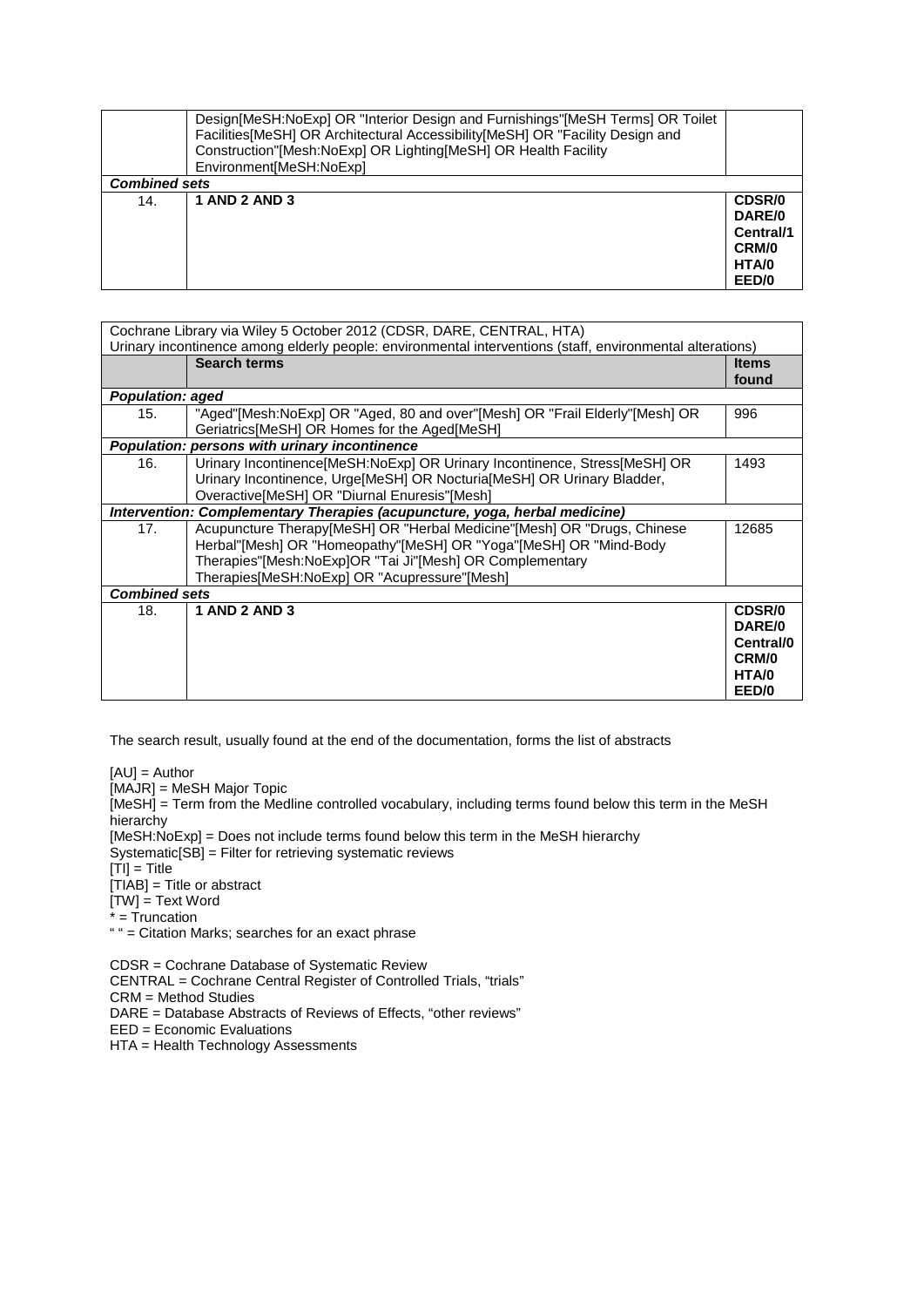Complimentary searches in OTHER DATABASES –qualitative studies

| Psychology and Behavioral Sciences Collection (PBSC) via EBSCO, 2012-05-23 |                                                                                 |                       |  |
|----------------------------------------------------------------------------|---------------------------------------------------------------------------------|-----------------------|--|
|                                                                            | Title: Urinary Incontinence -qualitative studies                                |                       |  |
|                                                                            | <b>Search terms</b>                                                             | <b>Items</b><br>found |  |
|                                                                            | Population: older persons with urinary incontinence                             |                       |  |
|                                                                            | DE "URINARY incontinence in old age" OR DE "URINARY incontinence"               | 215                   |  |
|                                                                            | Study types: qualitative studies                                                |                       |  |
| 2.                                                                         | DE "CONVERSATION analysis" OR DE "PARTICIPANT observation" OR DE                | 2741                  |  |
|                                                                            | "PHENOMENOGRAPHY" OR DE "CASE method" OR DE "ETHNOLOGY" OR DE                   |                       |  |
|                                                                            | "INTERVIEWING" OR DE "PARTICIPANT & researcher" OR DE "QUALITATIVE research" OR |                       |  |
|                                                                            | "THEMATIC analysis" OR (TI qualitative OR "lived experience" OR AB qualitative) |                       |  |
| <b>Combined sets</b>                                                       |                                                                                 |                       |  |
| 3.                                                                         | 1 AND 2                                                                         | 9                     |  |

## **Proquest medical library, 2012-05-23**

| Title: Urinary Incontinence -qualitative studies |                                                                                        |                       |
|--------------------------------------------------|----------------------------------------------------------------------------------------|-----------------------|
|                                                  | <b>Search terms</b>                                                                    | <b>Items</b><br>found |
| <b>Population: aged</b>                          |                                                                                        |                       |
| 1.                                               | SU.EXACT("Senior citizen centers") OR SU.EXACT("Oldest old people") OR SU.EXACT("Older | 2058                  |
|                                                  | people") OR SU.EXACT("Aging") OR SU.EXACT("Retirees") OR SU.EXACT("Elder care") OR     |                       |
|                                                  | SU.EXACT("Frailty") OR SU.EXACT("Geriatrics")                                          |                       |
|                                                  | Population: persons with urinary incontinence                                          |                       |
| 2.                                               | SU.EXACT("Urinary incontinence")                                                       | 2058                  |
|                                                  | <b>Study types: qualitative studies</b>                                                |                       |
| 3.                                               | MESH.EXACT.EXPLODE("Qualitative Research") OR TI (qualitative) OR SU.EXACT("Grounded   | 2741                  |
|                                                  | theory") OR SU.EXACT("Qualitative research") OR SU.EXACT("Action research")            |                       |
| <b>Combined sets</b>                             |                                                                                        |                       |
| 4.                                               | 1 AND 2 AND 3                                                                          |                       |

#### **SocIndex via EBSCO, 2012-05-23**

| Title: Urinary Incontinence -qualitative studies |                                                                           |              |
|--------------------------------------------------|---------------------------------------------------------------------------|--------------|
|                                                  | <b>Search terms</b>                                                       | <b>Items</b> |
|                                                  |                                                                           | found        |
| <b>Population: aged</b>                          |                                                                           |              |
| 5.                                               | (DE "OLDER people")                                                       | 14820        |
|                                                  | Population: persons with urinary incontinence                             |              |
| 6.                                               | DE "URINARY incontinence" OR TI incontinence*                             | 246          |
|                                                  | Study types: qualitative studies                                          |              |
| 7.                                               | (DE "QUALITATIVE research" OR DE "CONVERSATION analysis" OR DE            | 28162        |
|                                                  | "PARTICIPANT observation") OR (TI qualitative OR "lived experience" OR AB |              |
|                                                  | qualitative)                                                              |              |
| <b>Combined sets</b>                             |                                                                           |              |
| 8.                                               | 1 AND 2 AND 3                                                             | 0            |

## **Academic Search Elite via EBSCO, 2012-05-23**

| Academic Search Elite Via EDSCO, 2012-05-23 |                                                                                   |              |
|---------------------------------------------|-----------------------------------------------------------------------------------|--------------|
|                                             | Title: Urinary Incontinence -qualitative studies                                  |              |
|                                             | <b>Search terms</b>                                                               | <b>Items</b> |
|                                             |                                                                                   | found        |
|                                             | Population: older persons with urinary incontinence                               |              |
| 9.                                          | DE "URINARY incontinence" OR DE "URINARY incontinence in old age"                 | 1928         |
| Study types: qualitative studies            |                                                                                   |              |
| 10.                                         | DE "QUALITATIVE research" OR DE "CONVERSATION analysis" OR DE "PARTICIPANT        | 14913        |
|                                             | observation" OR DE "PHENOMENOGRAPHY" OR DE "CONVERSATION analysis" OR DE          |              |
|                                             | "PARTICIPANT observation" OR DE "PHENOMENOGRAPHY" ) OR TI ( qualitative OR "lived |              |
|                                             | experience")                                                                      |              |
| <b>Combined sets</b>                        |                                                                                   |              |
| 11.                                         | 1 AND 2                                                                           | 13           |

The search result, usually found at the end of the documentation, forms the list of abstracts

AB = Abstract

 $AU =$  Author

DE = Term from the thesaurus

MH = Term from the "Cinahl Headings" thesaurus

MM = Major Concept

 $TI = Title$ 

TX = All Text. Performs a keyword search of all the database's searchable fields

ZC = Methodology Index

\* = Truncation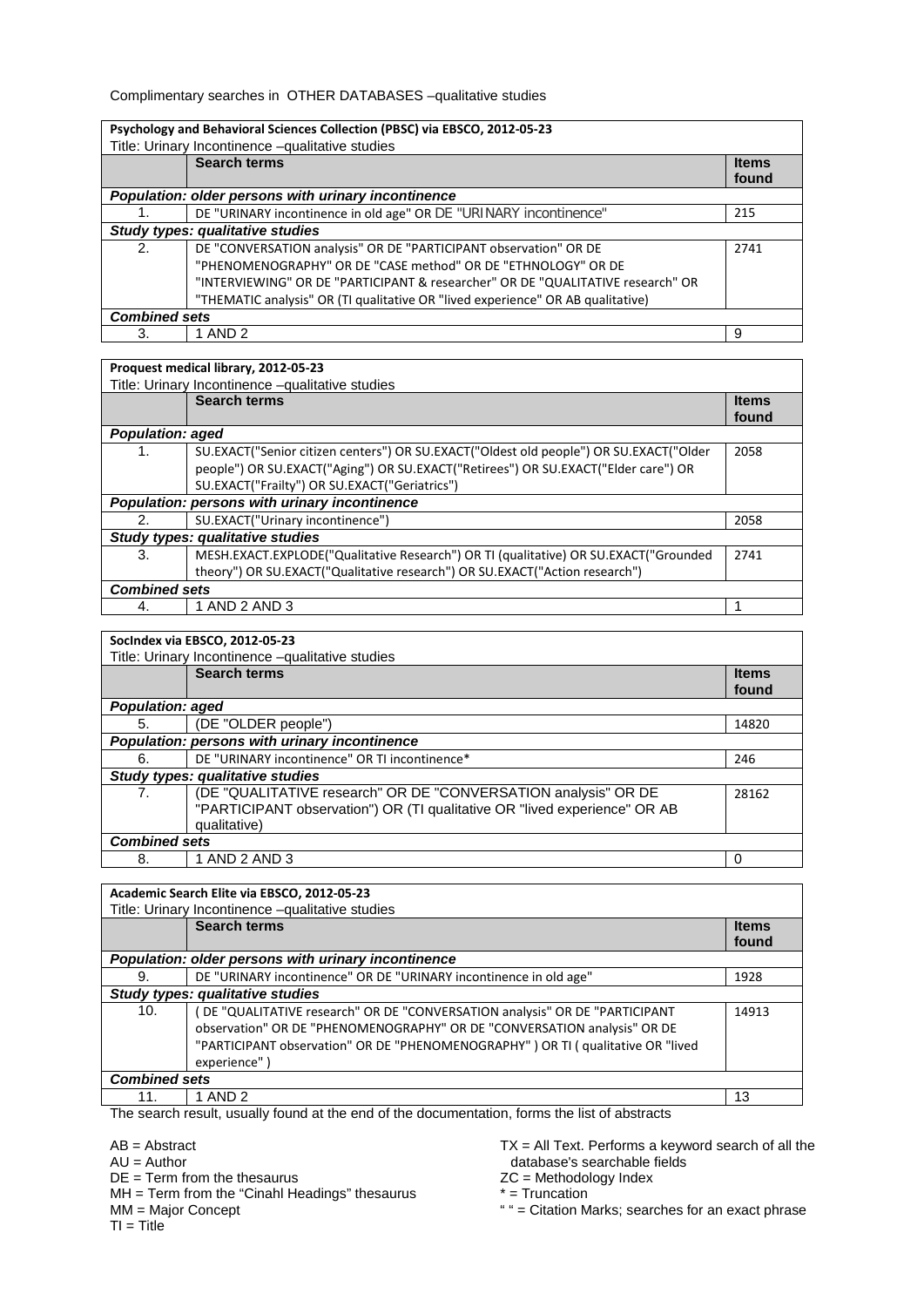## **EMBASE - Search strategies, all PICOs**

| Embase via Embase.com, 2 October 2012<br>Urinary incontinence among elderly people: pharmacological therapy |                                                                                          |              |
|-------------------------------------------------------------------------------------------------------------|------------------------------------------------------------------------------------------|--------------|
|                                                                                                             |                                                                                          |              |
|                                                                                                             | <b>Search terms</b>                                                                      | <b>Items</b> |
|                                                                                                             |                                                                                          | found        |
| <b>Population: aged</b>                                                                                     |                                                                                          |              |
| 1.                                                                                                          | 'aged'/de OR 'aged hospital patient'/de OR 'frail elderly'/de OR 'very elderly'/de OR    | 1,315,04     |
|                                                                                                             | 'geriatric patient'/de                                                                   | 8            |
|                                                                                                             | <b>Population: persons with urinary incontinence</b>                                     |              |
| 2.                                                                                                          | 'urine incontinence'/mj/dm_dt OR 'enuresis'/exp/mj/dm_dt OR 'mixed                       | 3,922        |
|                                                                                                             | incontinence'/mj/dm_dt OR 'stress incontinence'/mj/dm_dt OR 'urge                        |              |
|                                                                                                             | incontinence'/mj/dm_dt OR 'overactive bladder'/mj/dm_dt OR 'urinary                      |              |
|                                                                                                             | urgency'/mj/dm_dt                                                                        |              |
|                                                                                                             | Intervention: pharmacological treatment                                                  |              |
| 3.                                                                                                          | 'solifenacin'/de OR 'desmopressin'/de OR 'estradiol'/de OR 'oxybutynin'/de OR            | 149,313      |
|                                                                                                             | 'darifenacin'/de OR 'fesoterodine'/de OR 'tolterodine'/de OR 'duloxetine'/de OR          |              |
|                                                                                                             | 'desmopressin'/de OR 'estradiol'/de OR 'estriol'/de OR 'bethanechol'/de OR               |              |
|                                                                                                             | 'muscarinic receptor blocking agent'/de OR 'cholinergic receptor blocking agent'/de      |              |
|                                                                                                             | OR 'adrenergic receptor affecting agent'/de OR 'serotonin uptake inhibitor'/de           |              |
|                                                                                                             | Study types: systematic review, clinical trials, cohort studies                          |              |
| 4.                                                                                                          | ('systematic review'/de OR 'controlled clinical trial'/de OR 'randomized controlled      | 5,435,77     |
|                                                                                                             |                                                                                          |              |
|                                                                                                             | trial'/de OR 'clinical trial'/de OR 'multicenter study'/de OR 'intervention study'/de OR | 6            |
|                                                                                                             | 'longitudinal study'/de OR 'prospective study'/de OR 'comparative study'/de OR           |              |
|                                                                                                             | 'controlled study'/de OR 'pretest posttest control group design'/de OR 'major clinical   |              |
|                                                                                                             | study'/de)                                                                               |              |
| <b>Combined sets</b>                                                                                        |                                                                                          |              |
| 5.                                                                                                          | 1 AND 2 AND 3 AND 4                                                                      | 430          |

Embase via Embase.com, 2 October 2012 **Urinary incontinence among elderly people: lifestyle interventions Search terms Items Items Items Items found** *Population: aged* 1. 'aged'/de OR 'aged hospital patient'/de OR 'frail elderly'/de OR 'very elderly'/de OR 'geriatric patient'/de 1,315,58 9 *Population: persons with urinary incontinence* 2. | 'urine incontinence'/mj OR 'enuresis'/mj OR 'mixed incontinence'/mj OR 'stress incontinence'/mj OR 'urge incontinence'/mj OR 'overactive bladder'/mj OR 'urinary urgency'/mj OR "urinary incontinence":ti OR "overactive bladder":ti OR incontinence:ti *Intervention: lifestyle interventions* 3. l'ilfestyle modification'/de OR 'health promotion'/de 45,926<br>4. l'smoking cessation'/de 45,926 4. Smoking cessation'/de 25. 5. (('exercise'/exp OR 'kinesiotherapy'/exp OR 'walking difficulty'/de OR 'physiotherapy'/de OR 'home physiotherapy'/de OR 'patient mobility'/de OR 'physical activity'/de OR 'functional training'/de OR 'muscle strength'/de OR 'endurance'/de) AND ('treatment outcome'/de OR 'health promotion'/de OR 'nursing intervention'/de OR 'intervention study'/de OR 'early intervention'/de)) NOT ('pelvic floor muscle training'/mj OR 'pelvic floor':ti) 19,284 6. 'coffee'/de OR 'tea'/de OR "fluid consumption":ti:ab OR caffeine intake:ti:ab OR 'caffeine'/de 32,039 7. *3 OR 4 OR 5 OR 6* 113,978 *Study types: systematic review, clinical trials, cohort studies* 8. ('systematic review'/de OR 'controlled clinical trial'/de OR 'randomized controlled trial'/de OR 'clinical trial'/de OR 'multicenter study'/de OR 'intervention study'/de OR 'longitudinal study'/de OR 'prospective study'/de OR 'comparative study'/de OR 'controlled study'/de OR 'pretest posttest control group design'/de OR 'major clinical study'/de) 5,435,77 6 *Combined sets* 9. **1 AND 2 AND 7 AND 8 87**

Embase via Embase.com 30 November 2012 Title: Mirabegron for Urinary incontinence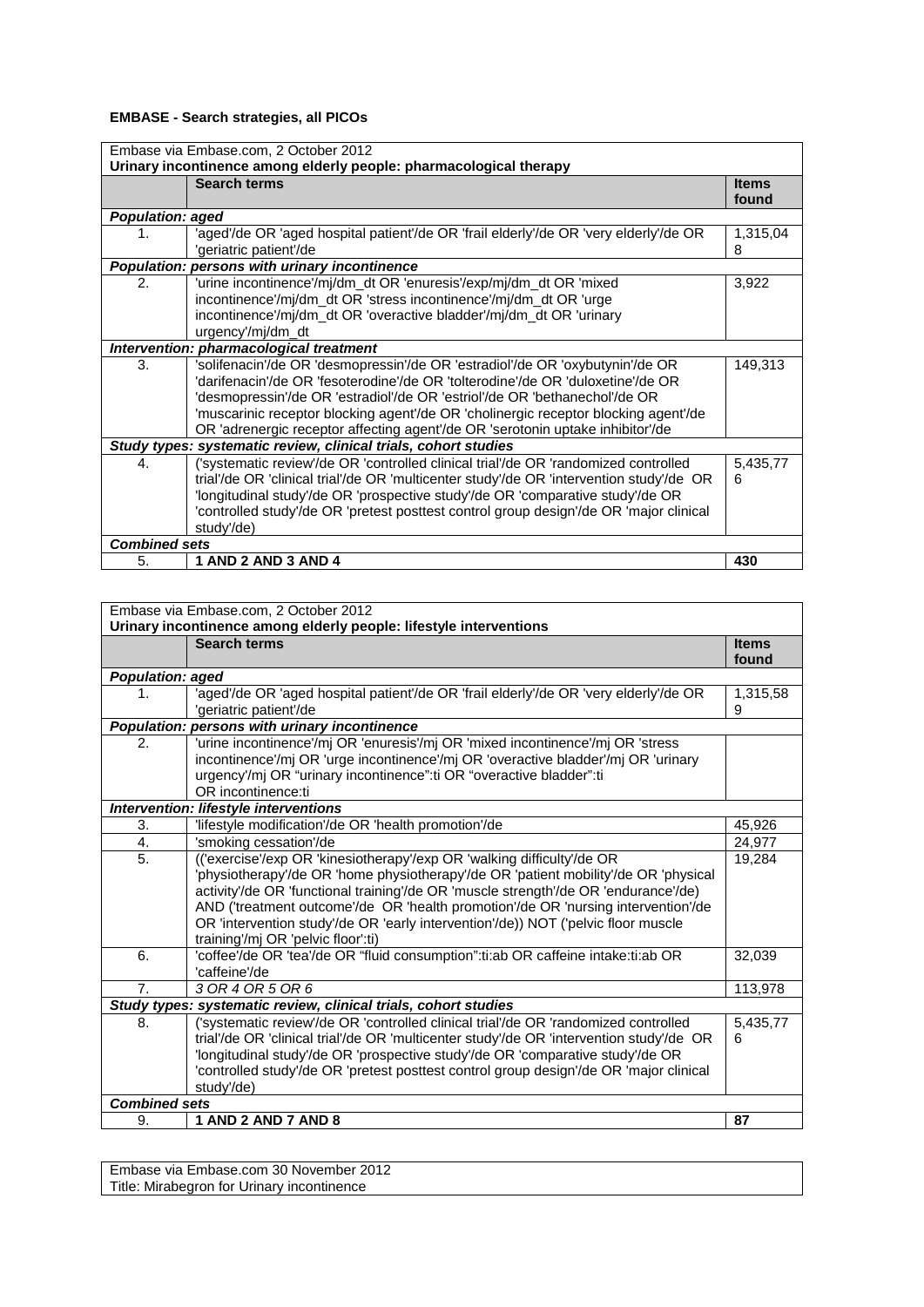|                         | <b>Search terms</b>                                                                        | <b>Items</b> |
|-------------------------|--------------------------------------------------------------------------------------------|--------------|
|                         |                                                                                            |              |
|                         |                                                                                            | found        |
| <b>Population: aged</b> |                                                                                            |              |
|                         | 'aged'/de OR 'aged hospital patient'/de OR 'frail elderly'/de OR 'very elderly'/de OR      | 1,329,93     |
|                         | 'geriatric patient'/de                                                                     | 8            |
|                         | Population: persons with urinary incontinence                                              |              |
| 2.                      | 'urine incontinence'/mj/dm_dt OR 'enuresis'/exp/mj/dm_dt OR 'mixed                         | 3975         |
|                         | incontinence'/mj/dm_dt OR 'stress incontinence'/mj/dm_dt OR 'urge                          |              |
|                         | incontinence'/mj/dm_dt OR 'overactive bladder'/mj/dm_dt OR 'urinary                        |              |
|                         | urgency'/mj/dm_dt AND [embase]/lim                                                         |              |
|                         | <b>Intervention: Mirabegron</b>                                                            |              |
| 3.                      | 'mirabegron'/de OR mirabegron:ti                                                           | 103          |
|                         | Study types: systematic review, clinical trials, cohort studies                            |              |
| 4.                      | ('controlled clinical trial'/de OR 'randomized controlled trial'/de OR 'clinical trial'/de | 5.489.78     |
|                         | OR 'multicenter study'/de OR 'intervention study'/de OR 'longitudinal study'/de OR         |              |
|                         | 'prospective study'/de OR 'comparative study'/de OR 'controlled study'/de OR               |              |
|                         | 'pretest posttest control group design'/de OR 'major clinical study'/de)                   |              |
|                         |                                                                                            |              |
| <b>Combined sets</b>    |                                                                                            |              |
| 5.                      | 1 AND 2 AND 3 AND 4                                                                        | 0            |
|                         | <b>1 AND 2 AND 3</b>                                                                       | $\mathbf{2}$ |

| Embase via Embase.com 9 November 2012                                       |                                                                                                                                                                                                                                                                                                                                                                           |                       |
|-----------------------------------------------------------------------------|---------------------------------------------------------------------------------------------------------------------------------------------------------------------------------------------------------------------------------------------------------------------------------------------------------------------------------------------------------------------------|-----------------------|
| Urinary incontinence among elderly people: Oestrogen (complimentary search) |                                                                                                                                                                                                                                                                                                                                                                           |                       |
|                                                                             | <b>Search terms</b>                                                                                                                                                                                                                                                                                                                                                       | <b>Items</b><br>found |
| <b>Population: aged</b>                                                     |                                                                                                                                                                                                                                                                                                                                                                           |                       |
| 1.                                                                          | 'aged'/de OR 'aged hospital patient'/de OR 'frail elderly'/de OR 'very elderly'/de OR<br>'geriatric patient'/de OR 'postmenopause'/exp                                                                                                                                                                                                                                    | 1350072               |
|                                                                             | Population: persons with urinary incontinence                                                                                                                                                                                                                                                                                                                             |                       |
| 2.                                                                          | 'urine incontinence'/mj/dm_dt OR 'enuresis'/exp/mj/dm_dt OR 'mixed<br>incontinence'/mj/dm_dt OR 'stress incontinence'/mj/dm_dt OR 'urge<br>incontinence'/mj/dm_dt OR 'overactive bladder'/mj/dm_dt OR 'urinary<br>urgency'/mj/dm_dt                                                                                                                                       | 3945                  |
|                                                                             | <b>Intervention: Oestrogen</b>                                                                                                                                                                                                                                                                                                                                            |                       |
| 3.                                                                          | 'estrogen therapy'/exp OR 'estrogen'/de OR Estrogen:ti OR Oestrogen:ti OR<br>Oestrogen therapy:ti:ab OR oral systemic oestrogen*:ti:ab OR<br>systemic oestrogen: ti: ab OR oestrogen replacement therapy: ti: ab                                                                                                                                                          | 96,868                |
|                                                                             | Study types: systematic review, Clinical trials, Cohort studies                                                                                                                                                                                                                                                                                                           |                       |
| 4.                                                                          | ('systematic review'/de OR 'controlled clinical trial'/de OR 'randomized controlled<br>trial'/de OR 'clinical trial'/de OR 'multicenter study'/de OR 'intervention study'/de OR<br>'longitudinal study'/de OR 'prospective study'/de OR 'comparative study'/de OR<br>'controlled study'/de OR 'pretest posttest control group design'/de OR 'major clinical<br>study'/de) | 5495743               |
| <b>Combined sets</b>                                                        |                                                                                                                                                                                                                                                                                                                                                                           |                       |
|                                                                             | <b>1 AND 2 AND 3 AND 4</b>                                                                                                                                                                                                                                                                                                                                                | 67                    |

| Embase via embase.com, 4 October 2012                             |                                                                                         |              |
|-------------------------------------------------------------------|-----------------------------------------------------------------------------------------|--------------|
| Urinary incontinence among elderly people: electrical stimulation |                                                                                         |              |
|                                                                   | <b>Search terms</b>                                                                     | <b>Items</b> |
|                                                                   |                                                                                         | found        |
|                                                                   |                                                                                         |              |
| <b>Population: aged</b>                                           |                                                                                         |              |
| 1.                                                                | 'aged'/de OR 'aged hospital patient'/de OR 'frail elderly'/de OR 'very elderly'/de OR   | 1,315,87     |
|                                                                   | 'geriatric patient'/de                                                                  | 8            |
|                                                                   | Population: persons with urinary incontinence                                           |              |
| 2.                                                                | 'urine incontinence'/mj/dm_dt OR 'enuresis'/exp/mj/dm_dt OR 'mixed                      | 3922         |
|                                                                   | incontinence'/mj/dm_dt OR 'stress incontinence'/mj/dm_dt OR 'urge                       |              |
|                                                                   | incontinence'/mj/dm_dt OR 'overactive bladder'/mj/dm_dt OR 'urinary                     |              |
|                                                                   | urgency'/mj/dm_dt AND [embase]/lim                                                      |              |
|                                                                   | Intervention: electrical stimulation                                                    |              |
| 3.                                                                | 'electrostimulation therapy'/de OR 'transcutaneous nerve stimulation'/exp OR            | 42199        |
|                                                                   | "electrical stimulation":ti:ab OR "electrical pelvic floor stimulation":ti:ab OR        |              |
|                                                                   | "electrostimulation of the pelvic floor":ti:ab OR "electrostimulation":ti:ab OR "Pelvic |              |
|                                                                   | floor stimulation":ti:ab OR "sacral neuromodulation":ti:ab                              |              |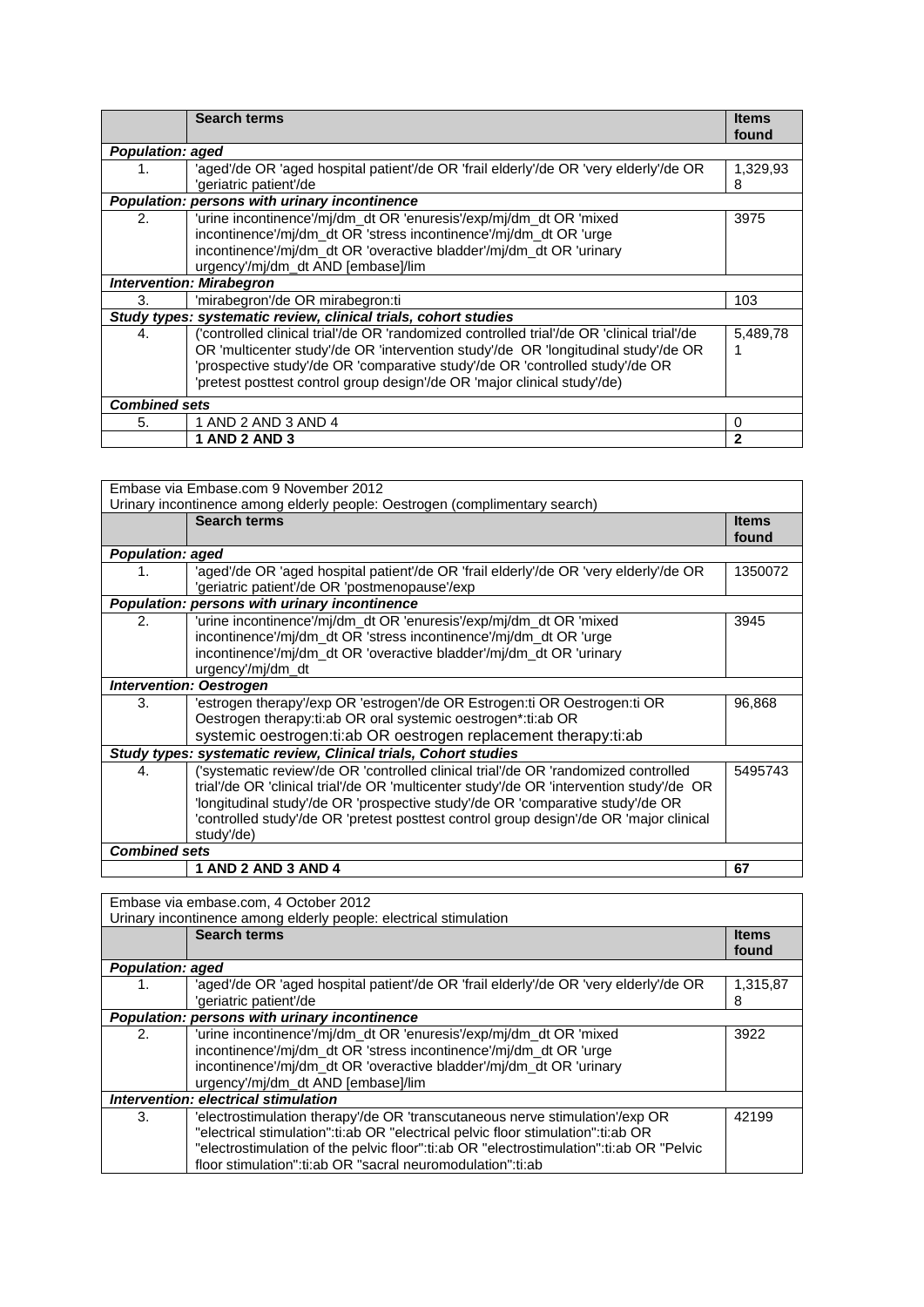| Study types: systematic review, Clinical trials, Cohort studies |                                                                                           |         |
|-----------------------------------------------------------------|-------------------------------------------------------------------------------------------|---------|
| 4.                                                              | 'controlled clinical trial'/de OR 'randomized controlled trial'/de OR 'clinical trial'/de | 5438553 |
|                                                                 | OR 'multicenter study'/de OR 'intervention study'/de OR 'longitudinal study'/de           |         |
|                                                                 | OR 'prospective study'/de OR 'comparative study'/de OR 'controlled study'/de              |         |
|                                                                 | OR 'pretest posttest control group design'/de OR 'major clinical study'/de                |         |
| <b>Combined sets</b>                                            |                                                                                           |         |
| 5.                                                              | 1 AND 2 AND 3 AND 4                                                                       | 15      |
|                                                                 |                                                                                           |         |

| Embase via embase.com, 4 October 2012                                                                                      |                                                                                                                                                                                                                                                                                                                                                                                                                                                                                                                                                                                                                                                                                                                                                                                                                                                                                                                                                                                                                                                                                                                                                                                                 |                       |
|----------------------------------------------------------------------------------------------------------------------------|-------------------------------------------------------------------------------------------------------------------------------------------------------------------------------------------------------------------------------------------------------------------------------------------------------------------------------------------------------------------------------------------------------------------------------------------------------------------------------------------------------------------------------------------------------------------------------------------------------------------------------------------------------------------------------------------------------------------------------------------------------------------------------------------------------------------------------------------------------------------------------------------------------------------------------------------------------------------------------------------------------------------------------------------------------------------------------------------------------------------------------------------------------------------------------------------------|-----------------------|
| Urinary incontinence among elderly people: surgery (intravaginal slings, collagen injections, Urinary Sphincter,<br>botox) |                                                                                                                                                                                                                                                                                                                                                                                                                                                                                                                                                                                                                                                                                                                                                                                                                                                                                                                                                                                                                                                                                                                                                                                                 |                       |
|                                                                                                                            | <b>Search terms</b>                                                                                                                                                                                                                                                                                                                                                                                                                                                                                                                                                                                                                                                                                                                                                                                                                                                                                                                                                                                                                                                                                                                                                                             | <b>Items</b><br>found |
| Population: aged                                                                                                           |                                                                                                                                                                                                                                                                                                                                                                                                                                                                                                                                                                                                                                                                                                                                                                                                                                                                                                                                                                                                                                                                                                                                                                                                 |                       |
| 6.                                                                                                                         | 'aged'/de OR 'aged hospital patient'/de OR 'frail elderly'/de OR 'very elderly'/de OR<br>'geriatric patient'/de                                                                                                                                                                                                                                                                                                                                                                                                                                                                                                                                                                                                                                                                                                                                                                                                                                                                                                                                                                                                                                                                                 | 1,315,87<br>8         |
|                                                                                                                            | Population: persons with urinary incontinence                                                                                                                                                                                                                                                                                                                                                                                                                                                                                                                                                                                                                                                                                                                                                                                                                                                                                                                                                                                                                                                                                                                                                   |                       |
| 7.                                                                                                                         | 'urine incontinence'/mj/dm_dt OR 'enuresis'/exp/mj/dm_dt OR 'mixed<br>incontinence'/mj/dm_dt OR 'stress incontinence'/mj/dm_dt OR 'urge<br>incontinence'/mj/dm_dt OR 'overactive bladder'/mj/dm_dt OR 'urinary<br>urgency'/mj/dm_dt AND [embase]/lim                                                                                                                                                                                                                                                                                                                                                                                                                                                                                                                                                                                                                                                                                                                                                                                                                                                                                                                                            | 3922                  |
|                                                                                                                            | Intervention: surgery (intravaginal slings, collagen injections, Urinary Sphincter, botox)                                                                                                                                                                                                                                                                                                                                                                                                                                                                                                                                                                                                                                                                                                                                                                                                                                                                                                                                                                                                                                                                                                      |                       |
| 8.                                                                                                                         | "Midurethral sling":ti:ab OR "retropubic polypropylene sling":ti:ab OR 'suburethral<br>sling'/exp OR 'pubovaginal sling'/de OR 'posterior intravaginal slingplasty'/de OR<br>'tension free vaginal tape'/de OR 'transvaginal sling'/de OR 'collagen'/mj OR 'bladder<br>sphincter prosthesis'/de OR 'botulinum toxin A'/de OR "pubovaginal sling":ti:ab OR<br>"pubovaginal slings":ti:ab OR "Pubovaginal fascial sling":ti:ab OR "suburetral<br>sling":ti:ab OR "intravaginal sling":ti:ab OR IVS:ti:ab OR TOT:ti:ab OR TVT:ti:ab OR<br>"Tension free vaginal tape":ti:ab OR "vaginal tape":ti:ab OR "sling plasty":ti:ab OR<br>"Retropubic tape":ti:ab OR "Bone anchored":ti:ab OR Miniarc:ti:ab OR<br>"transobturator tape":ti:ab OR "Endoscopic collagen injection":ti:ab OR "collagen<br>injection":ti:ab OR "collagen injections":ti:ab OR "collagen injected":ti:ab OR<br>"injection of collagen":ti:ab OR "periurethral injection":ti:ab OR "Collagen":ti:ab OR<br>"bladder injection":ti:ab OR "Urethral bulking agent":ti:ab OR Zuidex:ti:ab OR<br>"Contige":ti:ab OR "Urethral injection":ti:ab OR "artificial urinary sphincter":ti:ab OR<br>Botox:ti:ab OR "botulinum toxin A":ti:ab | 145186                |
|                                                                                                                            | Study types: systematic review, Clinical trials, Cohort studies                                                                                                                                                                                                                                                                                                                                                                                                                                                                                                                                                                                                                                                                                                                                                                                                                                                                                                                                                                                                                                                                                                                                 |                       |
| 9.                                                                                                                         | 'controlled clinical trial'/de OR 'randomized controlled trial'/de OR 'clinical trial'/de<br>OR 'multicenter study'/de OR 'intervention study'/de OR 'longitudinal study'/de<br>OR 'prospective study'/de OR 'comparative study'/de OR 'controlled study'/de<br>OR 'pretest posttest control group design'/de OR 'major clinical study'/de                                                                                                                                                                                                                                                                                                                                                                                                                                                                                                                                                                                                                                                                                                                                                                                                                                                      | 5438553               |
| <b>Combined sets</b>                                                                                                       |                                                                                                                                                                                                                                                                                                                                                                                                                                                                                                                                                                                                                                                                                                                                                                                                                                                                                                                                                                                                                                                                                                                                                                                                 |                       |
| 10.                                                                                                                        | 1 AND 2 AND 3 AND 4                                                                                                                                                                                                                                                                                                                                                                                                                                                                                                                                                                                                                                                                                                                                                                                                                                                                                                                                                                                                                                                                                                                                                                             | 108                   |

| Psycinfo via Ebsco, 4 October 2012                                                   |                                                                                    |  |
|--------------------------------------------------------------------------------------|------------------------------------------------------------------------------------|--|
|                                                                                      |                                                                                    |  |
|                                                                                      | <b>Items</b>                                                                       |  |
|                                                                                      | found                                                                              |  |
| <b>Population: aged</b>                                                              |                                                                                    |  |
| DE "Geriatric Patients" OR DE "Nursing Homes"                                        | 15020                                                                              |  |
| TI ("older patient*" OR "older adult*" OR "older people" OR geriatric* OR elderly OR | 49159                                                                              |  |
| elders OR senior*) OR TX("In old age")                                               |                                                                                    |  |
| 1 OR 2                                                                               | 57365                                                                              |  |
| <b>Population: persons with urinary incontinence</b>                                 |                                                                                    |  |
| DE "Urinary Incontinence" OR DE "Urogenital Disorders"                               | 1929                                                                               |  |
| TI ("Urinary incontinence" OR "Mixed incontinence" OR "Stress incontinence" OR       | 384                                                                                |  |
| "Stress urinary" OR "overactive bladder" OR "bladder overactivity" OR "bladder       |                                                                                    |  |
| control" OR "urge to void")                                                          |                                                                                    |  |
| 4 OR 5                                                                               | 1987                                                                               |  |
| Intervention: bladder training                                                       |                                                                                    |  |
| TX ("Bladder training" OR "Bladder retraining" OR "Bladder Re-education" OR          | 57                                                                                 |  |
| "Bladder control training") OR TI (bladder AND training)                             |                                                                                    |  |
| Study types: systematic review, Clinical trials, Cohort studies                      |                                                                                    |  |
| (ZC "treatment outcome/clinical trial" or ZC "prospective study" OR DE "Clinical     | 764431                                                                             |  |
|                                                                                      | Urinary incontinence among elderly people: bladder training<br><b>Search terms</b> |  |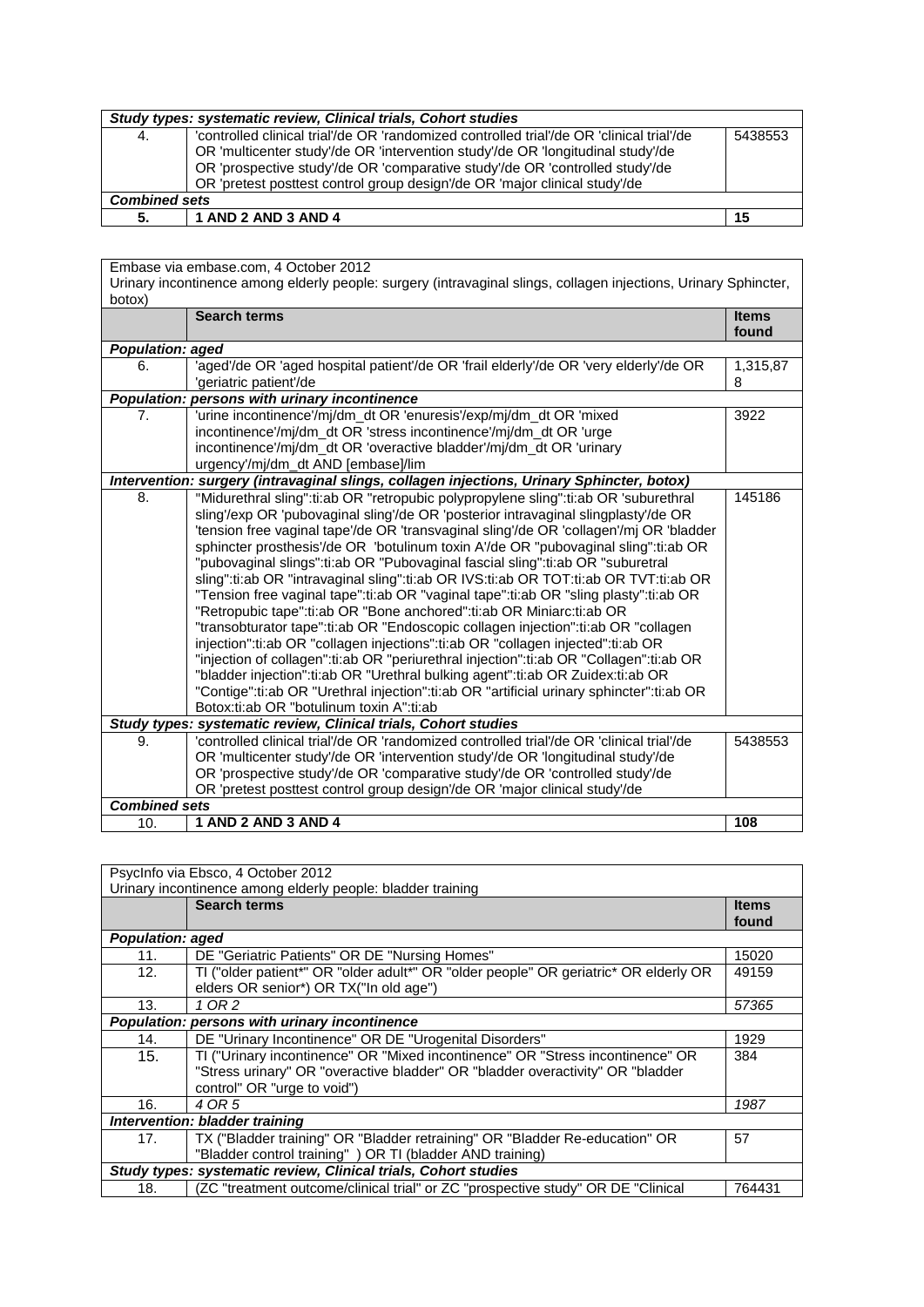|                      | Trials" OR DE "Cohort Analysis" OR DE "Followup Studies" OR DE "Longitudinal<br>Studies" OR DE "Prospective Studies" OR DE "Between Groups Design" OR DE<br>"Quasi Experimental Methods" OR ZC "systematic review") OR (TX "observational<br>study") OR (ZC "quantitative study") |  |
|----------------------|-----------------------------------------------------------------------------------------------------------------------------------------------------------------------------------------------------------------------------------------------------------------------------------|--|
| <b>Combined sets</b> |                                                                                                                                                                                                                                                                                   |  |
| 19.                  | $\vert$ 3 AND 6 AND 7 AND 8                                                                                                                                                                                                                                                       |  |

| PsycInfo via Ebsco, 4 October 2012<br>Urinary incontinence among elderly people: electrical stimulation |                                                                                         |              |
|---------------------------------------------------------------------------------------------------------|-----------------------------------------------------------------------------------------|--------------|
|                                                                                                         | <b>Search terms</b>                                                                     | <b>Items</b> |
|                                                                                                         |                                                                                         | found        |
| <b>Population: aged</b>                                                                                 |                                                                                         |              |
| 20.                                                                                                     | DE "Geriatric Patients" OR DE "Nursing Homes"                                           | 15020        |
| 21.                                                                                                     | TI ("older patient*" OR "older adult*" OR "older people" OR geriatric* OR elderly OR    | 49159        |
|                                                                                                         | elders OR senior*) OR TX("In old age")                                                  |              |
| 22.                                                                                                     | 1 OR 2                                                                                  | 57365        |
|                                                                                                         | Population: persons with urinary incontinence                                           |              |
| 23.                                                                                                     | DE "Urinary Incontinence" OR DE "Urogenital Disorders"                                  | 1929         |
| 24.                                                                                                     | TI ("Urinary incontinence" OR "Mixed incontinence" OR "Stress incontinence" OR          | 384          |
|                                                                                                         | "Stress urinary" OR "overactive bladder" OR "bladder overactivity" OR "bladder          |              |
|                                                                                                         | control" OR "urge to void")                                                             |              |
| 25.                                                                                                     | 4 OR 5                                                                                  | 1987         |
|                                                                                                         | <b>Intervention: electrical stimulation</b>                                             |              |
| 26.                                                                                                     | DE "Electrical Stimulation" OR TI ("electrical stimulation" OR "electrical pelvic floor | 8824         |
|                                                                                                         | stimulation" OR "electrostimulation of the pelvic floor" OR "electrostimulation" OR     |              |
|                                                                                                         | "Pelvic floor stimulation" OR "sacral neuromodulation" ) OR AB ( "electrical            |              |
|                                                                                                         | stimulation" OR "electrical pelvic floor stimulation" OR "electrostimulation of the     |              |
|                                                                                                         | pelvic floor" OR "electrostimulation" OR "Pelvic floor stimulation" OR "sacral          |              |
|                                                                                                         | neuromodulation")                                                                       |              |
|                                                                                                         | Study types: systematic review, Clinical trials, Cohort studies                         |              |
| 27.                                                                                                     | (ZC "treatment outcome/clinical trial" or ZC "prospective study" OR DE "Clinical        | 764431       |
|                                                                                                         | Trials" OR DE "Cohort Analysis" OR DE "Followup Studies" OR DE "Longitudinal            |              |
|                                                                                                         | Studies" OR DE "Prospective Studies" OR DE "Between Groups Design" OR DE                |              |
|                                                                                                         | "Quasi Experimental Methods" OR ZC "systematic review") OR (TX "observational           |              |
|                                                                                                         | study") OR (ZC "quantitative study")                                                    |              |
| <b>Combined sets</b>                                                                                    |                                                                                         |              |
| 28.                                                                                                     | 3 AND 6 AND 7 AND 8                                                                     | 61           |

PsycInfo via Ebsco, 4 October 2012 Urinary incontinence among elderly people: surgery (intravaginal slings, collagen injections, Urinary Sphincter, botox) **Search terms Items Items Items Items Items found Population: aged**<br>29. DE " 29. DE "Geriatric Patients" OR DE "Nursing Homes" 15020<br>30. TI ("older patient\*" OR "older adult\*" OR "older people" OR geriatric\* OR elderly OR 49159 30. TI ("older patient\*" OR "older adult\*" OR "older people" OR geriatric\* OR elderly OR elders OR senior\*) OR TX("In old age")<br>1 OR 2 49159 31. *1 OR 2 57365* **Population: persons with urinary incontinence**<br>32. DE "Urinary Incontinence" OR DE "U 32. DE "Urinary Incontinence" OR DE "Urogenital Disorders" 1929<br>
33. TI ("Urinary incontinence" OR "Mixed incontinence" OR "Stress incontinence" OR 384 33. TI ("Urinary incontinence" OR "Mixed incontinence" OR "Stress incontinence" OR "Stress urinary" OR "overactive bladder" OR "bladder overactivity" OR "bladder control" OR "urge to void")<br>4 OR 5 384 34. *4 OR 5 1987 Intervention: surgery (intravaginal slings, collagen injections, Urinary Sphincter, botox)* 35. MJ "Surgery" OR DE "Botulinum Toxin" OR TI ("Midurethral sling" OR "retropubic polypropylene sling" OR "pubovaginal sling" OR "pubovaginal slings" OR "Pubovaginal fascial sling\*" OR "suburetral sling\*" OR "intravaginal sling\*" OR IVS OR TOT OR TVT OR "Tension free vaginal tape" OR "vaginal tape" OR "sling plasty" OR "Retropubic tape" OR "Bone anchored" OR Miniarc OR "transobturator tape" OR "Endoscopic collagen injection" OR "collagen injection" OR "collagen injections" OR "collagen injected" OR "injection of collagen" OR "periurethral injection\*" OR "Collagen" OR "bladder injection\*" OR "Urethral bulking agent" OR 9394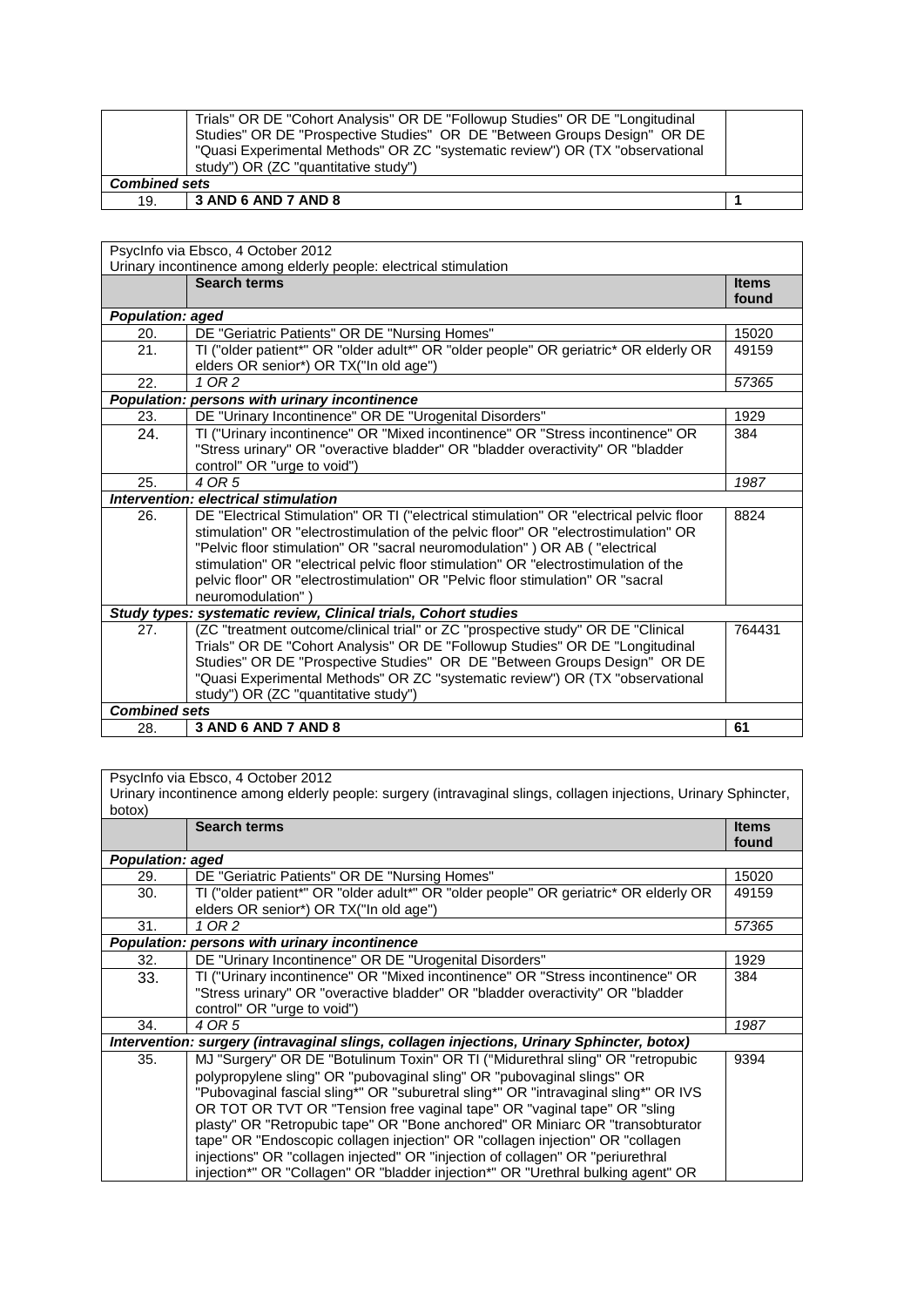|                      | Zuidex OR "Contige" OR "Urethral injection*" OR "artificial urinary sphincter" OR<br>Botox OR "botulinum toxin A" ) OR AB ( "pubovaginal sling" OR "pubovaginal slings"<br>OR "Pubovaginal fascial sling*" OR "suburetral sling*" OR "intravaginal sling*" OR<br>IVS OR TOT OR TVT OR "Tension free vaginal tape" OR "vaginal tape" OR "sling<br>plasty" OR "Retropubic tape" OR "Bone anchored" OR Miniarc OR "transobturator<br>tape" OR "Endoscopic collagen injection" OR "collagen injection" OR "collagen<br>injections" OR "collagen injected" OR "injection of collagen" OR "periurethral<br>injection*" OR "Collagen" OR "bladder injection*" OR "Urethral bulking agent" OR<br>Zuidex OR "Contige" OR "Urethral injection*" OR "artificial urinary sphincter" OR<br>Botox OR "botulinum toxin A" OR "Midurethral sling" OR "retropubic polypropylene<br>sling") |        |
|----------------------|---------------------------------------------------------------------------------------------------------------------------------------------------------------------------------------------------------------------------------------------------------------------------------------------------------------------------------------------------------------------------------------------------------------------------------------------------------------------------------------------------------------------------------------------------------------------------------------------------------------------------------------------------------------------------------------------------------------------------------------------------------------------------------------------------------------------------------------------------------------------------|--------|
|                      | Study types: systematic review, Clinical trials, Cohort studies                                                                                                                                                                                                                                                                                                                                                                                                                                                                                                                                                                                                                                                                                                                                                                                                           |        |
| 36.                  | (ZC "treatment outcome/clinical trial" or ZC "prospective study" OR DE "Clinical<br>Trials" OR DE "Cohort Analysis" OR DE "Followup Studies" OR DE "Longitudinal<br>Studies" OR DE "Prospective Studies" OR DE "Between Groups Design" OR DE<br>"Quasi Experimental Methods" OR ZC "systematic review") OR (TX "observational<br>study") OR (ZC "quantitative study")                                                                                                                                                                                                                                                                                                                                                                                                                                                                                                     | 764431 |
| <b>Combined sets</b> |                                                                                                                                                                                                                                                                                                                                                                                                                                                                                                                                                                                                                                                                                                                                                                                                                                                                           |        |
| 37.                  | 3 AND 6 AND 7 AND 8                                                                                                                                                                                                                                                                                                                                                                                                                                                                                                                                                                                                                                                                                                                                                                                                                                                       |        |

| EMBASE via Embase.com 23 May 2012 |                                                                                       |              |
|-----------------------------------|---------------------------------------------------------------------------------------|--------------|
|                                   | Title: Urinary Incontinence -qualitative studies                                      |              |
|                                   | Search terms                                                                          | <b>Items</b> |
|                                   |                                                                                       | found        |
| <b>Population: aged</b>           |                                                                                       |              |
| 1.                                | 'aged'/de OR 'aged hospital patient'/de OR 'frail elderly'/de OR 'very elderly'/de OR | 1,281,31     |
|                                   | 'geriatric patient'/de                                                                | 7            |
|                                   | Population: persons with urinary incontinence                                         |              |
| 2.                                | 'urine incontinence'/exp/mj/dm dt.dm su.dm th.dm dm                                   | 7813         |
|                                   | Study types: qualitative studies                                                      |              |
| 3.                                | 'qualitative analysis'/de OR 'qualitative research'/de OR 'semi structured            | 254411       |
|                                   | interview/de OR 'patient preference'/de OR 'grounded theory'/de OR 'nursing           |              |
|                                   | methodology research/de OR Qualitative:ti:ab OR audiotape*:ti:ab OR "action"          |              |
|                                   | research":ti:ab OR "cluster sample":ti:ab OR "content analysis":ti:ab OR "constant    |              |
|                                   | comparative method":ti:ab OR "discourse analysis":ti:ab OR ethnograph*:ti:ab OR       |              |
|                                   | ethnonurs*:ti:ab OR ethnomethodolog*:ti:ab OR ethnolog*:ti:ab OR "field               |              |
|                                   | studies":ti:ab OR "field study":ti:ab OR "focus group":ti:ab OR "grounded             |              |
|                                   | theory":ti:ab OR hermeneutic*:ti:ab OR "lived experience":ti:ab OR "lived             |              |
|                                   | experiences":ti:ab OR "life experience":ti:ab OR "life experiences":ti:ab OR          |              |
|                                   | narrat*:ti:ab OR phenomeno*:ti:ab OR "purposive sample":ti:ab OR "thematic            |              |
|                                   | analysis":ti:ab OR tape-recorded:ti:ab OR "semi-structured interview":ti:ab           |              |
| <b>Combined sets</b>              |                                                                                       |              |
| 4.                                | <b>1 AND 2 AND 3</b>                                                                  | 19           |

/de= Term from the EMTREE controlled vocabulary /exp= Includes terms found below this term in the EMTREE hierarchy /mj = Major Topic :ab = Abstract :au = Author :ti = Article Title :ti:ab = Title or abstract \* = Truncation " " = Citation Marks; searches for an exact phrase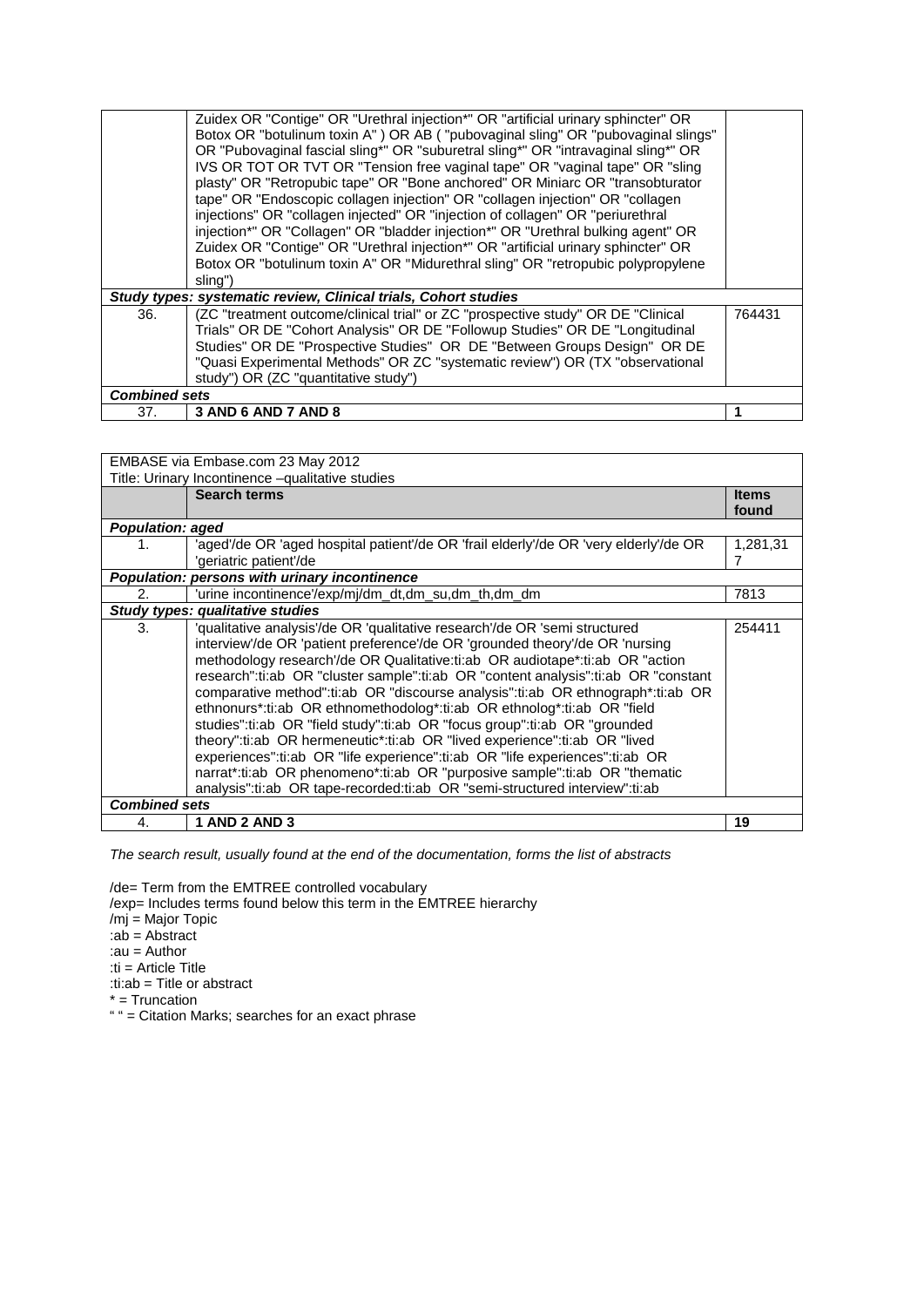| Cochrane via Wiley 26 Nov 2012 (EED)<br>Title: Urine incontinence in older patients- Health Economics |                                                                                                                                                                                                     |                       |
|-------------------------------------------------------------------------------------------------------|-----------------------------------------------------------------------------------------------------------------------------------------------------------------------------------------------------|-----------------------|
|                                                                                                       | <b>Search terms</b>                                                                                                                                                                                 | <b>Items</b><br>found |
|                                                                                                       | <b>Population: Older patients with urine incontinence</b>                                                                                                                                           |                       |
| 1.                                                                                                    | "Aged"[Mesh] OR "Geriatrics"[Mesh] OR Homes for the Aged[Mesh]                                                                                                                                      |                       |
| 2.                                                                                                    | (old* OR geriatric* OR elder* OR senior* OR community-dwelling OR "nursing")<br>home" OR "care home" OR "nursing homes" OR "care homes" OR frail OR aged OR<br>"late life"):ti                      |                       |
| 3.                                                                                                    | 1 OR 2                                                                                                                                                                                              |                       |
| 4.                                                                                                    | Urinary Incontinence[MeSH:NoExp] OR Urinary Incontinence, Stress[MeSH] OR<br>Urinary Incontinence, Urge[MeSH] OR Nocturia[MeSH] OR Urinary Bladder,<br>Overactive[MeSH] OR "Diurnal Enuresis"[Mesh] |                       |
| 5.                                                                                                    | "Mixed incontinence" or "Stress incontinence" or "Stress urinary" or "overactive<br>bladder" or "bladder overactivity" or "bladder control" or "urge to void":ti,ab,kw                              |                       |
| 6.                                                                                                    | (Incontinence and (urine or urinary or stress or urge)): ti                                                                                                                                         |                       |
| 7.                                                                                                    | 4 OR 5 OR 6                                                                                                                                                                                         |                       |
| <b>Combined sets</b>                                                                                  |                                                                                                                                                                                                     |                       |
| 8.                                                                                                    | 3 AND 7                                                                                                                                                                                             | 3                     |
|                                                                                                       |                                                                                                                                                                                                     |                       |

[MeSH] = Term from the Medline controlled vocabulary, including terms found below this term in the MeSH hierarchy

[MeSH:NoExp] = Does not include terms found below this term in the MeSH hierarchy

Ti, ab, kw = Title or abstract or keywords

 $[TI] = Title$ 

\* = Truncation

" " = Citation Marks; searches for an exact phrase

EED = Economic Evaluations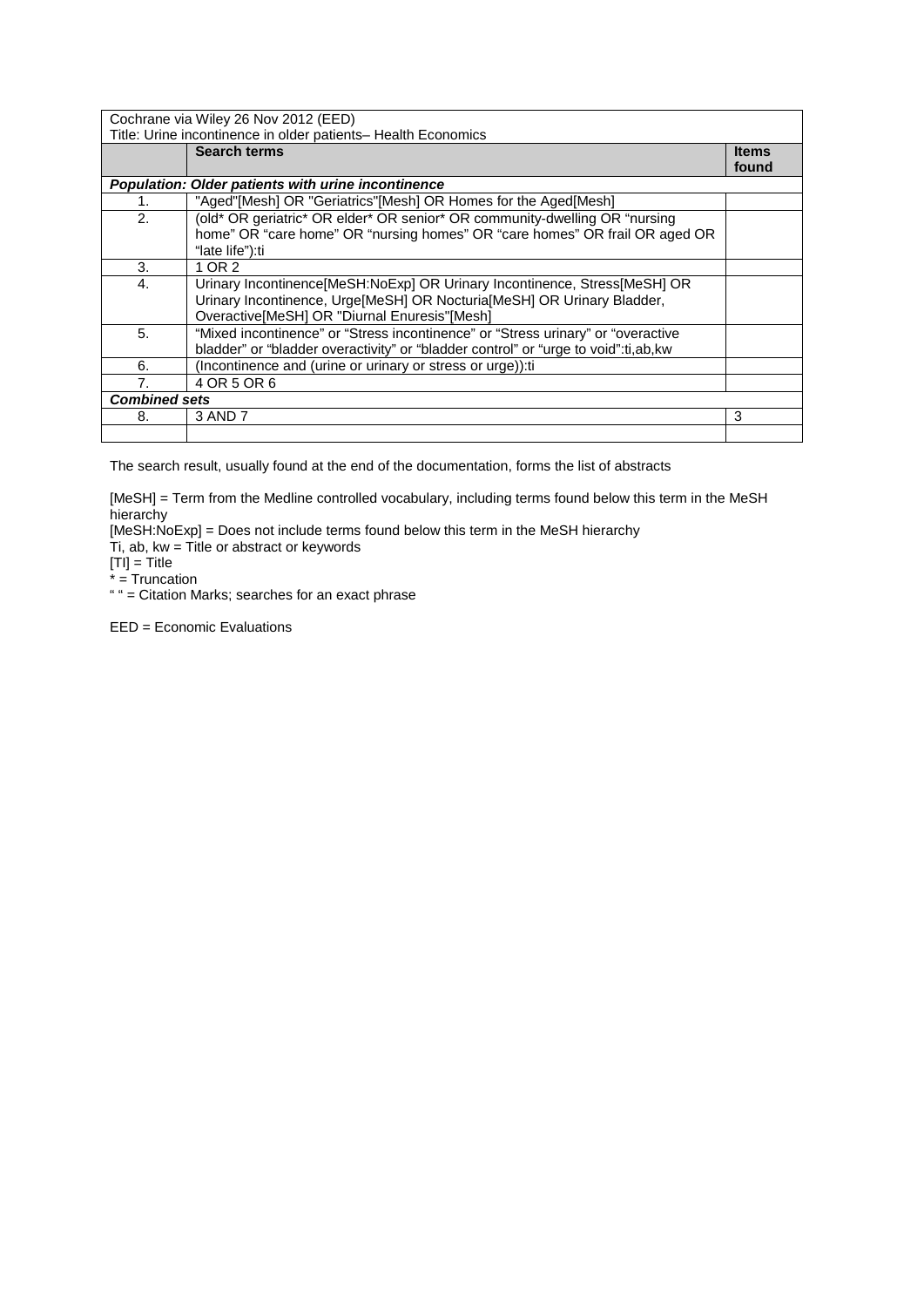|                  | Embase via Embase.com 11 Oct 2012                                                                                                                                     |              |
|------------------|-----------------------------------------------------------------------------------------------------------------------------------------------------------------------|--------------|
|                  | Title: Urine incontinence in older patients- Health Economics<br><b>Search terms</b>                                                                                  | <b>Items</b> |
|                  |                                                                                                                                                                       | found        |
|                  | Population: Older patients with urine incontinence                                                                                                                    |              |
| 1.               | ('aged'/exp OR 'geriatric patient'/de OR 'home for the aged'/de OR (old* OR                                                                                           |              |
|                  | geriatric* OR elder* OR senior* OR (nursing next/1 home*) OR (care next/1 home*)                                                                                      |              |
|                  | OR frail OR aged OR 'late life'):ti OR 'community-dwelling':ti,ab)                                                                                                    |              |
| 2.               | 'urine incontinence'/exp/mj OR 'overactive bladder'/mj OR 'urinary urgency'/mj OR                                                                                     |              |
|                  | ('mixed incontinence' OR 'stress incontinence' OR 'stress urinary' OR 'overactive                                                                                     |              |
|                  | bladder' OR 'bladder overactivity' OR 'bladder control' OR 'urge to void'):ti,ab OR                                                                                   |              |
| 3.               | (Incontinence AND (urine OR urinary OR stress OR urge)):ti<br>1 AND 2                                                                                                 |              |
|                  | Intervention: Pelvic muscle exercise, bladder training, electrical stimulation, surgical treatments,                                                                  |              |
|                  | complex interventions, behavioural therapy, education, staff, alternative medicine, environmental                                                                     |              |
|                  | support, pharmaceutical drugs, life style interventions                                                                                                               |              |
| 4.               | (('pelvis'/de OR 'pelvis floor'/de) AND ('muscle contraction'/de OR 'kinesiotherapy'/de                                                                               |              |
|                  | OR 'physiotherapy'/de)) OR 'pelvic floor muscle training'/de OR (pelvic NEAR/5                                                                                        |              |
|                  | (exercis* OR training OR 're-education' OR 'education' OR precontraction)):ti,ab                                                                                      |              |
| 5.               | (('patient education'/de OR 'behavior therapy'/de OR 'self care'/exp OR                                                                                               |              |
|                  | 'kinesiotherapy'/de OR 'physiotherapy'/de) AND 'bladder'/de) OR (bladder NEAR/5                                                                                       |              |
|                  | (training OR retraining OR re-education)): ti, ab                                                                                                                     |              |
| 6.               | 'electrostimulation therapy'/de OR 'transcutaneous nerve stimulation'/exp OR                                                                                          |              |
|                  | (electrical near/3 stimulation*):ti:ab OR (electrical near/3 "pelvic floor"):ti:ab OR<br>electrostimulat*:ti:ab OR ("pelvic floor" near/3 stimulat*):ti:ab OR "sacral |              |
|                  | neuromodulation":ti:ab                                                                                                                                                |              |
| $\overline{7}$ . | 'stress incontinence'/dm_su OR ('urologic surgery'/de AND 'vagina'/de) OR                                                                                             |              |
|                  | 'pubovaginal sling'/de OR 'posterior intravaginal slingplasty'/de OR 'tension free                                                                                    |              |
|                  | vaginal tape'/de OR 'transvaginal sling'/de OR (((pubovaginal OR suburethral OR                                                                                       |              |
|                  | intravaginal) near/3 sling*) OR IVS OR TOT OR TVT OR 'Tension free vaginal tape'                                                                                      |              |
|                  | OR (vaginal near/3 tape*) OR 'sling plasty' OR (Retropubic near/3 tape*) OR 'Bone                                                                                     |              |
|                  | anchored' OR Miniarc OR (transobturator near/3 tape*)):ti,ab OR 'collagen'/de OR                                                                                      |              |
|                  | 'collagen'/dd_dt,dd_ad OR ((collagen near/3 inject*) OR (periurethral near/3                                                                                          |              |
|                  | injection*) OR (bladder next/2 injection*) OR 'Urethral bulking agent' OR Zuidex OR                                                                                   |              |
|                  | Contigen OR (Urethral near/3 injection*)):ti,ab OR Collagen:ti OR 'bladder sphincter                                                                                  |              |
|                  | prosthesis'/de OR ((artificial near/3 sphincter*) OR 'AUS implantation'):ti,ab OR                                                                                     |              |
|                  | 'botulinum toxin A'/de OR (Botox OR "botulinum toxin A"):ti:ab OR 'suburethral                                                                                        |              |
|                  | sling'/de OR ((Midurethral near/3 sling*) OR (retropubic NEAR/3 'polypropylene                                                                                        |              |
|                  | sling')):ti,ab<br>'practice guideline'/de OR 'medical education'/de OR 'nursing education'/de OR                                                                      |              |
| 8.               | 'decision tree'/de OR 'integrated health care system'/de OR 'Patient Care                                                                                             |              |
|                  | Planning'/de OR 'urological care'/de OR 'patient care'/de OR 'patient referral'/de OR                                                                                 |              |
|                  | 'program development'/de OR 'self care'/exp OR (urotherap* OR (complex near/3                                                                                         |              |
|                  | intervention*) OR (care near/3 program*) OR (continence near/3 program*) OR                                                                                           |              |
|                  | ("health care" near/3 program*) OR (algorithmic near/3 model*) OR (continence                                                                                         |              |
|                  | near/3 service*) OR ("multi intervention" near/3 incontinence) OR (tailored near/3                                                                                    |              |
|                  | plan*) OR "multi-disciplinary management" OR (continence near/3 team*) OR                                                                                             |              |
|                  | (continence near/3 advis*) OR "client centered care" OR ("nurse continence" near/3                                                                                    |              |
|                  | advis*) OR "comprehensive management" OR (minimal near/3 "investigative                                                                                               |              |
|                  | programme") OR "minimal care" OR ("unit based educational" near/3 program*) OR                                                                                        |              |
|                  | ("unit based" near/3 intervention*) OR "continence training" OR (intervention* near/3                                                                                 |              |
|                  | continence) OR (educational near/3 intervention*) OR "urinary incontinence                                                                                            |              |
|                  | management" OR "continence nurse practitioner" OR (mixed next/1method*) OR<br>(multicomponent near/3 intervention*) OR practice-based intervention* OR                |              |
|                  | (continence near/3 promotion*)):ti,ab OR (incontinence near/3 program*):ti                                                                                            |              |
| 9.               | 'child rearing'/de OR 'behavior therapy'/de OR ((Behavio*ral NEAR/3 (therap* OR                                                                                       |              |
|                  | training OR program* OR treatment* OR modification OR management OR                                                                                                   |              |
|                  | intervention*)) OR (prompted next/2 void*) OR (timed next/2 void*) OR (toilet*                                                                                        |              |
|                  | NEAR/3 (schedule* OR routine OR training OR program* OR plan OR skill* OR                                                                                             |              |
|                  | regime* OR independent OR correct OR appropriate OR prescribed)) OR 'habit                                                                                            |              |
|                  | training' OR 'habit retraining' OR ('toileting assistance' next/1 program*) OR 'Group                                                                                 |              |
|                  | teaching' OR 'voiding schedules' OR (voiding next/1 intervention*) OR 'urge-                                                                                          |              |
|                  | response' OR ((bladder OR voiding) NEAR/3 diar*)):ti,ab OR (Therapeutic OR                                                                                            |              |
|                  | behavioural OR behavioral):ti                                                                                                                                         |              |
| 10.              | (('nursing assistant'/de OR 'nursing staff'/de) AND 'education'/exp) OR 'workload'/de                                                                                 |              |
|                  | OR 'organization'/de OR staff*:ti OR (('nursing home' next/2 staff*) OR understaffing                                                                                 |              |
|                  | OR 'inadequate staffing' OR 'primary nursing care' OR 'person-centred continence<br>care' OR 'person-centered continence care' OR (education* near/5 ('nursing staff' |              |
|                  | OR 'nursing assistant' OR 'nursing assistants' OR staff OR 'health care assistant'                                                                                    |              |
|                  | OR 'health care assistants')) OR walking assistance):ti,ab                                                                                                            |              |
|                  |                                                                                                                                                                       |              |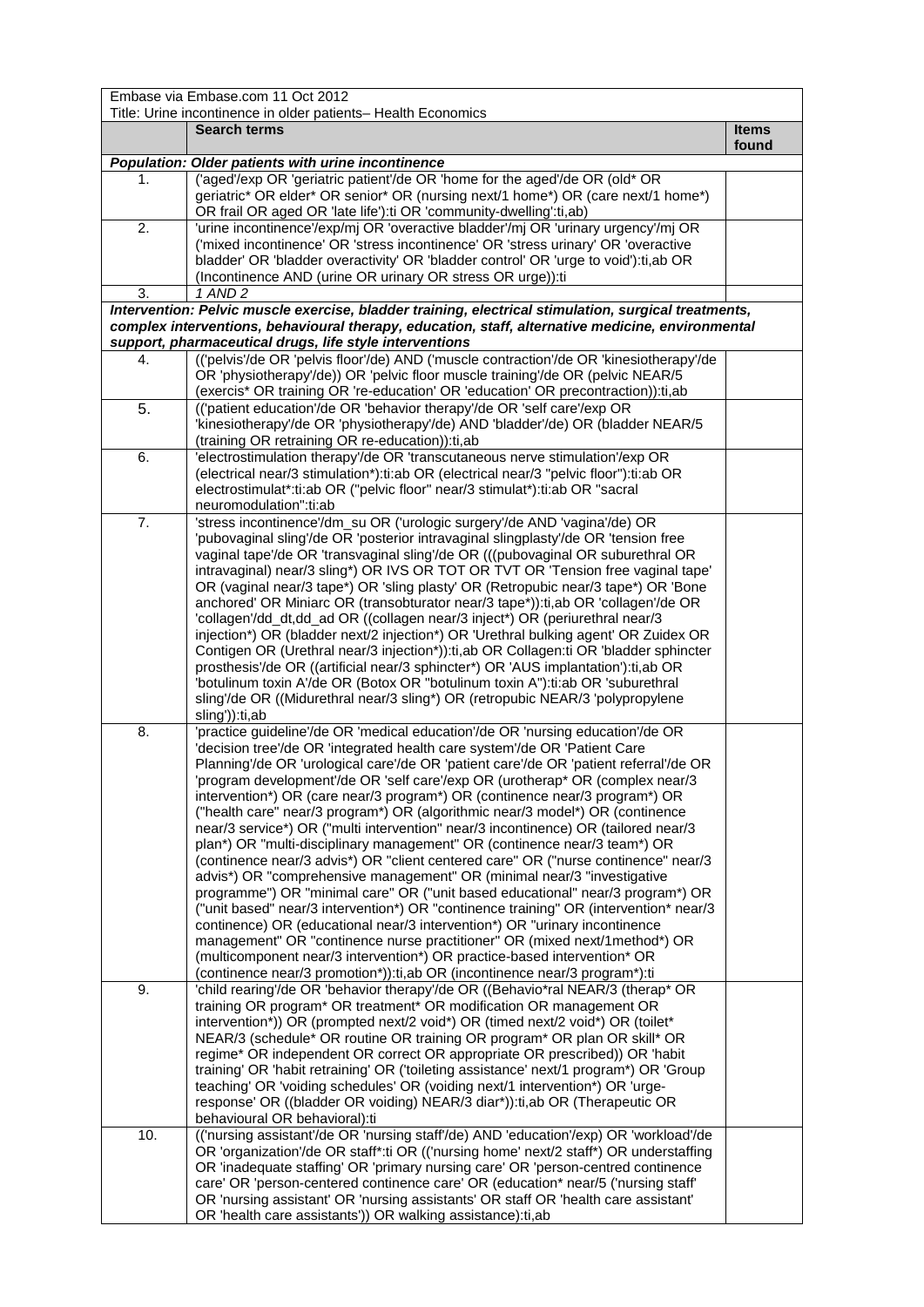| 11.                                    | 'occupational therapy'/de OR 'equipment design'/de OR 'furniture'/de OR<br>'sanitation'/de OR 'construction work and architectural phenomena'/de OR<br>'illumination'/de OR 'health care facility'/de OR ((environmental near/3 (alteration*<br>OR factor* OR support* OR intervention* OR barrier* OR problem*)) OR                                                                                                                                                                                                                                                                                                                                                                                                                                                                                                                                                                                                                                                                                                                                                                                                                                                                                                                                                                                                                                                                                                                                                                                                                                                                                              |     |
|----------------------------------------|-------------------------------------------------------------------------------------------------------------------------------------------------------------------------------------------------------------------------------------------------------------------------------------------------------------------------------------------------------------------------------------------------------------------------------------------------------------------------------------------------------------------------------------------------------------------------------------------------------------------------------------------------------------------------------------------------------------------------------------------------------------------------------------------------------------------------------------------------------------------------------------------------------------------------------------------------------------------------------------------------------------------------------------------------------------------------------------------------------------------------------------------------------------------------------------------------------------------------------------------------------------------------------------------------------------------------------------------------------------------------------------------------------------------------------------------------------------------------------------------------------------------------------------------------------------------------------------------------------------------|-----|
|                                        | refurbishment*):ti,ab OR environment*:ti,ab                                                                                                                                                                                                                                                                                                                                                                                                                                                                                                                                                                                                                                                                                                                                                                                                                                                                                                                                                                                                                                                                                                                                                                                                                                                                                                                                                                                                                                                                                                                                                                       |     |
| 12.                                    | 'acupuncture'/exp OR 'herbal medicine'/de OR 'herbaceous agent'/de OR<br>'homeopathy'/de OR 'yoga'/de OR 'alternative medicine'/de OR 'Tai Chi'/de OR<br>'acupressure'/exp OR ('alternative medicine' OR 'complementary medicine' OR<br>'herbal medicine' OR (alternative near/3 treatment*) OR (alternative near/3 therap*)<br>OR homeopath* OR acupuncture OR yoga OR acupressure):ti,ab                                                                                                                                                                                                                                                                                                                                                                                                                                                                                                                                                                                                                                                                                                                                                                                                                                                                                                                                                                                                                                                                                                                                                                                                                        |     |
| 13.                                    | 'solifenacin'/de OR 'desmopressin'/de OR 'estradiol'/de OR 'oxybutynin'/de OR<br>'darifenacin'/de OR 'fesoterodine'/de OR 'tolterodine'/de OR 'duloxetine'/de OR<br>'desmopressin'/de OR 'estradiol'/de OR 'estriol'/de OR 'bethanechol'/de OR                                                                                                                                                                                                                                                                                                                                                                                                                                                                                                                                                                                                                                                                                                                                                                                                                                                                                                                                                                                                                                                                                                                                                                                                                                                                                                                                                                    |     |
|                                        | 'muscarinic receptor blocking agent'/de OR 'cholinergic receptor blocking agent'/de<br>OR 'estrogen'/de OR 'adrenergic receptor affecting agent'/de OR 'serotonin uptake<br>inhibitor'/de OR 'urine incontinence'/exp/dm_dt OR (Solifenacin OR Desmopressin<br>OR Oestradiol OR oxybutynine OR Darifenacin OR Fesoterodine OR Tolterodine<br>OR Duloxetine OR Oestriol OR Betanechol*):ti                                                                                                                                                                                                                                                                                                                                                                                                                                                                                                                                                                                                                                                                                                                                                                                                                                                                                                                                                                                                                                                                                                                                                                                                                         |     |
| 14.                                    | 'lifestyle'/de OR 'health promotion'/de OR ('Life style' near/3 (intervention* OR                                                                                                                                                                                                                                                                                                                                                                                                                                                                                                                                                                                                                                                                                                                                                                                                                                                                                                                                                                                                                                                                                                                                                                                                                                                                                                                                                                                                                                                                                                                                 |     |
|                                        | program* OR education)):ti,ab OR 'weight reduction'/de OR 'obesity'/dm_th OR 'low<br>calory diet'/de OR (weight near/3 (loss* OR reduction* OR program*)):ti,ab OR<br>'smoking cessation'/de OR 'Smoking cessation':ti, ab OR (('exercise'/exp OR<br>'kinesiotherapy'/de OR 'walking difficulty'/de OR 'physiotherapy'/de OR 'home<br>physiotherapy'/de OR 'patient mobility'/de OR 'physical activity'/de OR 'functional<br>training'/de OR 'muscle strength'/de OR 'endurance'/de) AND ('treatment<br>outcome'/de OR 'health promotion'/de OR 'nursing intervention'/de OR 'intervention<br>study'/de OR 'early intervention'/de)) OR ('exercise intervention' OR 'functional<br>incidental training' OR 'functional independence measure' OR 'Physiotherapy' OR<br>(training near/3 mobility) OR (training near/3 program*) OR 'physiotherapy<br>treatment' OR 'physical therapy' OR 'abdominal muscle training' OR (group near/3)<br>exercise*) OR ("facilitation training" near/3 "mobility") OR ((multidimensional OR<br>fitness) near/3 exercise*) OR Resistance-training intervention OR (exercise near/3<br>(training OR program OR walking)) OR 'sit-to-stand' OR 'chair rise' OR 'Home-based<br>exercise'):ti,ab OR 'caffeine'/de OR 'drinking'/de OR 'drinking behavior'/de OR 'fluid<br>intake'/de OR 'coffee'/de OR 'tea'/de OR ('fluid consumption' OR 'fluid intake' OR<br>'fluid management' OR caffeine):ti,ab                                                                                                                                                                                  |     |
| 15.                                    | $\overline{OR}$ 4-14                                                                                                                                                                                                                                                                                                                                                                                                                                                                                                                                                                                                                                                                                                                                                                                                                                                                                                                                                                                                                                                                                                                                                                                                                                                                                                                                                                                                                                                                                                                                                                                              |     |
|                                        | <b>Outcome: Health Economics</b>                                                                                                                                                                                                                                                                                                                                                                                                                                                                                                                                                                                                                                                                                                                                                                                                                                                                                                                                                                                                                                                                                                                                                                                                                                                                                                                                                                                                                                                                                                                                                                                  |     |
| 16.<br><b>Limits: Languages</b><br>17. | 'health economics'/de/mj OR 'economic evaluation'/exp/mj OR 'health-care-<br>cost'/exp/mj OR 'pharmacoeconomics'/exp/mj OR 'economic aspect'/exp/mj OR<br>'financial management'/exp/mj OR ((economic near/2 (evaluation* OR analys* OR<br>stud*)) OR (value* near/2 (money or monetary)) OR pharmacoeconomic* OR<br>(pharmaco next/1economic*) OR "icer" OR (cost NEAR/2 (util* OR benefit* OR<br>effectiveness OR illness OR analys* OR consequence* OR saving* OR breakdown*<br>OR low* OR high* OR estimate* OR variable* OR allocation* OR control* OR<br>unit))):ti,ab OR (economic* OR cost*):ti OR 'quality of life'/exp/mj OR utility:ti,ab OR<br>utilities:ti, ab OR galy*:ti, ab OR "quality adjusted life":ti, ab OR "disability adjusted<br>life":ti,ab OR daly*:ti,ab OR "quality of life":ti,ab OR qol*:ti,ab OR "life quality":ti,ab<br>OR "hql":ti,ab OR "hrql":ti,ab OR "hrqol":ti,ab OR qald*:ti,ab OR qale*:ti,ab OR<br>qtime*:ti,ab OR "hye":ti,ab OR "hyes":ti,ab OR (('healthy year' OR 'healthy years' OR<br>'health year' OR 'health years') NEXT/2 equivalent*):ti,ab OR "quality of well<br>being":ti,ab OR "qwb":ti,ab OR "euroqol":ti,ab OR "eq5d":ti,ab OR "eq 5d":ti,ab OR<br>"health utilities index":ti,ab OR "hui":ti,ab OR "hui2":ti,ab OR "hui3":ti,ab OR<br>"rosser":ti,ab OR "sf 6":ti,ab OR "sf6":ti,ab OR "sf6D":ti,ab OR "sf 6D":ti,ab OR "short<br>form 6D":ti,ab OR "time trade off":ti,ab OR "time tradeoff":ti,ab OR "standard<br>gamble":ti,ab OR ((willing or willingness) near/2 (pay or accept)):ti,ab<br>Filters activated: English, Danish, Norwegian, Swedish |     |
| <b>Combined sets</b>                   |                                                                                                                                                                                                                                                                                                                                                                                                                                                                                                                                                                                                                                                                                                                                                                                                                                                                                                                                                                                                                                                                                                                                                                                                                                                                                                                                                                                                                                                                                                                                                                                                                   |     |
| 18.                                    | 3 AND 15 AND 16 AND 17                                                                                                                                                                                                                                                                                                                                                                                                                                                                                                                                                                                                                                                                                                                                                                                                                                                                                                                                                                                                                                                                                                                                                                                                                                                                                                                                                                                                                                                                                                                                                                                            | 743 |
|                                        |                                                                                                                                                                                                                                                                                                                                                                                                                                                                                                                                                                                                                                                                                                                                                                                                                                                                                                                                                                                                                                                                                                                                                                                                                                                                                                                                                                                                                                                                                                                                                                                                                   |     |
|                                        | The search result, usually found at the end of the documentation, forms the list of abstracts                                                                                                                                                                                                                                                                                                                                                                                                                                                                                                                                                                                                                                                                                                                                                                                                                                                                                                                                                                                                                                                                                                                                                                                                                                                                                                                                                                                                                                                                                                                     |     |

/de= Term from the EMTREE controlled vocabulary

/exp= Includes terms found below this term in the EMTREE hierarchy

- /mj = Major Topic
- :ab = Abstract
- :au = Author
- :ti = Article Title
- :ti:ab = Title or abstract

\* = Truncation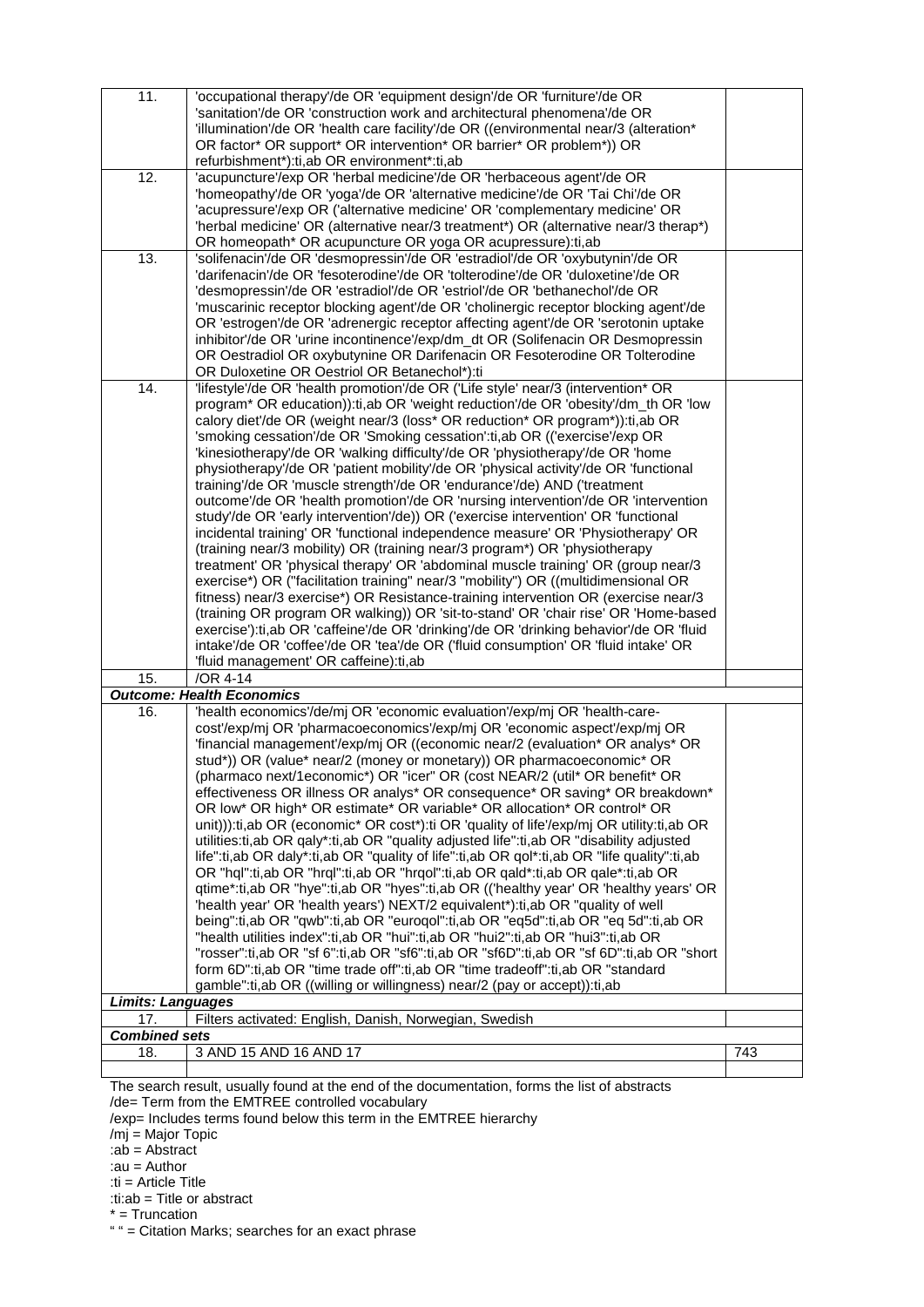|     | Pubmed via NLM 11 Oct 2012                                                                                                                                              |              |
|-----|-------------------------------------------------------------------------------------------------------------------------------------------------------------------------|--------------|
|     | Title: Urine incontinence in older patients- Health Economics<br><b>Search terms</b>                                                                                    | <b>Items</b> |
|     |                                                                                                                                                                         | found        |
|     | Population: Older patients with urine incontinence                                                                                                                      |              |
| 1.  | "Aged"[Mesh] OR "Geriatrics"[Mesh] OR Homes for the Aged[Mesh] OR ((old*[TI]                                                                                            |              |
|     | OR geriatric*[TI] OR elder*[TI] OR senior*[TI] OR community-dwelling[tiab] OR<br>nursing home*[TI] OR care home*[TI] OR frail[TI] OR aged[TI] OR late life[TI]) NOT     |              |
|     | medline[SB])                                                                                                                                                            |              |
| 2.  | Urinary Incontinence[MeSH:NoExp] OR Urinary Incontinence, Stress[MeSH] OR                                                                                               |              |
|     | Urinary Incontinence, Urge[MeSH] OR Nocturia[MeSH] OR Urinary Bladder,                                                                                                  |              |
|     | Overactive[MeSH] OR "Diurnal Enuresis"[Mesh] OR ((Mixed incontinence[tiab] OR                                                                                           |              |
|     | Stress incontinence[tiab] OR Stress urinary[tiab] OR overactive bladder[tiab] OR<br>bladder overactivity[tiab] OR bladder control[tiab] OR urge to void[tiab] OR        |              |
|     | (Incontinence[ti] AND (urine[ti] OR urinary[ti] OR stress[ti] OR urge[ti]))) NOT                                                                                        |              |
|     | medline[SB])                                                                                                                                                            |              |
| 3.  | 1 AND 2                                                                                                                                                                 |              |
|     | Intervention: Pelvic muscle exercise, bladder training, electrical stimulation, surgical treatments,                                                                    |              |
|     | complex interventions, behavioural therapy, education, staff, alternative medicine, environmental<br>support, pharmaceutical drugs, life style interventions            |              |
| 4.  | ((Pelvis[MeSH:NoExp] OR Pelvic Floor[MeSH]) AND (Muscle Contraction[MeSH]                                                                                               |              |
|     | OR Exercise Therapy[MeSH:NoExp] OR Physical Therapy Modalities[MeSH])) OR                                                                                               |              |
|     | pelvic muscles exercis*[tiab] OR pelvic muscle exercis*[tiab] OR pelvic muscle                                                                                          |              |
|     | training[tiab] OR pelvic floor muscle training[tiab] OR pelvic floor re-education[tiab]                                                                                 |              |
|     | OR pelvic exercis*[tiab] OR pelvic floor training[tiab] OR (pelvic[tiab] AND muscle                                                                                     |              |
|     | precontraction[tiab]) OR pelvic floor exercise*[tiab] OR pelvic muscle re-<br>education[tiab] OR (pelvic floor[ti] AND (training[ti] OR exercis*[ti] OR education[ti])) |              |
| 5.  | ((Patient Education as Topic[MeSH] OR Behavior therapy[MeSH] OR Self                                                                                                    |              |
|     | Care[MeSH] OR Exercise Therapy[MeSH:NoExp] OR Physical Therapy                                                                                                          |              |
|     | Modalities[MeSH]) AND Urinary Bladder[MeSH]) OR Bladder training[tiab] OR                                                                                               |              |
|     | Bladder retraining[tiab] OR Bladder re-education[tiab] OR Bladder control                                                                                               |              |
|     | training[tiab] OR (bladder[ti] AND training[ti])                                                                                                                        |              |
| 6.  | "Electric Stimulation Therapy"[Mesh:NoExp ] OR Transcutaneous Electric Nerve<br>Stimulation[MeSH] OR electrical stimulat*[tiab] OR electrical pelvic floor              |              |
|     | stimulat*[tiab] OR (electrostimulat*[tiab] AND "pelvic floor"[tiab]) OR                                                                                                 |              |
|     | electrostimulat*[tiab] OR Pelvic floor stimulat*[tiab] OR sacral neuromodulation[tiab]                                                                                  |              |
|     | OR (electric[ti] AND pelvic floor[ti])                                                                                                                                  |              |
| 7.  | Urinary Incontinence, Stress/surgery[MeSH] OR (Urologic Surgical                                                                                                        |              |
|     | Procedures[MeSH] AND Vagina[MeSH]) OR pubovaginal sling*[tiab] OR<br>pubovaginal fascial sling*[tiab] OR suburethral sling*[tiab] OR intravaginal                       |              |
|     | sling*[tiab] OR IVS[tiab] OR TOT[tiab] OR TVT[tiab] OR Tension free vaginal                                                                                             |              |
|     | tape[tiab] OR vaginal tape[tiab] OR sling plasty[tiab] OR Retropubic tape[tiab] OR                                                                                      |              |
|     | Bone anchored[tiab] OR Miniarc[tiab] OR transobturator tape[tiab]                                                                                                       |              |
| 8.  | Collagen[MAJR] OR "Collagen/administration and dosage"[Mesh] OR                                                                                                         |              |
|     | Collagen/therapeutic use[MeSH] OR (inject*[tiab] AND collagen[tiab]) OR<br>periurethral injection*[tiab] OR Collagen[ti] OR bladder injection*[tiab] OR Urethral        |              |
|     | bulking agent[tiab] OR Zuidex[tiab] OR Contigen[tiab] OR Urethral injection*[tiab]                                                                                      |              |
| 9.  | Urinary Sphincter, Artificial[MeSH] OR artificial urinary sphincter[tiab] OR AUS                                                                                        |              |
|     | implantation[tiab] OR Artificial sphincter[tiab]                                                                                                                        |              |
| 10. | Botulinum Toxins, Type A[MeSH] OR Botox[tiab] OR botulinum toxin A[tiab]                                                                                                |              |
| 11. | "Practice Guidelines as Topic"[Mesh] OR Education, Medical, Continuing[MeSH] OR<br>Education, Nursing, Continuing[MeSH] OR Decision Trees[MeSH] OR urinary              |              |
|     | Incontinence/nursing[MeSH ] OR "Delivery of Health Care,                                                                                                                |              |
|     | Integrated"[MeSH:NoExp] OR Patient Care Planning/standards[MeSH:NoExp] OR                                                                                               |              |
|     | Patient-Centered Care[MeSH:NoExp] OR Referral and Consultation[MeSH] OR                                                                                                 |              |
|     | "Program Development"[MeSH Terms] OR "Self Care"[Mesh] OR Urotherap*[tiab]                                                                                              |              |
|     | OR Complex intervention*[tiab] OR complex health intervention*[tiab] OR Care                                                                                            |              |
|     | program[tiab] OR Continence program*[tiab] OR health care program*[tiab] OR                                                                                             |              |
|     | algorithmic model*[tiab] OR ("multi disciplinary community"[tiab] AND "continence<br>service"[tiab]) OR continence service*[tiab] OR ("multi intervention"[tiab] AND    |              |
|     | incontinence[tiab]) OR tailored plan*[tiab] OR multi-disciplinary management[tiab]                                                                                      |              |
|     | OR continence team*[tiab] OR continence advis*[tiab] OR client centered care[tiab]                                                                                      |              |
|     | OR nurse continence advis*[tiab] OR nurse continence advis*[tiab] OR                                                                                                    |              |
|     | Comprehensive management[tiab] OR (minimal[tiab] AND "investigative                                                                                                     |              |
|     | programme"[tiab]) OR minimal care[tiab] OR ("unit based"[tiab] AND educational                                                                                          |              |
|     | program*[tiab]) OR (unit based[tiab] AND intervention*[tiab]) OR continence                                                                                             |              |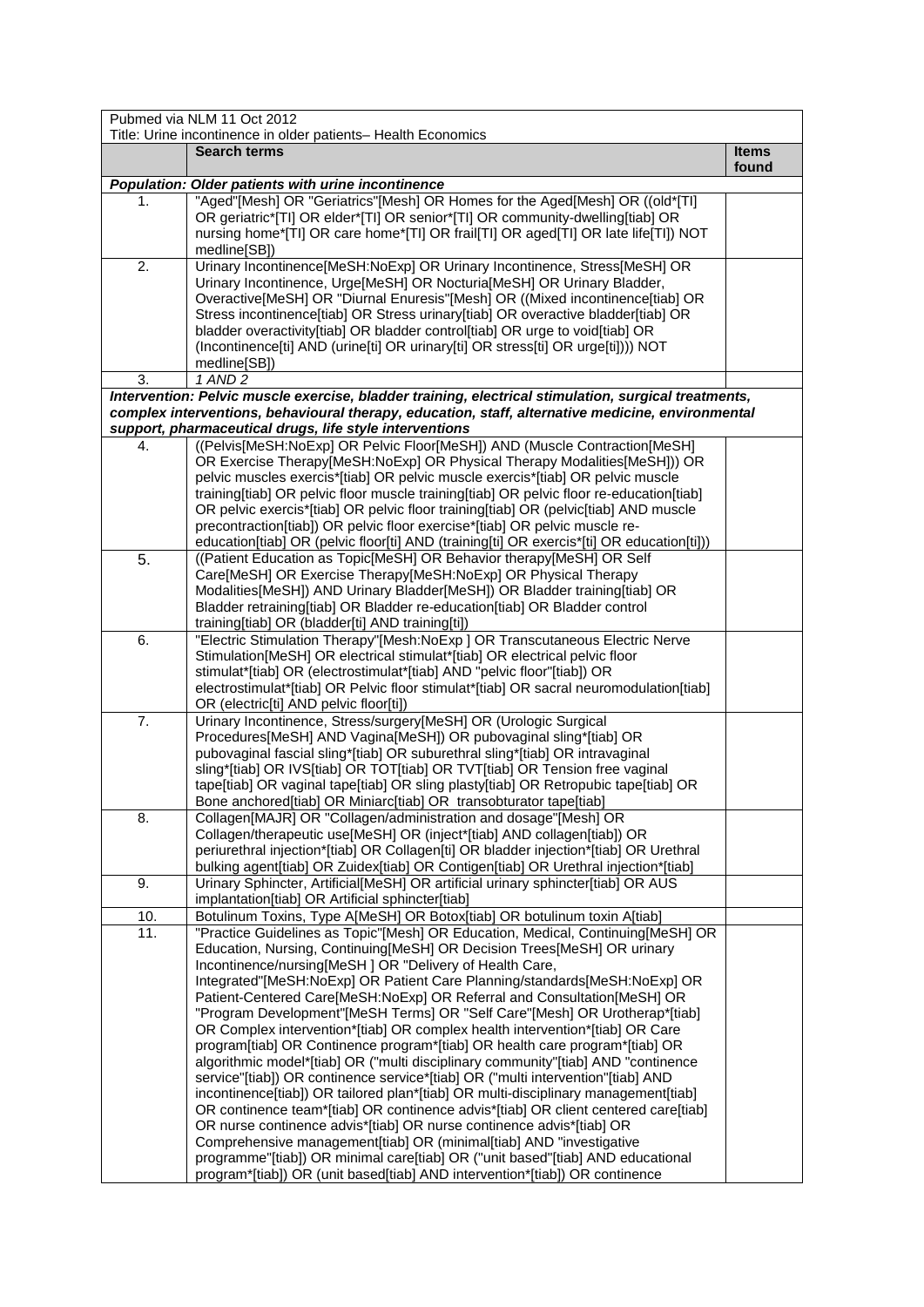|     | training[tiab] OR (intervention program*[tiab] AND continence[tiab]) OR incontinence                                                                                 |  |
|-----|----------------------------------------------------------------------------------------------------------------------------------------------------------------------|--|
|     | program*[ti] OR (care program*[ti] AND incontinence[ti]) OR educational                                                                                              |  |
|     | intervention*[tiab] OR urinary incontinence management[tiab] OR "continence nurse                                                                                    |  |
|     | practitioner"[tiab] OR integrated continence service*[tiab] OR mixed-method*[tiab]<br>OR multicomponent intervention*[tiab] OR practice-based intervention*[tiab] OR |  |
|     | continence promotion*[tiab]                                                                                                                                          |  |
| 12. | "Toilet Training"[MeSH] OR "Behavior Therapy"[Mesh] OR ("Time Factors"[MeSH                                                                                          |  |
|     | Terms] AND "Urination"[MeSH]) OR Behavioural therap*[tiab] OR Behavioral                                                                                             |  |
|     | therap*[tiab] OR behavioural training[tiab] OR behavioral training[tiab] OR                                                                                          |  |
|     | behavioural program*[tiab] OR behavioral program*[tiab] OR behavioural                                                                                               |  |
|     | treatment*[tiab] OR behavioral treatment[tiab] OR behavioural modification[tiab] OR                                                                                  |  |
|     | behavioral modification[tiab] OR behavioural management[tiab] OR behavioral                                                                                          |  |
|     | management[tiab] OR behavioural intervention*[tiab] OR behavioral                                                                                                    |  |
|     | intervention*[tiab] OR prompted void*[tiab] OR timed void*[tiab] OR scheduled                                                                                        |  |
|     | toileting[tiab] OR routine toileting[tiab] OR habit training[tiab] OR habit                                                                                          |  |
|     | retraining[tiab] OR toileting assistance program*[tiab] OR toilet training[tiab] OR                                                                                  |  |
|     | toileting program*[tiab] OR toileting schedule*[tiab] OR toileting plan[tiab] OR Group                                                                               |  |
|     | teaching[tiab] OR toileting skill*[tiab] OR toileting regime*[tiab] OR independent                                                                                   |  |
|     | toileting[tiab] OR correct toileting[tiab] OR appropriate toileting[tiab] OR voiding                                                                                 |  |
|     | schedules[tiab] OR voiding intervention*[tiab] OR urge-response[tiab] OR prescribed                                                                                  |  |
|     | toileting[tiab] OR bladder diaries[tiab] OR bladder diary[tiab] OR voiding diary[tiab]                                                                               |  |
|     | OR voiding diaries[tiab] OR Therapeutic [ti] OR behavioural[ti] OR behavioral[ti]                                                                                    |  |
| 13. | Education, Nursing, Continuing[MeSH] OR Nurses' Aides/education[MeSH] OR<br>"Nursing Staff/education"[MeSH] OR Workload[MeSH] OR Organizational                      |  |
|     | Culture[MeSH] OR Staff*[ti] OR nursing home staff*[tiab] OR understaffing[tiab] OR                                                                                   |  |
|     | inadequate staffing[tiab] OR primary nursing care[tiab] OR person-centred                                                                                            |  |
|     | continence care[tiab] OR (educational program*[tiab] AND (nursing staff[tiab] OR                                                                                     |  |
|     | nursing assistant*[tiab] OR staff[ti] OR health care assistant*[tiab])) OR walking                                                                                   |  |
|     | assistance[tiab]                                                                                                                                                     |  |
| 14. | Occupational Therapy[MeSH] OR Equipment Design[MeSH:NoExp] OR "Interior                                                                                              |  |
|     | Design and Furnishings"[MeSH Terms] OR Toilet Facilities[MeSH] OR Architectural                                                                                      |  |
|     | Accessibility[MeSH ] OR "Facility Design and Construction"[Mesh:NoExp] OR                                                                                            |  |
|     | Lighting[MeSH] OR Health Facility Environment[MeSH:NoExp] OR environmental                                                                                           |  |
|     | alteration*[tiab] OR environmental factor*[tiab] OR environmental support[tiab] OR                                                                                   |  |
|     | environment*[ti] OR environmental intervention*[tiab] OR environmental barrier*[tiab]                                                                                |  |
|     | OR Environmental problem*[tiab] OR refurbishment[tiab]                                                                                                               |  |
| 15. | Acupuncture Therapy[MeSH] OR "Herbal Medicine"[Mesh] OR "Drugs, Chinese                                                                                              |  |
|     | Herbal"[Mesh] OR "Homeopathy"[MeSH] OR "Yoga"[MeSH] OR "Mind-Body<br>Therapies"[Mesh:NoExp] OR "Tai Ji"[Mesh] OR Complementary                                       |  |
|     | Therapies[MeSH:NoExp] OR "Acupressure"[Mesh] OR Alternative medicine[tiab]                                                                                           |  |
|     | OR Complementary medicine[tiab] OR herbal medicine[tiab] OR alternative                                                                                              |  |
|     | treatment*[tiab] OR Alternative therapies[tiab] OR alternative therapy[tiab] OR                                                                                      |  |
|     | homeopathy[tiab] OR acupuncture[tiab] OR yoga[tiab] OR acupressure[tiab]                                                                                             |  |
| 16. | "darifenacin" [Supplementary Concept] OR fesoterodine [Supplementary Concept]                                                                                        |  |
|     | OR oxybutynin [Supplementary Concept] OR quinuclidin-3'-yl-1-phenyl-1,2,3,4-                                                                                         |  |
|     | tetrahydroisoquinoline-2-carboxylate monosuccinate [Supplementary Concept] OR                                                                                        |  |
|     | tolterodine [Supplementary Concept] OR duloxetine [Supplementary Concept] OR                                                                                         |  |
|     | "Deamino Arginine Vasopressin"[Mesh] OR "Estradiol"[Mesh] OR "Estriol"[Mesh]                                                                                         |  |
|     | OR "Bethanechol"[Mesh] OR Muscarinic Antagonists [Pharmacological Action] OR                                                                                         |  |
|     | "Estrogens"[Mesh] OR "Cholinergic Antagonists"[Mesh] OR Adrenergic Uptake                                                                                            |  |
|     | Inhibitors[MeSH] OR Serotonin Uptake Inhibitors[MeSH] OR "Urinary                                                                                                    |  |
|     | Incontinence/drug therapy"[Mesh] OR Solifenacin[ti] OR Desmopressin[ti] OR                                                                                           |  |
|     | Oestradiol[ti] OR oxybutynine[ti] OR Darifenacin[ti] OR Fesoterodine[ti] OR<br>Tolterodine[ti] OR Duloxetine[ti] OR Oestriol[ti] OR Betanechol*[ti]                  |  |
| 17. | Life Style[MeSH] OR (Life style[tiab] AND (intervention*[tiab] OR programme*[tiab]                                                                                   |  |
|     | OR program*[tiab] OR education[tiab] OR educational[tiab])) OR Weight                                                                                                |  |
|     | Loss[MeSH] OR Overweight/therapy[MeSH] OR Obesity/therapy[MeSH] OR "Diet,                                                                                            |  |
|     | Reducing"[Mesh] OR ((weight loss*[tiab] OR weight reduction*[tiab] OR weight loss                                                                                    |  |
|     | maintenance program*[tiab]) NOT medline[SB]) OR "Smoking Cessation"[Mesh] OR                                                                                         |  |
|     | (Smoking cessation[tiab] NOT medline[SB])                                                                                                                            |  |
| 18. | Exercise Therapy[MeSH] OR Physical Therapy Modalities[MeSH:NoExp] OR                                                                                                 |  |
|     | "Exercise"[Mesh] OR Mobility Limitation[MeSH] OR Walking[MeSH] OR ((Exercise                                                                                         |  |
|     | intervention[tiab] OR Functional Incidental Training[tiab] OR Functional                                                                                             |  |
|     | Independence Measure[tiab] OR Physiotherapy[tiab] OR training mobility[tiab] OR                                                                                      |  |
|     | training program[tiab] OR physiotherapy treatment[tiab] OR physical therapy[tiab]                                                                                    |  |
|     | OR abdominal muscle training[tiab] OR mobility training[tiab] OR group                                                                                               |  |
|     | exercise[tiab] OR ("facilitation training"[tiab] AND "mobility"[tiab]) OR fitness                                                                                    |  |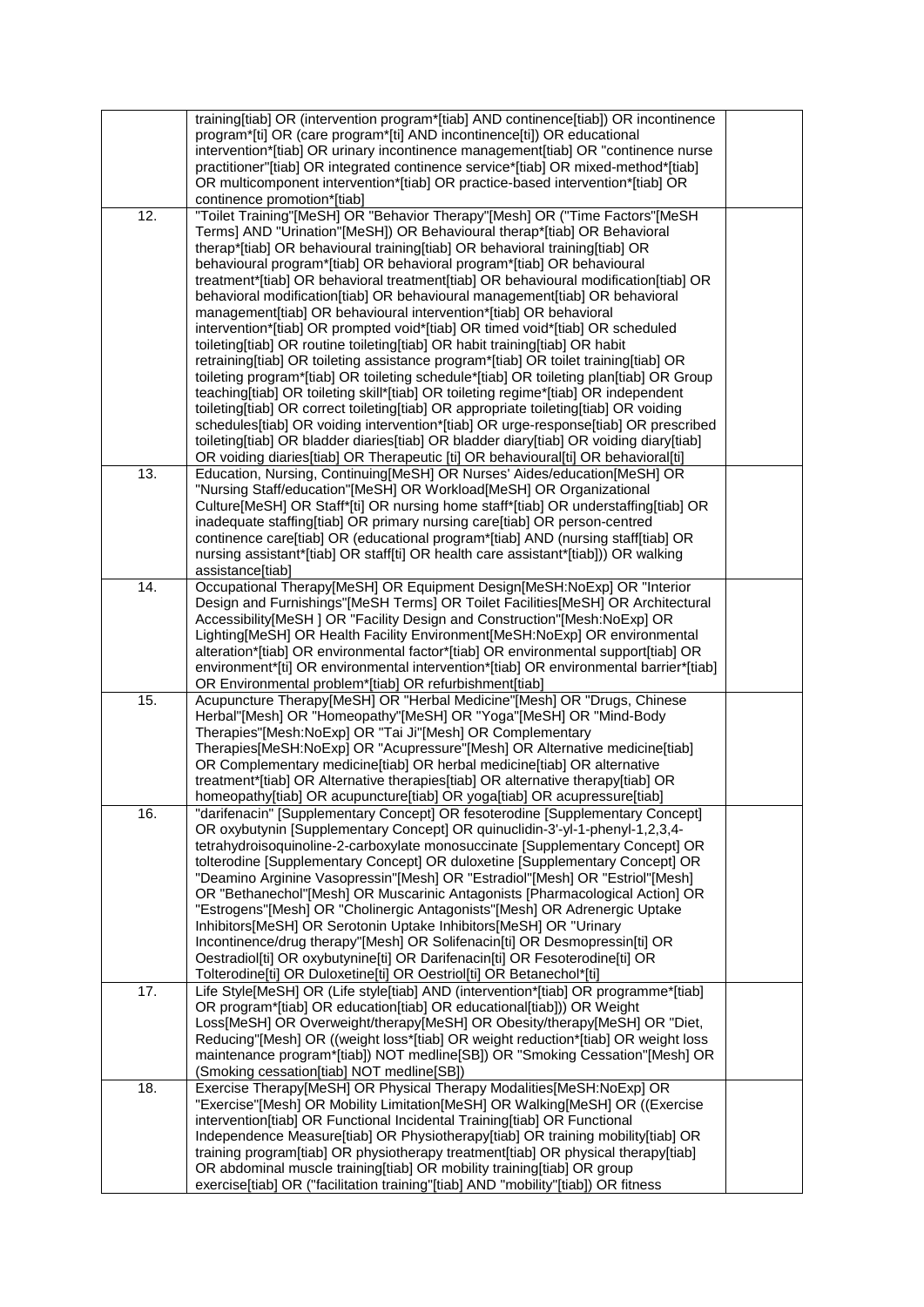|                          | exercise*[tiab] OR multidimensional exercise*[tiab] OR Resistance-training<br>intervention[tiab] OR exercise training[tiab] OR exercise program[tiab] OR walking<br>exercise[tiab] OR sit-to-stand[tiab] OR chair rise[tiab] OR Home-based<br>exercise[tiab]) NOT medline[SB])                                                                                                                                                                                                                                                                                                                                                                                                                                                                                                                                                                                                                                                                                                                                                                                                                                                                                                                                                                                                                                                                                                                                                                                                                                                                                                                                                                                                                                                                                                                                                                                                                                                                                                                                                                                                                                                                                                                                                                                                                                                                                                                                                                                                                  |     |
|--------------------------|-------------------------------------------------------------------------------------------------------------------------------------------------------------------------------------------------------------------------------------------------------------------------------------------------------------------------------------------------------------------------------------------------------------------------------------------------------------------------------------------------------------------------------------------------------------------------------------------------------------------------------------------------------------------------------------------------------------------------------------------------------------------------------------------------------------------------------------------------------------------------------------------------------------------------------------------------------------------------------------------------------------------------------------------------------------------------------------------------------------------------------------------------------------------------------------------------------------------------------------------------------------------------------------------------------------------------------------------------------------------------------------------------------------------------------------------------------------------------------------------------------------------------------------------------------------------------------------------------------------------------------------------------------------------------------------------------------------------------------------------------------------------------------------------------------------------------------------------------------------------------------------------------------------------------------------------------------------------------------------------------------------------------------------------------------------------------------------------------------------------------------------------------------------------------------------------------------------------------------------------------------------------------------------------------------------------------------------------------------------------------------------------------------------------------------------------------------------------------------------------------|-----|
| 19.                      | Drinking Behavior[Mesh:NoExp] OR "Coffee"[Mesh] OR "Tea"[Mesh] OR<br>caffeine[tiab] OR Drinking[MeSH:NoExp] OR fluid intake[tiab] OR fluid                                                                                                                                                                                                                                                                                                                                                                                                                                                                                                                                                                                                                                                                                                                                                                                                                                                                                                                                                                                                                                                                                                                                                                                                                                                                                                                                                                                                                                                                                                                                                                                                                                                                                                                                                                                                                                                                                                                                                                                                                                                                                                                                                                                                                                                                                                                                                      |     |
|                          | management[tiab] OR fluid consumption[tiab]                                                                                                                                                                                                                                                                                                                                                                                                                                                                                                                                                                                                                                                                                                                                                                                                                                                                                                                                                                                                                                                                                                                                                                                                                                                                                                                                                                                                                                                                                                                                                                                                                                                                                                                                                                                                                                                                                                                                                                                                                                                                                                                                                                                                                                                                                                                                                                                                                                                     |     |
| 20.                      | /OR 4-19                                                                                                                                                                                                                                                                                                                                                                                                                                                                                                                                                                                                                                                                                                                                                                                                                                                                                                                                                                                                                                                                                                                                                                                                                                                                                                                                                                                                                                                                                                                                                                                                                                                                                                                                                                                                                                                                                                                                                                                                                                                                                                                                                                                                                                                                                                                                                                                                                                                                                        |     |
|                          | <b>Outcome: Health Economics</b>                                                                                                                                                                                                                                                                                                                                                                                                                                                                                                                                                                                                                                                                                                                                                                                                                                                                                                                                                                                                                                                                                                                                                                                                                                                                                                                                                                                                                                                                                                                                                                                                                                                                                                                                                                                                                                                                                                                                                                                                                                                                                                                                                                                                                                                                                                                                                                                                                                                                |     |
| 21.                      | "Economics"[Mesh:NoExp] OR "Costs and Cost Analysis"[Mesh] OR "Economics,<br>Hospital"[Mesh] OR "Economics, Medical"[Mesh] OR "Economics, Nursing"[Mesh]<br>OR "Economics, Pharmaceutical"[Mesh] OR "Fees and Charges"[Mesh] OR<br>"Budgets"[Mesh] OR "Resource Allocation"[Mesh] OR "economics" [Subheading]<br>OR "cost utility"[tiab] OR "cost/utility"[tiab] OR cost/benefit*[tiab] OR cost<br>benefit*[tiab] OR "cost effectiveness"[tiab] OR cost/effectiveness[tiab] OR "cost of<br>illness"[tiab] OR cost analys*[tiab] OR cost consequence*[tiab] OR cost saving*[tiab]<br>OR cost breakdown*[tiab] OR cost lowering*[tiab] OR cost estimate*[tiab] OR cost<br>variable*[tiab] OR cost allocation*[tiab] OR cost control*[tiab] OR "cost per unit"[tiab]<br>OR economic*[ti] OR cost[ti] OR costs[ti] OR costing[ti] OR costly[ti] OR "value for<br>money"[tiab] OR pharmacoeconomic*[tiab] OR "icer"[tiab] OR economic<br>evaluation*[tiab] OR economic analys*[tiab] OR economic stud*[tiab] OR<br>((economic*[tiab] OR price*[tiab] OR pricing[tiab] OR cost[tiab] OR costs[tiab] OR<br>costing[tiab] OR costly[tiab] OR financial[tiab] OR finance*[tiab] OR<br>expenditure*[tiab] OR budget*[tiab] OR resource allocat*[tiab] OR "resource<br>utilisation"[tiab] OR "resource utilization"[tiab] OR charge*[tiab] OR fee[tiab] OR<br>fees[tiab]) NOT medline[sb]) OR ("Value of Life"[Mesh] OR "Quality of Life"[Mesh]<br>OR "Quality-Adjusted Life Years"[Mesh] OR utility[tiab] OR utilities[tiab] OR<br>qaly*[tiab] OR "quality adjusted life years"[tiab] OR "quality adjusted life year"[tiab]<br>OR "disability adjusted life"[tiab] OR daly*[tiab] OR "quality of life"[tiab] OR qol[tiab]<br>OR "life quality"[tiab] OR "hql"[tiab] OR "hrql"[tiab] OR "hrqol"[tiab] OR qald*[tiab]<br>OR qale*[tiab] OR qtime*[tiab] OR "hye"[tiab] OR "hyes"[tiab] OR "healthy year<br>equivalent"[tiab] OR "healthy year equivalents"[tiab] OR "healthy years<br>equivalent"[tiab] OR "healthy years equivalents"[tiab] OR "quality of well being"[tiab]<br>OR "qwb"[tiab] OR "euroqol"[tiab] OR "eq5d"[tiab] OR "eq 5d"[tiab] OR "health<br>utilities index"[tiab] OR "hui"[tiab] OR "hui2"[tiab] OR "hui3"[tiab] OR "rosser"[tiab]<br>OR "sf 6"[tiab] OR "sf6"[tiab] OR "sf6D"[tiab] OR "sf 6D"[tiab] OR "short form<br>6D"[tiab] OR "time trade off"[tiab] OR "time tradeoff"[tiab] OR "standard<br>gamble"[tiab] OR "willingness to pay"[tiab] OR "willingness to accept"[tiab] OR |     |
| <b>Limits: Languages</b> | "willing to pay"[tiab])                                                                                                                                                                                                                                                                                                                                                                                                                                                                                                                                                                                                                                                                                                                                                                                                                                                                                                                                                                                                                                                                                                                                                                                                                                                                                                                                                                                                                                                                                                                                                                                                                                                                                                                                                                                                                                                                                                                                                                                                                                                                                                                                                                                                                                                                                                                                                                                                                                                                         |     |
| 22.                      | Filters activated: English, Danish, Norwegian, Swedish                                                                                                                                                                                                                                                                                                                                                                                                                                                                                                                                                                                                                                                                                                                                                                                                                                                                                                                                                                                                                                                                                                                                                                                                                                                                                                                                                                                                                                                                                                                                                                                                                                                                                                                                                                                                                                                                                                                                                                                                                                                                                                                                                                                                                                                                                                                                                                                                                                          |     |
| <b>Combined sets</b>     |                                                                                                                                                                                                                                                                                                                                                                                                                                                                                                                                                                                                                                                                                                                                                                                                                                                                                                                                                                                                                                                                                                                                                                                                                                                                                                                                                                                                                                                                                                                                                                                                                                                                                                                                                                                                                                                                                                                                                                                                                                                                                                                                                                                                                                                                                                                                                                                                                                                                                                 |     |
| 23.                      | 3 AND 20 AND 21 AND 22                                                                                                                                                                                                                                                                                                                                                                                                                                                                                                                                                                                                                                                                                                                                                                                                                                                                                                                                                                                                                                                                                                                                                                                                                                                                                                                                                                                                                                                                                                                                                                                                                                                                                                                                                                                                                                                                                                                                                                                                                                                                                                                                                                                                                                                                                                                                                                                                                                                                          | 933 |
| 24.                      |                                                                                                                                                                                                                                                                                                                                                                                                                                                                                                                                                                                                                                                                                                                                                                                                                                                                                                                                                                                                                                                                                                                                                                                                                                                                                                                                                                                                                                                                                                                                                                                                                                                                                                                                                                                                                                                                                                                                                                                                                                                                                                                                                                                                                                                                                                                                                                                                                                                                                                 |     |
| 25.                      |                                                                                                                                                                                                                                                                                                                                                                                                                                                                                                                                                                                                                                                                                                                                                                                                                                                                                                                                                                                                                                                                                                                                                                                                                                                                                                                                                                                                                                                                                                                                                                                                                                                                                                                                                                                                                                                                                                                                                                                                                                                                                                                                                                                                                                                                                                                                                                                                                                                                                                 |     |
|                          |                                                                                                                                                                                                                                                                                                                                                                                                                                                                                                                                                                                                                                                                                                                                                                                                                                                                                                                                                                                                                                                                                                                                                                                                                                                                                                                                                                                                                                                                                                                                                                                                                                                                                                                                                                                                                                                                                                                                                                                                                                                                                                                                                                                                                                                                                                                                                                                                                                                                                                 |     |

[MeSH] = Term from the Medline controlled vocabulary, including terms found below this term in the MeSH hierarchy

[MeSH:NoExp] = Does not include terms found below this term in the MeSH hierarchy [MAJR] = MeSH Major Topic

[tiab] = Title or abstract

 $[TI] = Title$ 

\* = Truncation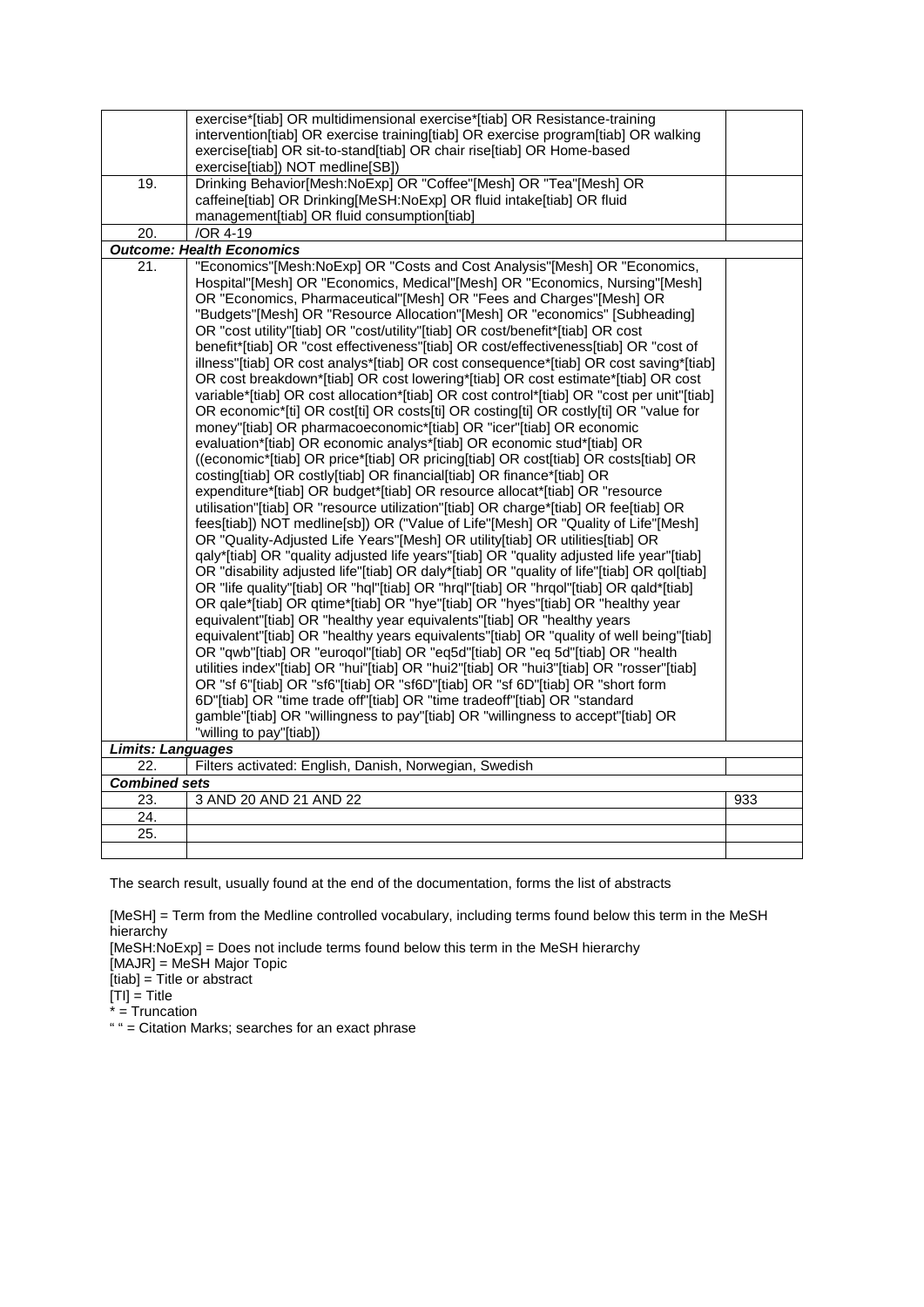## **PsycInfo- Search strategies, all PICOs**

| PsycInfo via Ebsco, 3 October 2012<br>Urinary incontinence among elderly people: pharmacological therapy |                                                                                      |              |
|----------------------------------------------------------------------------------------------------------|--------------------------------------------------------------------------------------|--------------|
|                                                                                                          | <b>Search terms</b>                                                                  | <b>Items</b> |
|                                                                                                          |                                                                                      | found        |
| <b>Population: Aged</b>                                                                                  |                                                                                      |              |
| 1.                                                                                                       | DE "Geriatric Patients"                                                              | 10005        |
| 2.                                                                                                       | TI ("older patient*" OR "older adult*" OR "older people" OR geriatric* OR elderly OR | 39619        |
|                                                                                                          | elders OR senior*)                                                                   |              |
| 3.                                                                                                       | 1 OR 2                                                                               | 44014        |
|                                                                                                          | <b>Population: Persons with urinary incontinence</b>                                 |              |
| 4.                                                                                                       | DE "Urinary Incontinence"                                                            | 1538         |
| 5.                                                                                                       | TI ("Urinary incontinence" OR "Mixed incontinence" OR "Stress incontinence" OR       | 384          |
|                                                                                                          | "Stress urinary" OR "overactive bladder" OR "bladder overactivity" OR "bladder       |              |
|                                                                                                          | control" OR "urge to void")                                                          |              |
| 6.                                                                                                       | 4 OR 5                                                                               | 1603         |
|                                                                                                          | Intervention: Pharmacological treatment                                              |              |
| 7 <sub>1</sub>                                                                                           | DE "Estradiol" OR DE "Estrogens" OR (DE "Urinary Incontinence" AND DE "Drug          | 4915         |
|                                                                                                          | Therapy")                                                                            |              |
| 8.                                                                                                       | TX (Solifenacin OR Desmopressin OR Oestradiol OR oxybutynine OR Darifenacin          | 1274         |
|                                                                                                          | OR Fesoterodine OR Tolterodine OR Duloxetine OR Oestriol OR Bethanechol OR           |              |
|                                                                                                          | "Muscarinic Antagonists" OR "Adrenergic Uptake Inhibitors" OR "Serotonin Uptake      |              |
|                                                                                                          | Inhibitor")                                                                          |              |
| 9.                                                                                                       | 7 OR 8                                                                               | 6002         |
|                                                                                                          | Study types: Systematic review, Clinical trials, Cohort studies                      |              |
| 10 <sub>1</sub>                                                                                          | (ZC "treatment outcome/clinical trial" or ZC "prospective study" OR DE "Clinical     | 78580        |
|                                                                                                          | Trials" OR DE "Cohort Analysis" OR DE "Followup Studies" OR DE "Longitudinal         |              |
|                                                                                                          | Studies" OR DE "Prospective Studies" OR DE "Between Groups Design" OR DE             |              |
|                                                                                                          | "Quasi Experimental Methods" OR ZC "systematic review")                              |              |
| <b>Combined sets</b>                                                                                     |                                                                                      |              |
| 11.                                                                                                      | 3 AND 6 AND 9 AND 10                                                                 | 3            |

#### PsycInfo via Ebsco, 3 October 2012 **Urinary incontinence among elderly people: lifestyle interventions (weight loss, smoking cessation, exercise, changed drinking behavior) Search terms Items found**

|                         |                                                                                      | ivuiu |
|-------------------------|--------------------------------------------------------------------------------------|-------|
| <b>Population: Aged</b> |                                                                                      |       |
| 1.                      | DE "Geriatric Patients"                                                              | 10005 |
| $\mathfrak{D}$          | TI ("older patient*" OR "older adult*" OR "older people" OR geriatric* OR elderly OR | 39619 |
|                         | elders OR senior*)                                                                   |       |
| 3.                      | $1$ OR $2$                                                                           | 44014 |
|                         | <b>Population: Persons with urinary incontinence</b>                                 |       |
| 4.                      | DE "Urinary Incontinence"                                                            | 1538  |
| 5.                      | TI ("Urinary incontinence" OR "Mixed incontinence" OR "Stress incontinence" OR       | 384   |
|                         | "Stress urinary" OR "overactive bladder" OR "bladder overactivity" OR "bladder       |       |
|                         | control" OR "urge to void")                                                          |       |
| 6.                      | 4 OR 5                                                                               | 1603  |
|                         | Intervention: lifestyle interventions                                                |       |
| 7 <sub>1</sub>          | (DE "Lifestyle Changes" OR DE "Weight Loss" OR DE "Smoking Cessation" OR DE          | 10594 |
|                         | "Nicotine Withdrawal")                                                               |       |
| 8.                      | (DE "Exercise" OR DE "Aerobic Exercise" OR DE "Weightlifting" OR DE "Yoga" OR        | 19879 |
|                         | DE "Physical Activity" OR DE "Movement Therapy") NOT (TI "pelvic floor muscle        |       |
|                         | training" OR TI "pelvic floor muscle exercise" OR TI "Pelvic floor training" OR TI   |       |
|                         | "Pelvic floor exercise" OR TI "pelvic floor re-education" OR TI"pelvic floor muscle  |       |
|                         | rehabilitation" OR TI "Pelvic floor rehabilitation" OR TI "pelvic floor therap*")    |       |
| 9.                      | DE "Drinking Behavior" OR DE "Water Intake" OR DE "Beverages (Nonalcoholic)"         | 5052  |
|                         | OR DE "Fluid Intake"                                                                 |       |
| 10.                     | 7 OR 8 OR 9                                                                          | 35013 |
|                         | Study types: Systematic review, Clinical trials, Cohort studies                      |       |
| 11.                     | (ZC "treatment outcome/clinical trial" or ZC "prospective study" OR DE "Clinical     | 78580 |
|                         | Trials" OR DE "Cohort Analysis" OR DE "Followup Studies" OR DE "Longitudinal         |       |
|                         | Studies" OR DE "Prospective Studies" OR DE "Between Groups Design" OR DE             |       |
|                         | "Quasi Experimental Methods" OR ZC "systematic review")                              |       |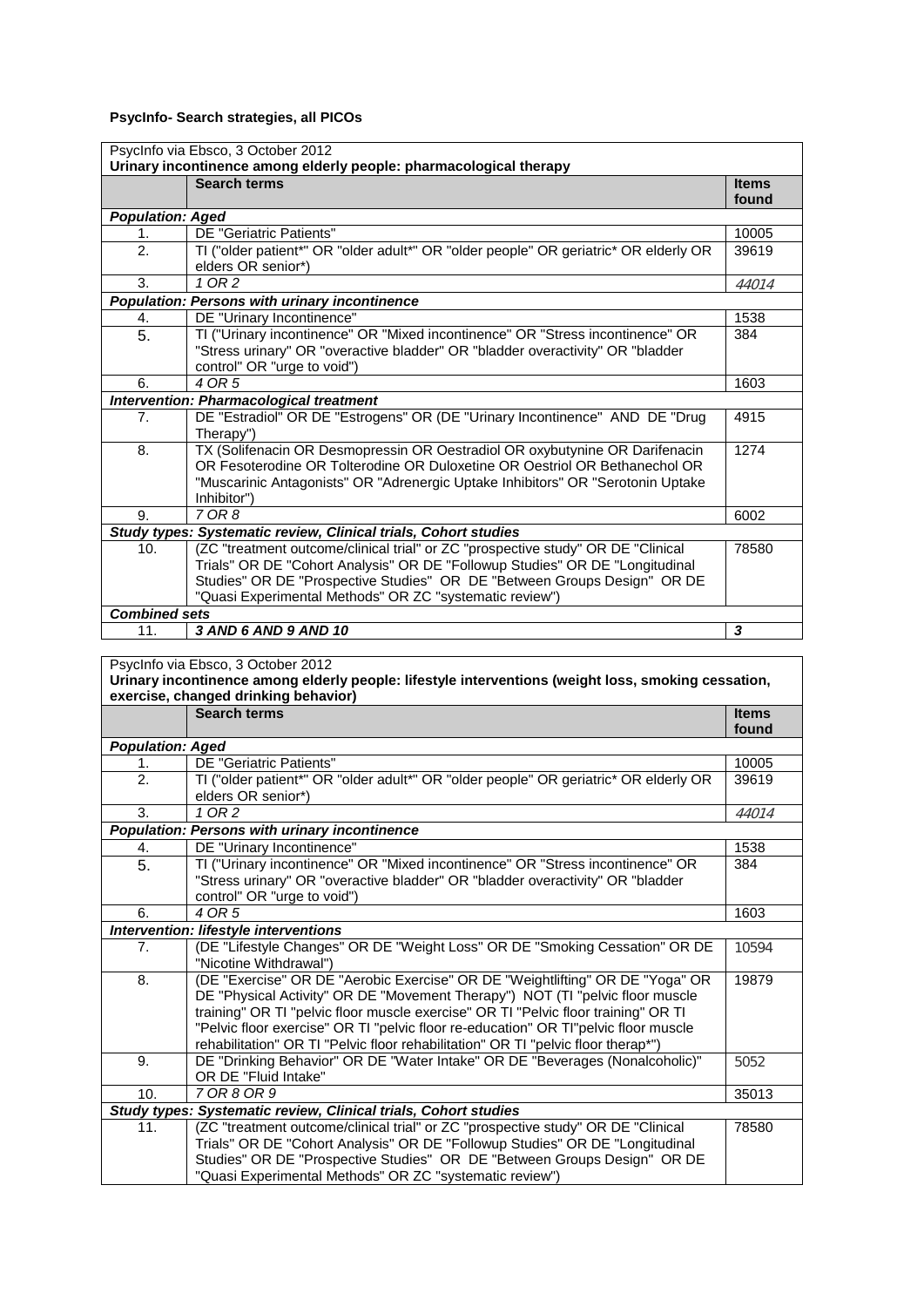*Combined sets*

## 12. *3 AND 6 AND 10 AND 11 4*

| PsycInfo via Ebsco, 4 October 2012                                                       |                                                                                      |              |
|------------------------------------------------------------------------------------------|--------------------------------------------------------------------------------------|--------------|
| Urinary incontinence among elderly people: pelvic floor exercises<br><b>Search terms</b> |                                                                                      |              |
|                                                                                          |                                                                                      | <b>Items</b> |
|                                                                                          |                                                                                      | found        |
| <b>Population: aged</b>                                                                  |                                                                                      |              |
| 1.                                                                                       | DE "Geriatric Patients" OR DE "Nursing Homes"                                        | 15020        |
| 2.                                                                                       | TI ("older patient*" OR "older adult*" OR "older people" OR geriatric* OR elderly OR | 49159        |
|                                                                                          | elders OR senior*) OR TX("In old age")                                               |              |
| 3.                                                                                       | 1 OR 2                                                                               | 57365        |
|                                                                                          | Population: persons with urinary incontinence                                        |              |
| 4.                                                                                       | DE "Urinary Incontinence" OR DE "Urogenital Disorders"                               | 1929         |
| 5.                                                                                       | TI ("Urinary incontinence" OR "Mixed incontinence" OR "Stress incontinence" OR       | 384          |
|                                                                                          | "Stress urinary" OR "overactive bladder" OR "bladder overactivity" OR "bladder       |              |
|                                                                                          | control" OR "urge to void")                                                          |              |
| 6.                                                                                       | 4 OR 5                                                                               | 1987         |
|                                                                                          | Intervention: pelvic floor exercise                                                  |              |
| 7.                                                                                       | TX ("pelvic muscles exercise*" OR "Pelvic muscle exercise*" OR "Bladder and          | 54           |
|                                                                                          | pelvic muscle training" OR "pelvic floor muscle training" OR "pelvic floor re-       |              |
|                                                                                          | education" OR "pelvic exercise*" OR "pelvic floor training" OR "pelvic muscle        |              |
|                                                                                          | precontraction" OR "pelvic floor exercise*" OR "pelvic muscle re-education") OR TI   |              |
|                                                                                          | (("pelvic floor" AND (training OR exercise* OR education)))                          |              |
|                                                                                          | Study types: systematic review, Clinical trials, Cohort studies                      |              |
| 8.                                                                                       | (ZC "treatment outcome/clinical trial" or ZC "prospective study" OR DE "Clinical     | 764431       |
|                                                                                          | Trials" OR DE "Cohort Analysis" OR DE "Followup Studies" OR DE "Longitudinal         |              |
|                                                                                          | Studies" OR DE "Prospective Studies" OR DE "Between Groups Design" OR DE             |              |
|                                                                                          | "Quasi Experimental Methods" OR ZC "systematic review") OR (TX "observational        |              |
|                                                                                          | study") OR (ZC "quantitative study")                                                 |              |
| <b>Combined sets</b>                                                                     |                                                                                      |              |
| 9.                                                                                       | 3 AND 6 AND 7 AND 8                                                                  | 3            |

PsycInfo via Ebsco 5 October 2012 Urinary incontinence among elderly people: complex interventions **Search terms If the search terms If the search terms If the search terms If the search terms If the search terms If the search terms If the search terms If the search terms If the search terms If the s found** *Population: aged* 1. DE "Geriatric Patients" OR DE "Nursing Homes" 15035 2. TI ("older patient\*" OR "older adult\*" OR "older people" OR geriatric\* OR elderly OR elders OR senior\*) OR TX "In old age" 49219 3. *1 OR 2* 57435 *Population: persons with urinary incontinence* 4. **DE "Urinary Incontinence" OR DE "Urogenital Disorders"** 1930 5. TI ("Urinary incontinence" OR "Mixed incontinence" OR "Stress incontinence" OR "Stress urinary" OR "overactive bladder" OR "bladder overactivity" OR "bladder control" OR "urge to void") 386 6. **4 OR 5** 1989 *Intervention: complex interventions* 7. DE "Intervention" OR DE "Program Development" OR DE "Educational Program Planning" OR DE "Independent Living Programs" OR (DE "Self Care Skills") 35333 8. TX (Urotherap\* OR "Complex intervention" OR "complex interventions" OR "complex health intervention\*" OR "Care program" OR "Continence program\*" OR "health care programme" OR "algorithmic model" OR "multi-disciplinary communitybased continence service" OR "continence service\*" OR "multi-intervention incontinence" OR "tailored plan" OR "multi-disciplinary management" OR "continence team" OR "continence advisor" OR "client centered care" OR "nurse continence advisor\*" OR "nurse continence adviser\*" OR "continence advisor therapy" OR "Comprehensive management" OR "comprehensive care" OR "minimal relevant investigative programme" OR "minimal care" OR "Unit-based educational program" OR "Unit-based intervention" OR "continence training session" OR "Continence efficacy intervention program" OR "incontinence program" OR "incontinence care program" OR "educational intervention\*" OR "urinary incontinence management" OR "continence nurse practitioner intervention" OR "integrated continence services" OR "mixed-methods" OR "multicomponent 10180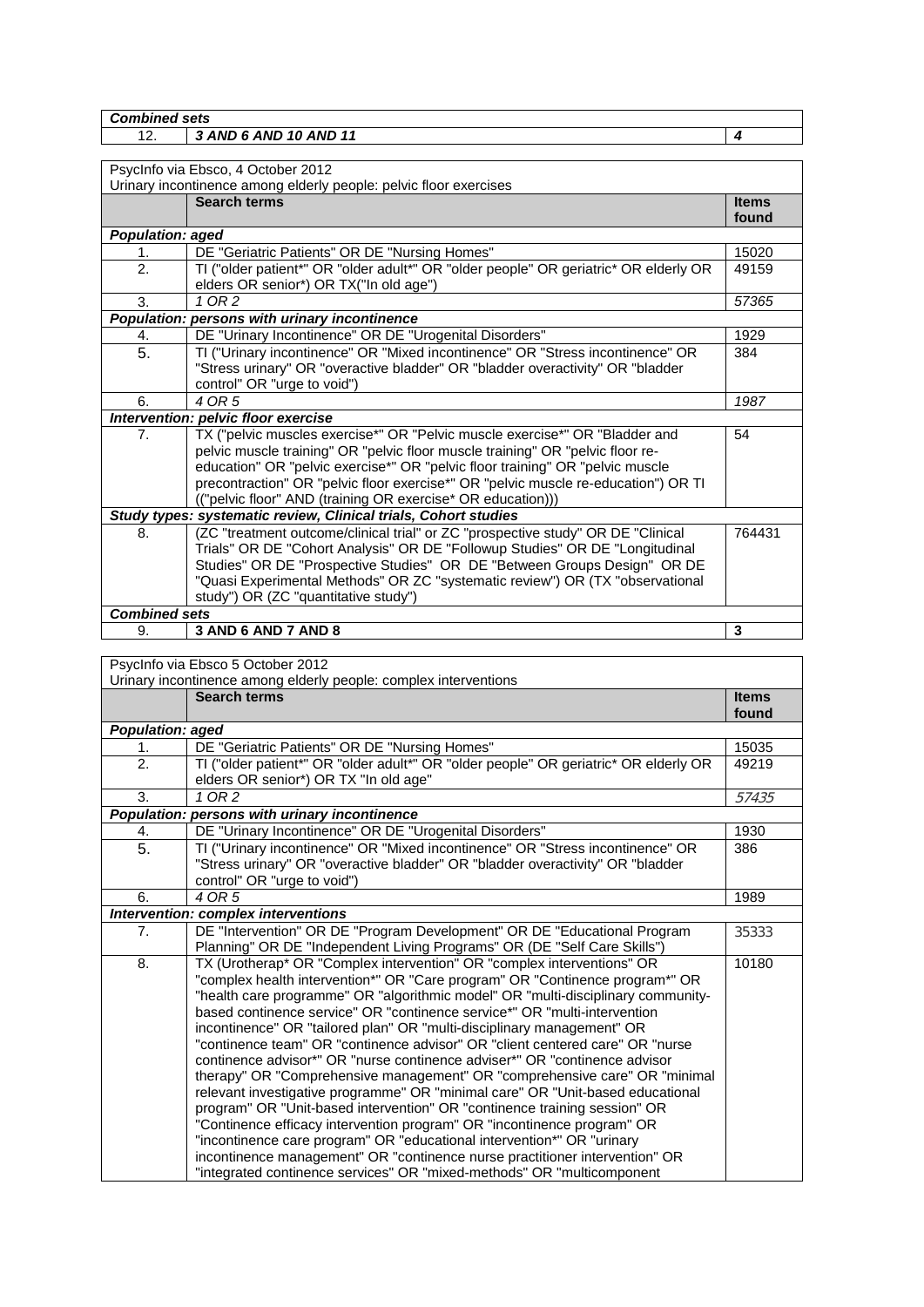┑

|                      | intervention*" OR "practice-based intervention" OR "continence promotion")                                                                                                                                                                                                                                                                                            |        |
|----------------------|-----------------------------------------------------------------------------------------------------------------------------------------------------------------------------------------------------------------------------------------------------------------------------------------------------------------------------------------------------------------------|--------|
| 9.                   | 7 OR 8                                                                                                                                                                                                                                                                                                                                                                | 44661  |
|                      | Study types: systematic review, Clinical trials, Cohort studies                                                                                                                                                                                                                                                                                                       |        |
| 10.                  | (ZC "treatment outcome/clinical trial" or ZC "prospective study" OR DE "Clinical<br>Trials" OR DE "Cohort Analysis" OR DE "Followup Studies" OR DE "Longitudinal<br>Studies" OR DE "Prospective Studies" OR DE "Between Groups Design" OR DE<br>"Quasi Experimental Methods" OR ZC "systematic review") OR (TX "observational<br>study") OR (ZC "quantitative study") | 766473 |
| <b>Combined sets</b> |                                                                                                                                                                                                                                                                                                                                                                       |        |
| 11.                  | 3 AND 6 AND 9 AND 10                                                                                                                                                                                                                                                                                                                                                  | 8      |

PsycInfo via Ebsco 5 October 2012

| <b>SYDMING VIDEOSOO O OCCODOL LOT</b><br>Urinary incontinence among elderly people: toilet-training (behavioral training, prompted voiding) |                                                                                        |                       |
|---------------------------------------------------------------------------------------------------------------------------------------------|----------------------------------------------------------------------------------------|-----------------------|
|                                                                                                                                             | <b>Search terms</b>                                                                    | <b>Items</b><br>found |
| <b>Population: aged</b>                                                                                                                     |                                                                                        |                       |
| 12.                                                                                                                                         | DE "Geriatric Patients" OR DE "Nursing Homes"                                          | 15035                 |
| 13.                                                                                                                                         | TI ("older patient*" OR "older adult*" OR "older people" OR geriatric* OR elderly OR   | 49219                 |
|                                                                                                                                             | elders OR senior*) OR TX "In old age"                                                  |                       |
| 14.                                                                                                                                         | 1 OR 2                                                                                 | 57435                 |
|                                                                                                                                             | Population: persons with urinary incontinence                                          |                       |
| 15.                                                                                                                                         | DE "Urinary Incontinence" OR DE "Urogenital Disorders"                                 | 1930                  |
| 16.                                                                                                                                         | TI ("Urinary incontinence" OR "Mixed incontinence" OR "Stress incontinence" OR         | 386                   |
|                                                                                                                                             | "Stress urinary" OR "overactive bladder" OR "bladder overactivity" OR "bladder         |                       |
|                                                                                                                                             | control" OR "urge to void")                                                            |                       |
| 17.                                                                                                                                         | 4 OR 5                                                                                 | 1989                  |
|                                                                                                                                             | Intervention: toilet-training (behavioral training, prompted voiding)                  |                       |
| 18.                                                                                                                                         | DE "Behavior Therapy" OR DE "Toilet Training" OR DE "Behavior Modification"            | 21631                 |
| 19.                                                                                                                                         | TX ("Behavioural therapy" OR "Behavioral therapy" OR "behavioural training" OR         | 24582                 |
|                                                                                                                                             | "behavioral training" OR "behavioural program*" OR "behavioral program*" OR            |                       |
|                                                                                                                                             | "behavioural treatment*" OR "behavioral treatment" OR "behavioural modification"       |                       |
|                                                                                                                                             | OR "behavioral modification" OR "behavioural management" OR "behavioral                |                       |
|                                                                                                                                             | management" OR "behavioural intervention*" OR "behavioral intervention*" OR            |                       |
|                                                                                                                                             | "prompted voiding" OR "prompted void" OR "timed voiding" OR "timed void" OR            |                       |
|                                                                                                                                             | "scheduled toileting" OR "routine toileting" OR "habit training" OR "habit retraining" |                       |
|                                                                                                                                             | OR "toileting assistance program" OR "toilet training" OR "toileting program*" OR      |                       |
|                                                                                                                                             | "toileting schedule*" OR "toileting plan" OR "Group teaching" OR "toileting skill*" OR |                       |
|                                                                                                                                             | "toileting regime*" OR "toileting behavioral intervention" OR "independent toileting"  |                       |
|                                                                                                                                             | OR "correct toileting" OR "appropriate toileting" OR "voiding schedules" OR "voiding   |                       |
|                                                                                                                                             | intervention*" OR "patterned urge-response toileting" OR "prescribed toileting" OR     |                       |
|                                                                                                                                             | "behavioral management system" OR "bladder diaries" OR "bladder diary" OR              |                       |
|                                                                                                                                             | "voiding diary" OR "voiding diaries" OR "advice on voiding" OR "voiding program*")     |                       |
| 20.                                                                                                                                         | 7 OR 8                                                                                 | 40585                 |
|                                                                                                                                             | Study types: systematic review, Clinical trials, Cohort studies                        |                       |
| 21.                                                                                                                                         | (ZC "treatment outcome/clinical trial" or ZC "prospective study" OR DE "Clinical       | 766473                |
|                                                                                                                                             | Trials" OR DE "Cohort Analysis" OR DE "Followup Studies" OR DE "Longitudinal           |                       |
|                                                                                                                                             | Studies" OR DE "Prospective Studies" OR DE "Between Groups Design" OR DE               |                       |
|                                                                                                                                             | "Quasi Experimental Methods" OR ZC "systematic review") OR (TX "observational          |                       |
|                                                                                                                                             | study") OR (ZC "quantitative study")                                                   |                       |
| <b>Combined sets</b>                                                                                                                        |                                                                                        |                       |
| 22.                                                                                                                                         | 3 AND 6 AND 9 AND 10                                                                   | 13                    |

PsycInfo via Ebsco 5 October 2012

| $\sim$ 0.000 0.000 0.000 0.000 0.000 $\sim$<br>Urinary incontinence among elderly people: environmental interventions (staff, environmental alterations) |                                                                                      |              |
|----------------------------------------------------------------------------------------------------------------------------------------------------------|--------------------------------------------------------------------------------------|--------------|
|                                                                                                                                                          | <b>Search terms</b>                                                                  | <b>Items</b> |
|                                                                                                                                                          |                                                                                      | found        |
| <b>Population: aged</b>                                                                                                                                  |                                                                                      |              |
| 23.                                                                                                                                                      | DE "Geriatric Patients" OR DE "Nursing Homes"                                        | 15035        |
| 24.                                                                                                                                                      | TI ("older patient*" OR "older adult*" OR "older people" OR geriatric* OR elderly OR | 49219        |
|                                                                                                                                                          | elders OR senior*) OR TX "In old age"                                                |              |
| 25.                                                                                                                                                      | 1 OR 2                                                                               | 57435        |
| Population: persons with urinary incontinence                                                                                                            |                                                                                      |              |
| 26.                                                                                                                                                      | DE "Urinary Incontinence" OR DE "Urogenital Disorders"                               | 1930         |
| 27.                                                                                                                                                      | TI ("Urinary incontinence" OR "Mixed incontinence" OR "Stress incontinence" OR       | 386          |
|                                                                                                                                                          | "Stress urinary" OR "overactive bladder" OR "bladder overactivity" OR "bladder       |              |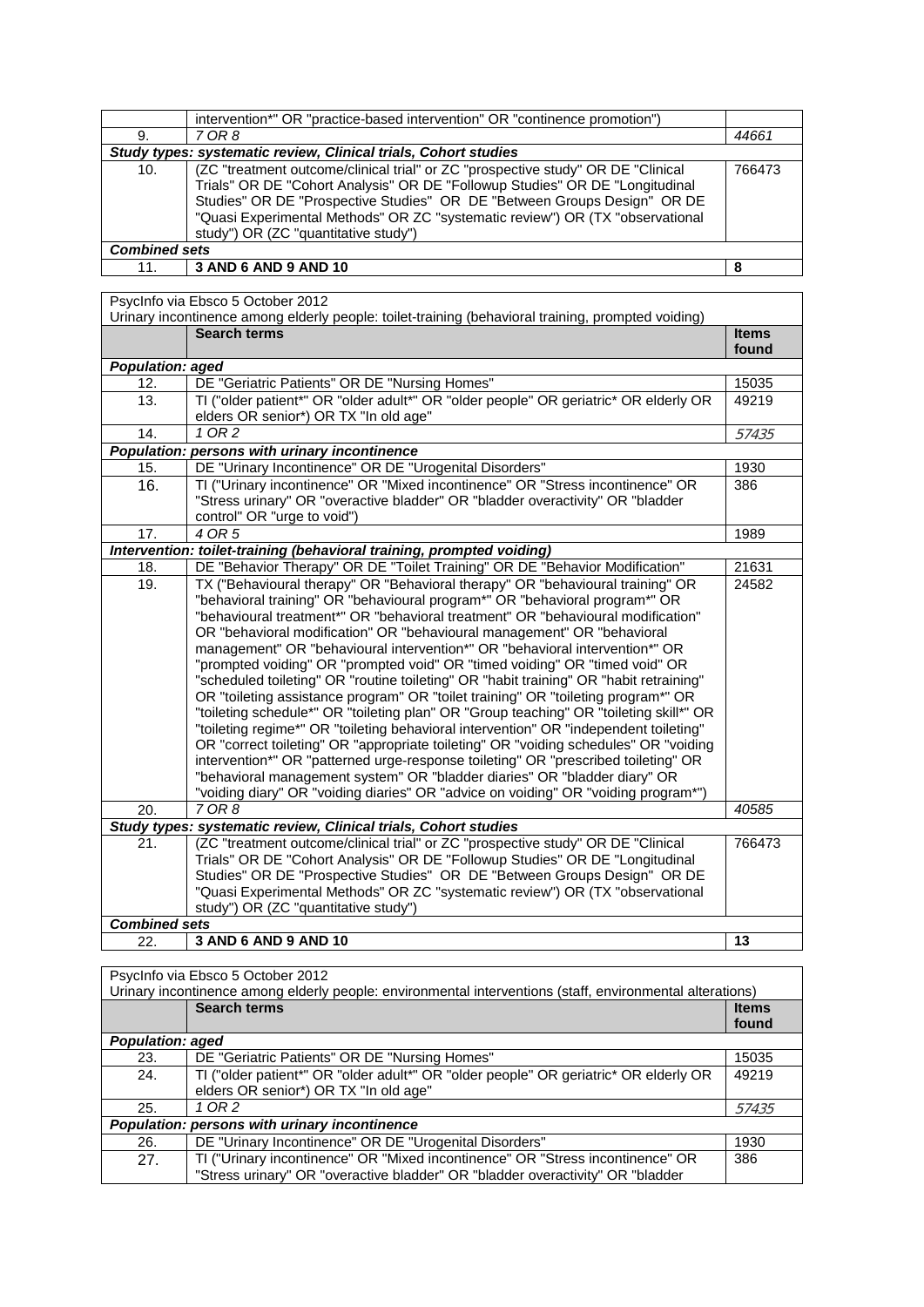|                      | control" OR "urge to void")                                                                                                                                                                                                                                                                                                                                                                                                                                                                                                           |        |
|----------------------|---------------------------------------------------------------------------------------------------------------------------------------------------------------------------------------------------------------------------------------------------------------------------------------------------------------------------------------------------------------------------------------------------------------------------------------------------------------------------------------------------------------------------------------|--------|
| 28.                  | 4 OR 5                                                                                                                                                                                                                                                                                                                                                                                                                                                                                                                                | 1989   |
|                      | Intervention: environmental interventions (staff, environmental alterations)                                                                                                                                                                                                                                                                                                                                                                                                                                                          |        |
| 29.                  | ((DE "Nursing Homes" OR DE "Nurses" OR DE "Medical Personnel" OR DE<br>"Nurses") AND (DE "Education" OR DE "Medical Education" OR DE "Professional<br>Development" OR DE "Educational Programs" OR DE "Knowledge Level")) OR DE<br>"Resource Allocation" OR (DE "Architecture" OR DE "Interior Design" OR DE<br>"Environmental Planning" OR DE "Wayfinding" OR DE "Occupational Therapy" OR<br>DE "Environmental Adaptation")                                                                                                         | 11156  |
| 30.                  | TX ("Staff management" OR Staffing OR "nursing home staff*" OR understaffing OR<br>"inadequate staffing" OR "primary nursing care" OR "walking assistance" OR<br>("educational program" AND ("nursing staff" OR "nursing assistant" OR staff OR<br>"health care assistant")) OR "environmental alteration*" OR "environmental factor*"<br>OR "environmental support" OR "environmental intervention*" OR "environmental<br>barrier*" OR "Environmental problem*" OR refurbishment OR "Environmental<br>change*") OR TI (environment*) | 46881  |
| 31.                  | 18 OR 19                                                                                                                                                                                                                                                                                                                                                                                                                                                                                                                              | 56836  |
|                      | Study types: systematic review, Clinical trials, Cohort studies                                                                                                                                                                                                                                                                                                                                                                                                                                                                       |        |
| 32 <sub>1</sub>      | (ZC "treatment outcome/clinical trial" or ZC "prospective study" OR DE "Clinical<br>Trials" OR DE "Cohort Analysis" OR DE "Followup Studies" OR DE "Longitudinal<br>Studies" OR DE "Prospective Studies" OR DE "Between Groups Design" OR DE<br>"Quasi Experimental Methods" OR ZC "systematic review") OR (TX "observational<br>study") OR (ZC "quantitative study")                                                                                                                                                                 | 766473 |
| <b>Combined sets</b> |                                                                                                                                                                                                                                                                                                                                                                                                                                                                                                                                       |        |
| 33.                  | 3 AND 6 AND 9 AND 10                                                                                                                                                                                                                                                                                                                                                                                                                                                                                                                  | 8      |

PsycInfo via Ebsco 5 October 2012 Urinary incontinence among elderly people: Complementary Therapies (acupuncture, yoga, herbal medicine) **Search terms Items Items Items Items Items found** *Population: aged* 34. DE "Geriatric Patients" OR DE "Nursing Homes" 15035<br>35. TJ ("older patient\*" OR "older adult\*" OR "older people" OR geriatric\* OR elderly OR 49219 35. TI ("older patient\*" OR "older adult\*" OR "older people" OR geriatric\* OR elderly OR elders OR senior\*) OR TX "In old age" 49219 36. *1 OR 2* 57435 *Population: persons with urinary incontinence* 37. 
DE "Urinary Incontinence" OR DE "Urogenital Disorders" | 1930 38. TI ("Urinary incontinence" OR "Mixed incontinence" OR "Stress incontinence" OR "Stress urinary" OR "overactive bladder" OR "bladder overactivity" OR "bladder control" OR "urge to void") 386 39. *4 OR 5 1989 Intervention: Complementary Therapies (acupuncture, yoga, herbal medicine)* 40. DE "Acupuncture" OR DE "Alternative Medicine" OR DE "Medicinal Herbs and Plants" OR DE "Yoga" 5485 41. TX ("Alternative medicine" OR "Complementary medicine" OR "herbal medicine" OR "alternative treatment\*" OR "Alternative therapies" OR "alternative therapy" OR homeopathy OR acupuncture OR yoga OR acupressure)<br>7 OR 8 8217 42. *7 OR 8 9104 Study types: systematic review, Clinical trials, Cohort studies* 43. (ZC "treatment outcome/clinical trial" or ZC "prospective study" OR DE "Clinical Trials" OR DE "Cohort Analysis" OR DE "Followup Studies" OR DE "Longitudinal Studies" OR DE "Prospective Studies" OR DE "Between Groups Design" OR DE "Quasi Experimental Methods" OR ZC "systematic review") OR (TX "observational study") OR (ZC "quantitative study") 766473 *Combined sets* 44. 3 AND 6 AND 9 AND 10 0 45. **3 AND 6 AND 9 0**

The search result, usually found at the end of the documentation, forms the list of abstracts

AB = Abstract

 $AU =$  Author

 $DE = Term$  from the thesaurus

MH = Term from the "Cinahl Headings" thesaurus

MM = Major Concept

" " = Citation Marks; searches for an exact phrase

 $TI = Title$ 

TX = All Text. Performs a keyword search of all the database's searchable fields

ZC = Methodology Index

 $* =$  Truncation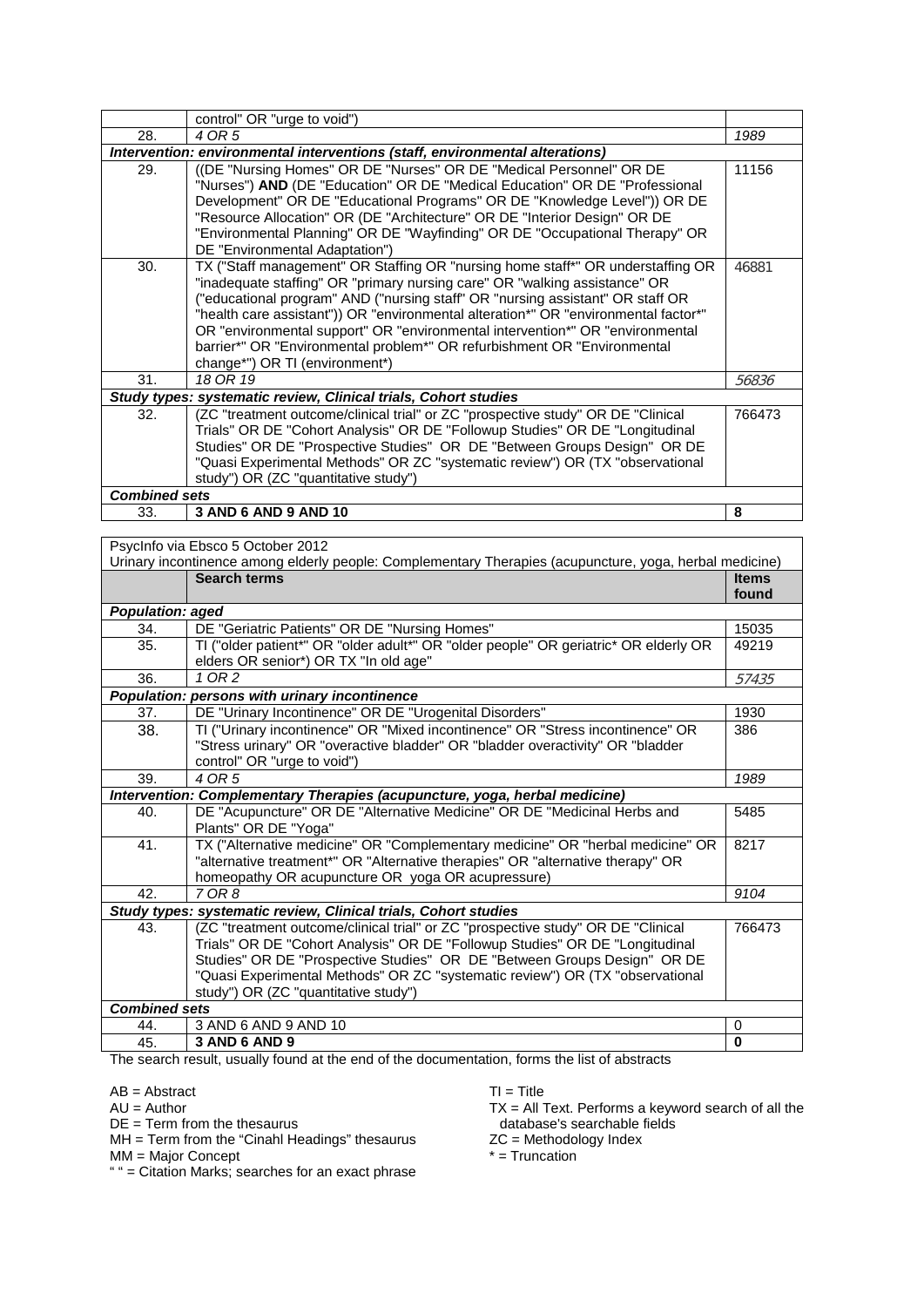# **PUBMED – Search strategies, all PICOs**

| Pubmed via NLM 2 October 2012 |                                                                                                                                                                                                                                                                                                                                                                                                                                                                                                                                                                                                                                                                                   |                       |
|-------------------------------|-----------------------------------------------------------------------------------------------------------------------------------------------------------------------------------------------------------------------------------------------------------------------------------------------------------------------------------------------------------------------------------------------------------------------------------------------------------------------------------------------------------------------------------------------------------------------------------------------------------------------------------------------------------------------------------|-----------------------|
|                               | Urinary incontinence among elderly people: pharmacological therapy                                                                                                                                                                                                                                                                                                                                                                                                                                                                                                                                                                                                                |                       |
|                               | <b>Search terms</b>                                                                                                                                                                                                                                                                                                                                                                                                                                                                                                                                                                                                                                                               | <b>Items</b><br>found |
| <b>Population: aged</b>       |                                                                                                                                                                                                                                                                                                                                                                                                                                                                                                                                                                                                                                                                                   |                       |
| 1.                            | "Aged"[Mesh:NoExp] OR "Aged, 80 and over"[Mesh] OR "Frail Elderly"[Mesh] OR<br>Geriatrics[MeSH] OR Homes for the Aged[MeSH]                                                                                                                                                                                                                                                                                                                                                                                                                                                                                                                                                       | 2136129               |
| 2.                            | (older patient*[TI] OR older adult[TI] OR older adults[TI] OR older women[TI] OR<br>older men[TI] OR geriatric[TI] OR geriatrics[TI] OR elderly[TI] OR elders[TI] OR<br>Vulnerable elder[TI] OR Vulnerable elders[TI] OR senior[TI] OR seniors[TI] OR<br>community-dwelling[Tlab] OR nursing home[TI] Or nursing homes[TI] OR care<br>home[TI] OR care homes[TI] OR oldest old[TI] OR frail[TI]) NOT medline[SB])                                                                                                                                                                                                                                                                 | 8774                  |
| 3.                            | 1 OR 2                                                                                                                                                                                                                                                                                                                                                                                                                                                                                                                                                                                                                                                                            | 2144698               |
|                               | Population: persons with urinary incontinence                                                                                                                                                                                                                                                                                                                                                                                                                                                                                                                                                                                                                                     |                       |
| 4.                            | Urinary Incontinence[MeSH:NoExp] OR Urinary Incontinence, Stress[MeSH] OR<br>Urinary Incontinence, Urge[MeSH] OR Nocturia[MeSH] OR Urinary Bladder,<br>Overactive[MeSH] OR "Diurnal Enuresis"[Mesh] OR overactive bladder[tiab]                                                                                                                                                                                                                                                                                                                                                                                                                                                   | 26774                 |
| 5.                            | (Mixed incontinence[tiab] OR Stress incontinence[tiab] OR Stress urinary[tiab] OR<br>overactive bladder[tiab] OR bladder overactivity[tiab] OR bladder control[tiab] OR<br>urge to void[tiab] OR (Incontinence[ti] AND (urine[ti] OR urinary[ti] OR stress[ti] OR<br>urge[ti])) NOT medline[SB]                                                                                                                                                                                                                                                                                                                                                                                   | 1350                  |
| 6.                            | 4 OR 5                                                                                                                                                                                                                                                                                                                                                                                                                                                                                                                                                                                                                                                                            | 27732                 |
|                               | <b>Intervention: Pharmacological treatment</b>                                                                                                                                                                                                                                                                                                                                                                                                                                                                                                                                                                                                                                    |                       |
| 7.                            | "darifenacin" [Supplementary Concept] OR fesoterodine [Supplementary<br>Concept]OR oxybutynin [Supplementary Concept] OR quinuclidin-3'-yl-1-phenyl-<br>1,2,3,4-tetrahydroisoquinoline-2-carboxylate monosuccinate [Supplementary<br>Concept]OR tolterodine [Supplementary Concept] OR duloxetine [Supplementary<br>Concept] OR "Deamino Arginine Vasopressin"[Mesh] OR "Estradiol"[Mesh] OR<br>"Estriol"[Mesh]OR "Bethanechol"[Mesh] OR Muscarinic Antagonists<br>[Pharmacological Action] OR "Estrogens"[Mesh] OR "Cholinergic<br>Antagonists"[Mesh] OR Adrenergic Uptake Inhibitors[MeSH] OR Serotonin Uptake<br>Inhibitors[MeSH] OR "Urinary Incontinence/drug therapy"[Mesh] | 188936                |
| 8.                            | Solifenacin[ti] OR Desmopressin[ti] OR Oestradiol[ti] OR oxybutynine[ti] OR<br>Darifenacin[ti] OR Fesoterodine[ti] OR Tolterodine[ti] OR Duloxetine[ti] OR<br>Oestriol[ti] OR bethanechol[ti]                                                                                                                                                                                                                                                                                                                                                                                                                                                                                     | 6483                  |
| 9.                            | 7 OR 8                                                                                                                                                                                                                                                                                                                                                                                                                                                                                                                                                                                                                                                                            | 189558                |
| <b>Combined sets</b>          |                                                                                                                                                                                                                                                                                                                                                                                                                                                                                                                                                                                                                                                                                   |                       |
| 10.                           | 3 AND 6 AND 9                                                                                                                                                                                                                                                                                                                                                                                                                                                                                                                                                                                                                                                                     | 1061                  |

| Pubmed via NLM 2 October 2012                                                                     |                                                                                                                                                                                                                                                                                                                                                                                                                   |                       |
|---------------------------------------------------------------------------------------------------|-------------------------------------------------------------------------------------------------------------------------------------------------------------------------------------------------------------------------------------------------------------------------------------------------------------------------------------------------------------------------------------------------------------------|-----------------------|
|                                                                                                   | Urininkontinens among elderly people: lifestyle interventions                                                                                                                                                                                                                                                                                                                                                     |                       |
|                                                                                                   | <b>Search terms</b>                                                                                                                                                                                                                                                                                                                                                                                               | <b>Items</b><br>found |
| <b>Population: aged</b>                                                                           |                                                                                                                                                                                                                                                                                                                                                                                                                   |                       |
| 1.                                                                                                | "Aged"[Mesh:NoExp] OR "Aged, 80 and over"[Mesh] OR "Frail Elderly"[Mesh] OR<br>Geriatrics[MeSH] OR Homes for the Aged[MeSH]                                                                                                                                                                                                                                                                                       | 2136129               |
| 2.                                                                                                | (older patient* TI] OR older adult[TI] OR older adults[TI] OR older women[TI] OR<br>older men[TI] OR geriatric[TI] OR geriatrics[TI] OR elderly[TI] OR elders[TI] OR<br>Vulnerable elder[TI] OR Vulnerable elders[TI] OR senior[TI] OR seniors[TI] OR<br>community-dwelling[Tlab] OR nursing home[Tl] Or nursing homes[Tl] OR care<br>home[TI] OR care homes[TI] OR oldest old[TI] OR frail[TI]) NOT medline[SB]) | 8774                  |
| 3.                                                                                                | 1 OR 2                                                                                                                                                                                                                                                                                                                                                                                                            | 2144698               |
|                                                                                                   | Population: persons with urinary incontinence                                                                                                                                                                                                                                                                                                                                                                     |                       |
| 4.                                                                                                | Urinary Incontinence[MeSH:NoExp] OR Urinary Incontinence, Stress[MeSH] OR<br>Urinary Incontinence, Urge[MeSH] OR Nocturia[MeSH] OR Urinary Bladder,<br>Overactive[MeSH] OR "Diurnal Enuresis"[Mesh] OR overactive bladder[tiab]                                                                                                                                                                                   | 26774                 |
| 5.                                                                                                | (Mixed incontinence[tiab] OR Stress incontinence[tiab] OR Stress urinary[tiab] OR<br>overactive bladder[tiab] OR bladder overactivity[tiab] OR bladder control[tiab] OR<br>urge to void[tiab] OR (Incontinence[ti] AND (urine[ti] OR urinary[ti] OR stress[ti] OR<br>urge[ti])) NOT medline[SB]                                                                                                                   | 1350                  |
| 6.                                                                                                | 4 OR 5                                                                                                                                                                                                                                                                                                                                                                                                            | 27732                 |
| Intervention: lifestyle interventions (weight loss, smoking cessation, exercise, changed drinking |                                                                                                                                                                                                                                                                                                                                                                                                                   |                       |
| behavior)                                                                                         |                                                                                                                                                                                                                                                                                                                                                                                                                   |                       |
| 7.                                                                                                | Life Style[MeSH] OR (Life style[tiab] AND (intervention[tiab] OR programme[tiab]                                                                                                                                                                                                                                                                                                                                  | 57879                 |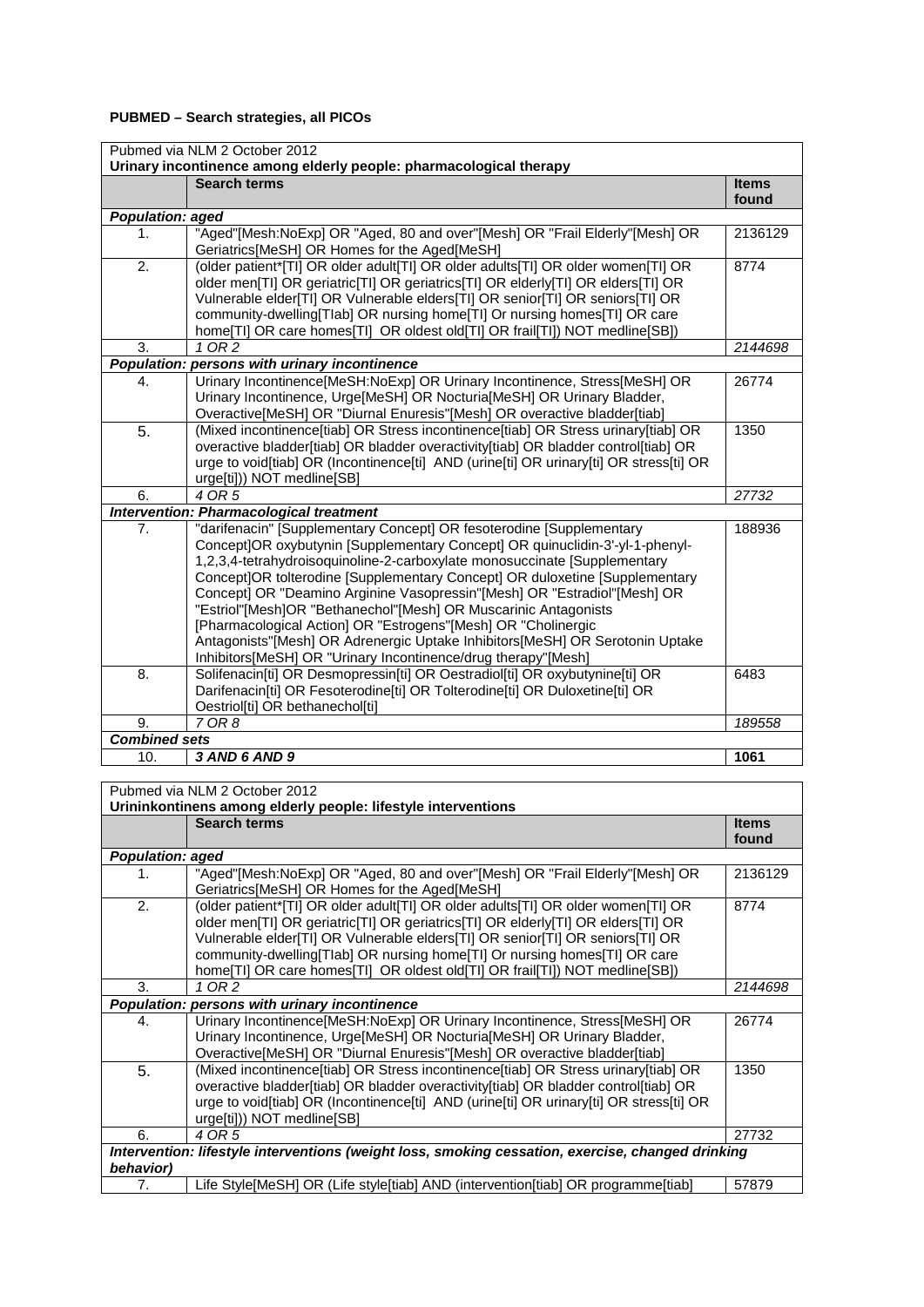| 13.                  | 3 AND 6 AND 12                                                                                                                                                              | 609    |
|----------------------|-----------------------------------------------------------------------------------------------------------------------------------------------------------------------------|--------|
| <b>Combined sets</b> |                                                                                                                                                                             |        |
| 12.                  | 7 OR 8 OR 9 OR 10 OR 11                                                                                                                                                     | 356454 |
|                      | caffeine[tiab])                                                                                                                                                             |        |
|                      | Caffeine reduction[tiab] OR restricted caffeine[tiab] OR decrease in dietary                                                                                                |        |
|                      | restriction of fluid intake[tiab] OR fluid intake[tiab] OR fluid management[tiab] OR                                                                                        |        |
|                      | caffeine[tiab] OR Drinking[MeSH:NoExp] OR (Fluid Intake Behavior[tiab] OR                                                                                                   |        |
| 11.                  | Drinking Behavior[Mesh:NoExp] OR "Coffee"[Mesh] OR "Tea"[Mesh] OR                                                                                                           | 93356  |
|                      | OR chair rise[tiab] OR Home-based exercise[tiab]) NOT medline[SB])                                                                                                          |        |
|                      | exercises[tiab] OR Resistance-training intervention[tiab] OR exercise training[tiab]<br>OR exercise program[tiab] OR walking exercise[tiab] OR sit-to-stand exercises[tiab] |        |
|                      | exercises[tiab] OR multidimensional exercise[tiab] OR multidimensional                                                                                                      |        |
|                      | exercise[tiab] OR mobility facilitation training[tiab] OR fitness exercise OR fitness                                                                                       |        |
|                      | OR abdominal muscle training [tiab] OR mobility training [tiab] OR group                                                                                                    |        |
|                      | training program[tiab] OR physiotherapy treatment[tiab] OR physical therapy[tiab]                                                                                           |        |
|                      | Independence Measure[tiab] OR Physiotherapy[tiab] OR training mobility[tiab] OR                                                                                             |        |
|                      | intervention[tiab] OR Functional Incidental Training[tiab] OR Functional                                                                                                    |        |
|                      | "Exercise"[Mesh] OR Mobility Limitation[MeSH] OR Walking[MeSH] OR ((Exercise                                                                                                |        |
| 10.                  | Exercise Therapy[MeSH] OR Physical Therapy Modalities[MeSH:NoExp] OR                                                                                                        | 145794 |
| 9.                   | "Smoking Cessation"[Mesh] OR (Smoking cessation[tiab] NOT medline[SB])                                                                                                      | 18375  |
|                      | loss maintenance program[tiab]) NOT medline[SB])                                                                                                                            |        |
| 8.                   | Weight Loss[MeSH] OR Overweight/therapy[MeSH] OR Obesity/therapy[MeSH] OR<br>"Diet, Reducing"[Mesh] OR ((weight loss[tiab] OR weight reduction[tiab] OR weight              | 63270  |
|                      | OR program[tiab] OR education[tiab] OR educationa[tiab]))                                                                                                                   |        |
|                      |                                                                                                                                                                             |        |

|                         | Pubmed via NLM 9 November 2012                                                                                                                                                                                                                                                                                                                                                                                                                                                                                                                                                            |              |
|-------------------------|-------------------------------------------------------------------------------------------------------------------------------------------------------------------------------------------------------------------------------------------------------------------------------------------------------------------------------------------------------------------------------------------------------------------------------------------------------------------------------------------------------------------------------------------------------------------------------------------|--------------|
|                         | Urinary incontinence among elderly people: Oestrogen (complimentary search)                                                                                                                                                                                                                                                                                                                                                                                                                                                                                                               |              |
|                         | <b>Search terms</b>                                                                                                                                                                                                                                                                                                                                                                                                                                                                                                                                                                       | <b>Items</b> |
|                         |                                                                                                                                                                                                                                                                                                                                                                                                                                                                                                                                                                                           | found        |
| <b>Population: aged</b> |                                                                                                                                                                                                                                                                                                                                                                                                                                                                                                                                                                                           |              |
| 1.                      | "Aged"[Mesh:NoExp] OR "Aged, 80 and over"[Mesh] OR "Frail Elderly"[Mesh] OR<br>Geriatrics[MeSH] OR Homes for the Aged[MeSH] OR "Postmenopause"[Mesh]                                                                                                                                                                                                                                                                                                                                                                                                                                      | 2155331      |
| 2.                      | (older patient*[TI] OR older adult[TI] OR older adults[TI] OR older women[TI] OR<br>older men[TI] OR geriatric[TI] OR geriatrics[TI] OR elderly[TI] OR elders[TI] OR<br>Vulnerable elder[TI] OR Vulnerable elders[TI] OR senior[TI] OR seniors[TI] OR<br>community-dwelling[Tlab] OR nursing home[TI] Or nursing homes[TI] OR care<br>home[TI] OR care homes[TI] OR oldest old[TI] OR frail[TI] OR post-menopaus*[ti]<br>OR postmenopaus*[ti]) NOT medline[SB])                                                                                                                           | 10093        |
| 3.                      | 1 OR 2                                                                                                                                                                                                                                                                                                                                                                                                                                                                                                                                                                                    | 2165219      |
|                         | Population: persons with urinary incontinence                                                                                                                                                                                                                                                                                                                                                                                                                                                                                                                                             |              |
| 4.                      | Urinary Incontinence[MeSH:NoExp] OR Urinary Incontinence, Stress[MeSH] OR<br>Urinary Incontinence, Urge[MeSH] OR Nocturia[MeSH] OR Urinary Bladder,<br>Overactive[MeSH] OR "Diurnal Enuresis"[Mesh] OR overactive bladder[tiab]                                                                                                                                                                                                                                                                                                                                                           | 26906        |
| $\overline{5}$ .        | (Mixed incontinence[tiab] OR Stress incontinence[tiab] OR Stress urinary[tiab] OR<br>overactive bladder[tiab] OR bladder overactivity[tiab] OR bladder control[tiab] OR<br>urge to void[tiab] OR (Incontinence[ti] AND (urine[ti] OR urinary[ti] OR stress[ti] OR<br>urge[ti])) NOT medline[SB]                                                                                                                                                                                                                                                                                           | 1401         |
| 6.                      | 4 OR 5                                                                                                                                                                                                                                                                                                                                                                                                                                                                                                                                                                                    | 27902        |
|                         | <b>Intervention: Oestrogen</b>                                                                                                                                                                                                                                                                                                                                                                                                                                                                                                                                                            |              |
| 7.                      | "Estrogen Replacement Therapy"[Mesh]                                                                                                                                                                                                                                                                                                                                                                                                                                                                                                                                                      | 13252        |
| 8.                      | Estrogen[ti] OR Oestrogen[ti] OR Oestrogen therapy[tiab] OR oral systemic<br>oestrogen*[tiab] OR systemic oestrogen[tiab]                                                                                                                                                                                                                                                                                                                                                                                                                                                                 | 40021        |
| 9.                      | 7 OR 8                                                                                                                                                                                                                                                                                                                                                                                                                                                                                                                                                                                    | 50161        |
|                         | Study types: systematic review, Clinical trials, Cohort studies                                                                                                                                                                                                                                                                                                                                                                                                                                                                                                                           |              |
| 10.                     | systematic[SB] OR ((((("Randomized Controlled Trial" [Publication Type]) OR<br>"Clinical Trial" [Publication Type:NoExp]) OR "Controlled Clinical Trial" [Publication<br>Type]) OR "Multicenter Study" [Publication Type]) OR "Longitudinal Studies"[Mesh])<br>OR "Cohort Studies"[Mesh:NoExp]                                                                                                                                                                                                                                                                                            | 1567002      |
| 11.                     | Systematic review[ti] OR Clinical trial*[tw] ClinicalTrial*[tw] OR controlled trial[tiab]<br>OR ((random*[tiab] OR controlled[tiab] OR multi-center[tiab] OR prospective[tiab])<br>AND trial[tiab] OR study[tiab] OR cohort[tiab]) OR randomized[tiab] OR<br>randomization[tiab] OR randomized[tiab] OR randomization[tiab] OR<br>Nonrandomized controlled trial[tiab] OR prospective controlled study[tiab] OR<br>prospective study[tiab] OR Prospective cohort[tiab] OR Prospective multicentre<br>cohort[tiab] OR observational cohort study[tiab] OR prospective multicenter[tiab] OR | 384732       |

cohort[tiab] OR observational cohort study[tiab] OR prospective multicenter[tiab] OR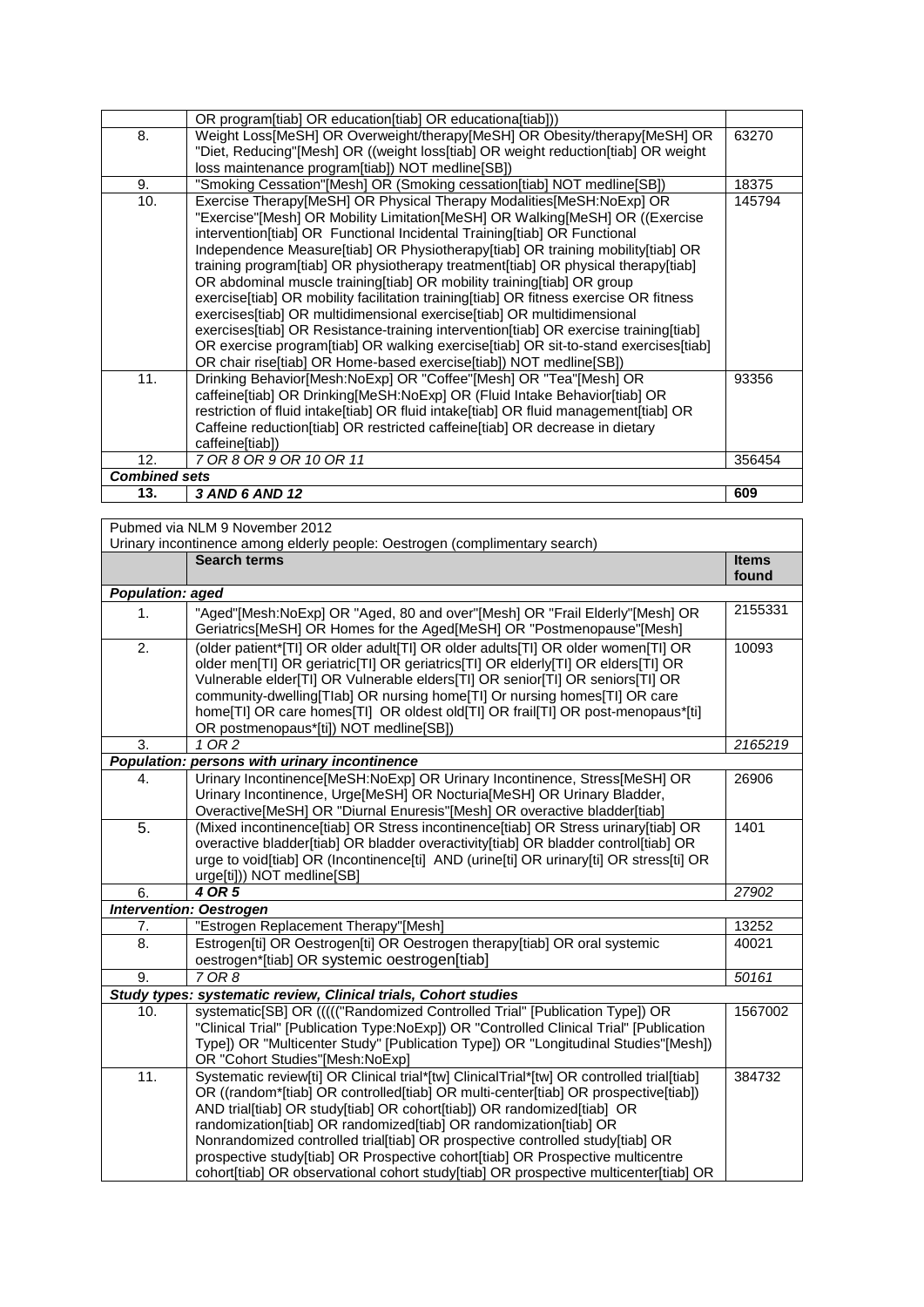|                      | basal level[tiab] OR baseline[tiab]) NOT (Medline[SB] OR oldmedline[tiab]) |         |
|----------------------|----------------------------------------------------------------------------|---------|
| 12.                  | 10 OR 11                                                                   | 1943589 |
| <b>Combined sets</b> |                                                                            |         |
| 13.                  | 3 AND 6 AND 9 AND 12                                                       | 40      |
| Limits: languages    |                                                                            |         |
|                      | 13 AND limits: English, Danish, Norweigan, Swedish                         | 40      |
|                      |                                                                            |         |

|                         | Pubmed via NLM 30 November 2012                                                                                                                                                                                                                                                                                                                                                                                                                                                                                                                                                                                                                                         |                |
|-------------------------|-------------------------------------------------------------------------------------------------------------------------------------------------------------------------------------------------------------------------------------------------------------------------------------------------------------------------------------------------------------------------------------------------------------------------------------------------------------------------------------------------------------------------------------------------------------------------------------------------------------------------------------------------------------------------|----------------|
|                         | Title: Mirabegron for Urinary incontinence                                                                                                                                                                                                                                                                                                                                                                                                                                                                                                                                                                                                                              |                |
|                         | <b>Search terms</b>                                                                                                                                                                                                                                                                                                                                                                                                                                                                                                                                                                                                                                                     | <b>Items</b>   |
|                         |                                                                                                                                                                                                                                                                                                                                                                                                                                                                                                                                                                                                                                                                         | found          |
| <b>Population: aged</b> |                                                                                                                                                                                                                                                                                                                                                                                                                                                                                                                                                                                                                                                                         |                |
| 1.                      | "Aged"[Mesh:NoExp] OR "Aged, 80 and over"[Mesh] OR "Frail Elderly"[Mesh] OR<br>Geriatrics[MeSH] OR Homes for the Aged[MeSH] OR "Postmenopause"[Mesh]                                                                                                                                                                                                                                                                                                                                                                                                                                                                                                                    | 2156696        |
| $\overline{2}$ .        | (older patient*[TI] OR older adult[TI] OR older adults[TI] OR older women[TI] OR<br>older men[TI] OR geriatric[TI] OR geriatrics[TI] OR elderly[TI] OR elders[TI] OR<br>Vulnerable elder[TI] OR Vulnerable elders[TI] OR senior[TI] OR seniors[TI] OR<br>community-dwelling[Tlab] OR nursing home[TI] Or nursing homes[TI] OR care<br>home[TI] OR care homes[TI] OR oldest old[TI] OR frail[TI] OR post-menopaus*[ti]<br>OR postmenopaus*[ti]) NOT medline[SB])                                                                                                                                                                                                         | 10520          |
| 3.                      | 1 OR 2                                                                                                                                                                                                                                                                                                                                                                                                                                                                                                                                                                                                                                                                  | 2167011        |
|                         | Population: persons with urinary incontinence                                                                                                                                                                                                                                                                                                                                                                                                                                                                                                                                                                                                                           |                |
| 4.                      | Urinary Incontinence[MeSH:NoExp] OR Urinary Incontinence, Stress[MeSH] OR<br>Urinary Incontinence, Urge[MeSH] OR Nocturia[MeSH] OR Urinary Bladder,<br>Overactive[MeSH] OR "Diurnal Enuresis"[Mesh] OR overactive bladder[tiab]                                                                                                                                                                                                                                                                                                                                                                                                                                         | 26937          |
| 5.                      | (Mixed incontinence[tiab] OR Stress incontinence[tiab] OR Stress urinary[tiab] OR<br>overactive bladder[tiab] OR bladder overactivity[tiab] OR bladder control[tiab] OR<br>urge to void[tiab] OR bladder dysfunction[tiab] OR (Incontinence[ti] AND (urine[ti]<br>OR urinary[ti] OR stress[ti] OR urge[ti])) NOT medline[SB]                                                                                                                                                                                                                                                                                                                                            | 1604           |
| 6.                      | 4 OR 5                                                                                                                                                                                                                                                                                                                                                                                                                                                                                                                                                                                                                                                                  | 28112          |
|                         | <b>Intervention: Mirabegron</b>                                                                                                                                                                                                                                                                                                                                                                                                                                                                                                                                                                                                                                         |                |
| 7.                      | "Adrenergic beta-3 Receptor Agonists"[Mesh] OR Mirabegron[tiab]                                                                                                                                                                                                                                                                                                                                                                                                                                                                                                                                                                                                         | 297            |
|                         | Study types: systematic review, clinical trials, cohort studies                                                                                                                                                                                                                                                                                                                                                                                                                                                                                                                                                                                                         |                |
| 8.                      | systematic[SB] OR ((((("Randomized Controlled Trial" [Publication Type]) OR<br>"Clinical Trial" [Publication Type:NoExp]) OR "Controlled Clinical Trial" [Publication<br>Type]) OR "Multicenter Study" [Publication Type]) OR "Longitudinal Studies"[Mesh])<br>OR "Cohort Studies"[Mesh:NoExp]                                                                                                                                                                                                                                                                                                                                                                          | 1569107        |
| $\overline{9}$ .        | Systematic review[ti] OR Clinical trial*[tw] ClinicalTrial*[tw] OR controlled trial[tiab]<br>OR ((random*[tiab] OR controlled[tiab] OR multi-center[tiab] OR prospective[tiab])<br>AND trial[tiab] OR study[tiab] OR cohort[tiab]) OR randomized[tiab] OR<br>randomization[tiab] OR randomized[tiab] OR randomization[tiab] OR<br>Nonrandomized controlled trial[tiab] OR prospective controlled study[tiab] OR<br>prospective study[tiab] OR Prospective cohort[tiab] OR Prospective multicentre<br>cohort[tiab] OR observational cohort study[tiab] OR prospective multicenter[tiab] OR<br>basal level[tiab] OR baseline[tiab]) NOT (Medline[SB] OR oldmedline[tiab]) | 401122         |
| 10.                     | 8 OR 9                                                                                                                                                                                                                                                                                                                                                                                                                                                                                                                                                                                                                                                                  | 1961512        |
| <b>Combined sets</b>    |                                                                                                                                                                                                                                                                                                                                                                                                                                                                                                                                                                                                                                                                         |                |
| 11.                     | 3 AND 6 AND 7 AND 9                                                                                                                                                                                                                                                                                                                                                                                                                                                                                                                                                                                                                                                     | $\mathbf{1}$   |
| 12.                     | 3 AND 6 AND 7                                                                                                                                                                                                                                                                                                                                                                                                                                                                                                                                                                                                                                                           | $\overline{2}$ |
|                         | (6 AND 7) NOT (animals [MeSH] NOT humans [MeSH])                                                                                                                                                                                                                                                                                                                                                                                                                                                                                                                                                                                                                        | 38             |

| Cinahl via EBSCO 9 November 2012              |                                                                                     |              |
|-----------------------------------------------|-------------------------------------------------------------------------------------|--------------|
|                                               | Urinary incontinence among elderly people: Oestrogen (complimentary search)         |              |
|                                               | <b>Search terms</b>                                                                 | <b>Items</b> |
|                                               |                                                                                     | found        |
| <b>Population: aged</b>                       |                                                                                     |              |
| 1.                                            | (MH "Aged") OR (MH "Aged, 80 and Over") OR (MH "Aged, Hospitalized") OR (MH         | 311,800      |
|                                               | "Frail Elderly") OR (MH "Geriatrics") OR (MH "Aging") OR (MH "Postmenopause")       |              |
|                                               | OR TI ("older patient*" OR "older adult*" OR "older people" OR geriatric OR elderly |              |
|                                               | OR elders OR senior OR seniors OR post-menopaus* OR postmenopaus*)                  |              |
| Population: persons with urinary incontinence |                                                                                     |              |
| 2.                                            | (MH "Urinary Incontinence") OR (MH "Stress Incontinence") OR (MH "Urge              | 7.228        |
|                                               | Incontinence") OR (MH "Overactive Bladder") OR (MH "Enuresis") OR TI ("Urinary      |              |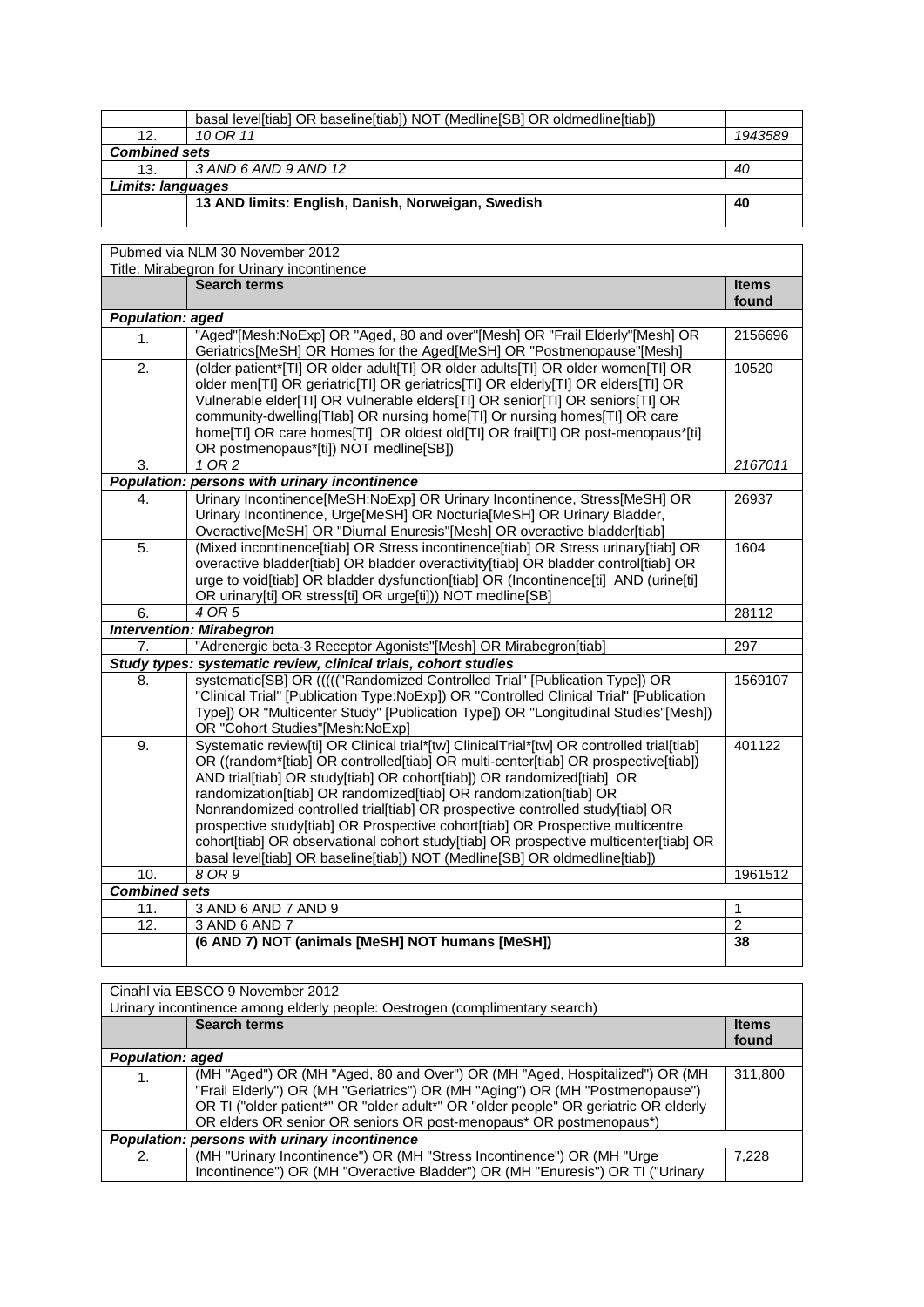|                      | incontinence")                                                                                                                                                                                                                                                                                                                                                                                                   |         |
|----------------------|------------------------------------------------------------------------------------------------------------------------------------------------------------------------------------------------------------------------------------------------------------------------------------------------------------------------------------------------------------------------------------------------------------------|---------|
|                      | <b>Intervention: Oestrogen</b>                                                                                                                                                                                                                                                                                                                                                                                   |         |
| 3.                   | (MH "Hormone Replacement Therapy") OR TI (Estrogen OR Oestrogen OR                                                                                                                                                                                                                                                                                                                                               | 7,190   |
|                      | "Oestrogen therapy" OR "oral systemic oestrogen*" OR "systemic oestrogen")                                                                                                                                                                                                                                                                                                                                       |         |
|                      | Study types: systematic review, Clinical trials, Cohort studies                                                                                                                                                                                                                                                                                                                                                  |         |
| 4.                   | (MH "Prospective Studies" OR MH "Program Evaluation" OR MH "Random<br>Assignment" OR MH "Quasi-Experimental Studies" OR MH "Control Group" OR<br>(MH "Multicenter Studies") OR (MH "Concurrent Prospective Studies") OR (MH<br>"Comparative Studies") OR (MH "Clinical Trials+") OR (MH "Nonrandomized Trials")<br>OR (ZT "clinical trial") or (ZT "randomized controlled trial") OR (MH "Systematic<br>Review") | 313,390 |
| <b>Combined sets</b> |                                                                                                                                                                                                                                                                                                                                                                                                                  |         |
|                      | 1 AND 2 AND 3 AND 4                                                                                                                                                                                                                                                                                                                                                                                              | 25      |
|                      |                                                                                                                                                                                                                                                                                                                                                                                                                  |         |

|                         | Pubmed via NLM 4 October 2012                                                                                                                                                                                                                                                                                                                                                                                                                                                                                                                                                                                                                                            |                       |
|-------------------------|--------------------------------------------------------------------------------------------------------------------------------------------------------------------------------------------------------------------------------------------------------------------------------------------------------------------------------------------------------------------------------------------------------------------------------------------------------------------------------------------------------------------------------------------------------------------------------------------------------------------------------------------------------------------------|-----------------------|
|                         | Urinary incontinence among elderly people: pelvic floor exercises                                                                                                                                                                                                                                                                                                                                                                                                                                                                                                                                                                                                        |                       |
|                         | <b>Search terms</b>                                                                                                                                                                                                                                                                                                                                                                                                                                                                                                                                                                                                                                                      | <b>Items</b><br>found |
| <b>Population: aged</b> |                                                                                                                                                                                                                                                                                                                                                                                                                                                                                                                                                                                                                                                                          |                       |
| 1.                      | "Aged"[Mesh:NoExp] OR "Aged, 80 and over"[Mesh] OR "Frail Elderly"[Mesh] OR<br>Geriatrics[MeSH] OR Homes for the Aged[MeSH]                                                                                                                                                                                                                                                                                                                                                                                                                                                                                                                                              | 2136129               |
| 2.                      | (older patient*[TI] OR older adult[TI] OR older adults[TI] OR older women[TI] OR<br>older men[TI] OR geriatric[TI] OR geriatrics[TI] OR elderly[TI] OR elders[TI] OR<br>Vulnerable elder[TI] OR Vulnerable elders[TI] OR senior[TI] OR seniors[TI] OR<br>community-dwelling[Tlab] OR nursing home[Tl] Or nursing homes[Tl] OR care<br>home[TI] OR care homes[TI] OR oldest old[TI] OR frail[TI]) NOT medline[SB])                                                                                                                                                                                                                                                        | 8795                  |
| 3.                      | 1 OR 2                                                                                                                                                                                                                                                                                                                                                                                                                                                                                                                                                                                                                                                                   | 2144719               |
|                         | Population: persons with urinary incontinence                                                                                                                                                                                                                                                                                                                                                                                                                                                                                                                                                                                                                            |                       |
| 4.                      | Urinary Incontinence[MeSH:NoExp] OR Urinary Incontinence, Stress[MeSH] OR<br>Urinary Incontinence, Urge[MeSH] OR Nocturia[MeSH] OR Urinary Bladder,<br>Overactive[MeSH] OR "Diurnal Enuresis"[Mesh] OR overactive bladder[tiab]                                                                                                                                                                                                                                                                                                                                                                                                                                          | 26775                 |
| 5.                      | (Mixed incontinence[tiab] OR Stress incontinence[tiab] OR Stress urinary[tiab] OR<br>overactive bladder[tiab] OR bladder overactivity[tiab] OR bladder control[tiab] OR<br>urge to void[tiab] OR (Incontinence[ti] AND (urine[ti] OR urinary[ti] OR stress[ti] OR<br>urge[ti])) NOT medline[SB]                                                                                                                                                                                                                                                                                                                                                                          | 1353                  |
| 6.                      | 4 OR 5                                                                                                                                                                                                                                                                                                                                                                                                                                                                                                                                                                                                                                                                   | 27735                 |
|                         | Intervention: pelvic floor exercise                                                                                                                                                                                                                                                                                                                                                                                                                                                                                                                                                                                                                                      |                       |
| 7.                      | (Pelvis[MeSH:NoExp] OR Pelvic Floor[MeSH]) AND (Muscle Contraction[MeSH]<br>OR Exercise Therapy[MeSH:NoExp] OR Physical Therapy Modalities[MeSH])                                                                                                                                                                                                                                                                                                                                                                                                                                                                                                                        | 1476                  |
| 8.                      | pelvic muscles exercise*[tiab] OR Pelvic muscle exercise*[tiab] OR Bladder and<br>pelvic muscle training[tiab] OR pelvic floor muscle training[tiab] OR pelvic floor re-<br>education[tiab] OR pelvic exercise*[tiab] OR pelvic floor training[tiab] OR pelvic<br>muscle precontraction[tiab] OR pelvic floor exercise*[tiab] OR pelvic muscle re-<br>education[tiab] OR (pelvic floor[ti] AND (training[ti] OR exercise*[ti] OR<br>education[ti]))                                                                                                                                                                                                                      | 1126                  |
| 9.                      | $6$ OR $7$                                                                                                                                                                                                                                                                                                                                                                                                                                                                                                                                                                                                                                                               | 2097                  |
|                         | Study types: systematic review, Clinical trials, Cohort studies                                                                                                                                                                                                                                                                                                                                                                                                                                                                                                                                                                                                          |                       |
| 10.                     | (((("Randomized Controlled Trial" [Publication Type]) OR "Clinical Trial" [Publication<br>Type:NoExpl) OR "Controlled Clinical Trial" [Publication Type]) OR "Multicenter<br>Study" [Publication Type]) OR "Longitudinal Studies"[Mesh]) OR "Cohort<br>Studies"[Mesh:NoExp] OR systematic[SB]                                                                                                                                                                                                                                                                                                                                                                            | 1556874               |
| 11.                     | (Clinical trial*[tw] ClinicalTrial*[tw] OR controlled trial[tiab] OR ((random*[tiab] OR<br>controlled[tiab] OR multi-center[tiab] OR prospective[tiab]) AND trial[tiab] OR<br>study[tiab] OR cohort[tiab]) OR randomized[tiab] OR randomization[tiab] OR<br>randomized[tiab] OR randomization[tiab] OR Nonrandomized controlled trial[tiab]<br>OR prospective controlled study[tiab] OR prospective study[tiab] OR Prospective<br>cohort[tiab] OR Prospective multicentre cohort[tiab] OR observational cohort<br>study[tiab] OR prospective multicenter[tiab] OR basal level[tiab] OR systematic<br>review[ti] OR baseline[tiab]) NOT (Medline[SB] OR oldmedline[tiab]) | 379071                |
| 12.                     | 9 OR 10                                                                                                                                                                                                                                                                                                                                                                                                                                                                                                                                                                                                                                                                  | 1926704               |
| <b>Combined sets</b>    |                                                                                                                                                                                                                                                                                                                                                                                                                                                                                                                                                                                                                                                                          |                       |
| 13.                     | <b>3 AND 6 AND 9 AND 12</b>                                                                                                                                                                                                                                                                                                                                                                                                                                                                                                                                                                                                                                              | 192                   |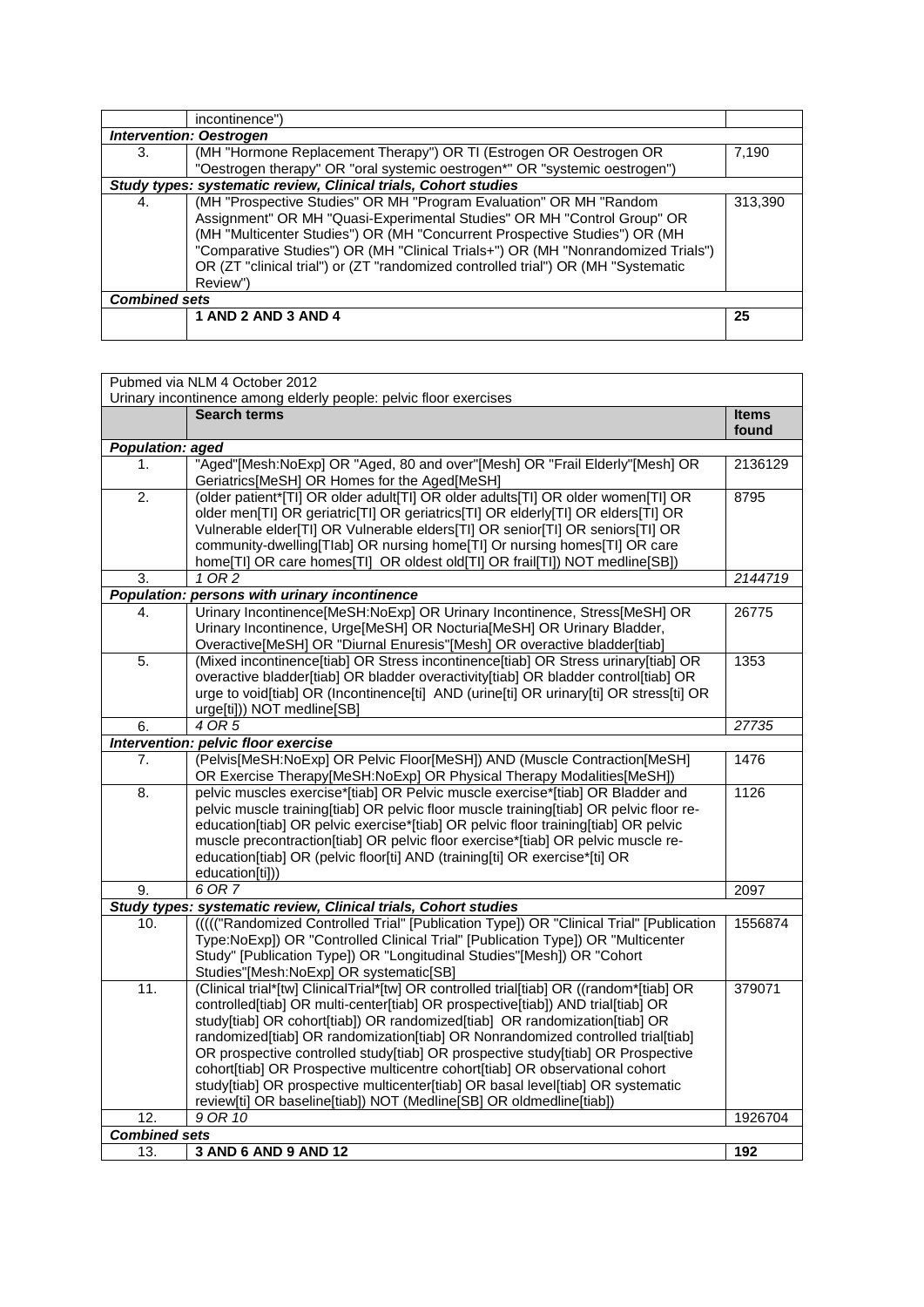|                                       | Pubmed via NLM 4 October 2012                                                                                                                                                                                                                                                                                                                                                                                                                                                                                                                                                                                                                                            |                       |
|---------------------------------------|--------------------------------------------------------------------------------------------------------------------------------------------------------------------------------------------------------------------------------------------------------------------------------------------------------------------------------------------------------------------------------------------------------------------------------------------------------------------------------------------------------------------------------------------------------------------------------------------------------------------------------------------------------------------------|-----------------------|
|                                       | Urinary incontinence among elderly people: bladder training                                                                                                                                                                                                                                                                                                                                                                                                                                                                                                                                                                                                              |                       |
|                                       | <b>Search terms</b>                                                                                                                                                                                                                                                                                                                                                                                                                                                                                                                                                                                                                                                      | <b>Items</b><br>found |
| <b>Population: aged</b>               |                                                                                                                                                                                                                                                                                                                                                                                                                                                                                                                                                                                                                                                                          |                       |
| 1.                                    | "Aged"[Mesh:NoExp] OR "Aged, 80 and over"[Mesh] OR "Frail Elderly"[Mesh] OR<br>Geriatrics[MeSH] OR Homes for the Aged[MeSH]                                                                                                                                                                                                                                                                                                                                                                                                                                                                                                                                              | 2136129               |
| $\overline{2}$ .                      | (older patient*[TI] OR older adult[TI] OR older adults[TI] OR older women[TI] OR<br>older men[TI] OR geriatric[TI] OR geriatrics[TI] OR elderly[TI] OR elders[TI] OR<br>Vulnerable elder[TI] OR Vulnerable elders[TI] OR senior[TI] OR seniors[TI] OR<br>community-dwelling[Tlab] OR nursing home[Tl] Or nursing homes[Tl] OR care<br>home[TI] OR care homes[TI] OR oldest old[TI] OR frail[TI]) NOT medline[SB])                                                                                                                                                                                                                                                        | 8795                  |
| 3.                                    | $1$ OR $2$                                                                                                                                                                                                                                                                                                                                                                                                                                                                                                                                                                                                                                                               | 2144719               |
|                                       | Population: persons with urinary incontinence                                                                                                                                                                                                                                                                                                                                                                                                                                                                                                                                                                                                                            |                       |
| 4.                                    | Urinary Incontinence[MeSH:NoExp] OR Urinary Incontinence, Stress[MeSH] OR<br>Urinary Incontinence, Urge[MeSH] OR Nocturia[MeSH] OR Urinary Bladder,<br>Overactive[MeSH] OR "Diurnal Enuresis"[Mesh] OR overactive bladder[tiab]                                                                                                                                                                                                                                                                                                                                                                                                                                          | 26775                 |
| $\overline{5}$ .                      | (Mixed incontinence[tiab] OR Stress incontinence[tiab] OR Stress urinary[tiab] OR<br>overactive bladder[tiab] OR bladder overactivity[tiab] OR bladder control[tiab] OR<br>urge to void[tiab] OR (Incontinence[ti] AND (urine[ti] OR urinary[ti] OR stress[ti] OR<br>urge[ti])) NOT medline[SB]                                                                                                                                                                                                                                                                                                                                                                          | 1353                  |
| 6.                                    | 4 OR 5                                                                                                                                                                                                                                                                                                                                                                                                                                                                                                                                                                                                                                                                   | 27735                 |
| <b>Intervention: bladder training</b> |                                                                                                                                                                                                                                                                                                                                                                                                                                                                                                                                                                                                                                                                          |                       |
| 7 <sub>1</sub>                        | (Patient Education as Topic[MeSH] OR Behavior therapy[MeSH] OR Self<br>Care[MeSH] OR Exercise Therapy[MeSH:NoExp] OR Physical Therapy<br>Modalities[MeSH])) AND Urinary Bladder[MeSH]                                                                                                                                                                                                                                                                                                                                                                                                                                                                                    | 650                   |
| 8.                                    | Bladder training[tiab] OR Bladder retraining[tiab] OR Bladder Re-education[tiab] OR<br>Bladder control training[tiab] OR (bladder[ti] AND training[ti])                                                                                                                                                                                                                                                                                                                                                                                                                                                                                                                  | 444                   |
| 9.                                    | 7 OR 8                                                                                                                                                                                                                                                                                                                                                                                                                                                                                                                                                                                                                                                                   | 1050                  |
|                                       | Study types: systematic review, Clinical trials, Cohort studies                                                                                                                                                                                                                                                                                                                                                                                                                                                                                                                                                                                                          |                       |
| 10.                                   | (((("Randomized Controlled Trial" [Publication Type]) OR "Clinical Trial" [Publication<br>Type:NoExp]) OR "Controlled Clinical Trial" [Publication Type]) OR "Multicenter<br>Study" [Publication Type]) OR "Longitudinal Studies"[Mesh]) OR "Cohort<br>Studies"[Mesh:NoExp] OR systematic[SB]                                                                                                                                                                                                                                                                                                                                                                            | 1556874               |
| 11.                                   | (Clinical trial*[tw] ClinicalTrial*[tw] OR controlled trial[tiab] OR ((random*[tiab] OR<br>controlled[tiab] OR multi-center[tiab] OR prospective[tiab]) AND trial[tiab] OR<br>study[tiab] OR cohort[tiab]) OR randomized[tiab] OR randomization[tiab] OR<br>randomized[tiab] OR randomization[tiab] OR Nonrandomized controlled trial[tiab]<br>OR prospective controlled study[tiab] OR prospective study[tiab] OR Prospective<br>cohort[tiab] OR Prospective multicentre cohort[tiab] OR observational cohort<br>study[tiab] OR prospective multicenter[tiab] OR basal level[tiab] OR systematic<br>review[ti] OR baseline[tiab]) NOT (Medline[SB] OR oldmedline[tiab]) | 379071                |
| 12.                                   | 10 OR 11                                                                                                                                                                                                                                                                                                                                                                                                                                                                                                                                                                                                                                                                 | 1926704               |
| <b>Combined sets</b>                  |                                                                                                                                                                                                                                                                                                                                                                                                                                                                                                                                                                                                                                                                          |                       |
| 13.                                   | 3 AND 6 AND 9 AND 12                                                                                                                                                                                                                                                                                                                                                                                                                                                                                                                                                                                                                                                     | 83                    |

| Pubmed via NLM 4 October 2012 |                                                                                    |              |
|-------------------------------|------------------------------------------------------------------------------------|--------------|
|                               | Urinary incontinence among elderly people: electrical stimulation                  |              |
|                               | <b>Search terms</b>                                                                | <b>Items</b> |
|                               |                                                                                    | found        |
| <b>Population: aged</b>       |                                                                                    |              |
| 1.                            | "Aged"[Mesh:NoExp] OR "Aged, 80 and over"[Mesh] OR "Frail Elderly"[Mesh] OR        | 2136129      |
|                               | Geriatrics[MeSH] OR Homes for the Aged[MeSH]                                       |              |
| 2.                            | (older patient*[TI] OR older adult[TI] OR older adults[TI] OR older women[TI] OR   | 8795         |
|                               | older men[TI] OR geriatric[TI] OR geriatrics[TI] OR elderly[TI] OR elders[TI] OR   |              |
|                               | Vulnerable elder[TI] OR Vulnerable elders[TI] OR senior[TI] OR seniors[TI] OR      |              |
|                               | community-dwelling [Tlab] OR nursing home [Tl] Or nursing homes [Tl] OR care       |              |
|                               | home[TI] OR care homes[TI] OR oldest old[TI] OR frail[TI]) NOT medline[SB])        |              |
| 3.                            | 1 OR 2                                                                             | 2144719      |
|                               | Population: persons with urinary incontinence                                      |              |
| 4.                            | Urinary Incontinence[MeSH:NoExp] OR Urinary Incontinence, Stress[MeSH] OR          | 26775        |
|                               | Urinary Incontinence, Urge[MeSH] OR Nocturia[MeSH] OR Urinary Bladder,             |              |
|                               | Overactive [MeSH] OR "Diurnal Enuresis" [Mesh] OR overactive bladder [tiab]        |              |
| 5.                            | (Mixed incontinence[tiab] OR Stress incontinence[tiab] OR Stress urinary[tiab] OR  | 1353         |
|                               | overactive bladder[tiab] OR bladder overactivity[tiab] OR bladder control[tiab] OR |              |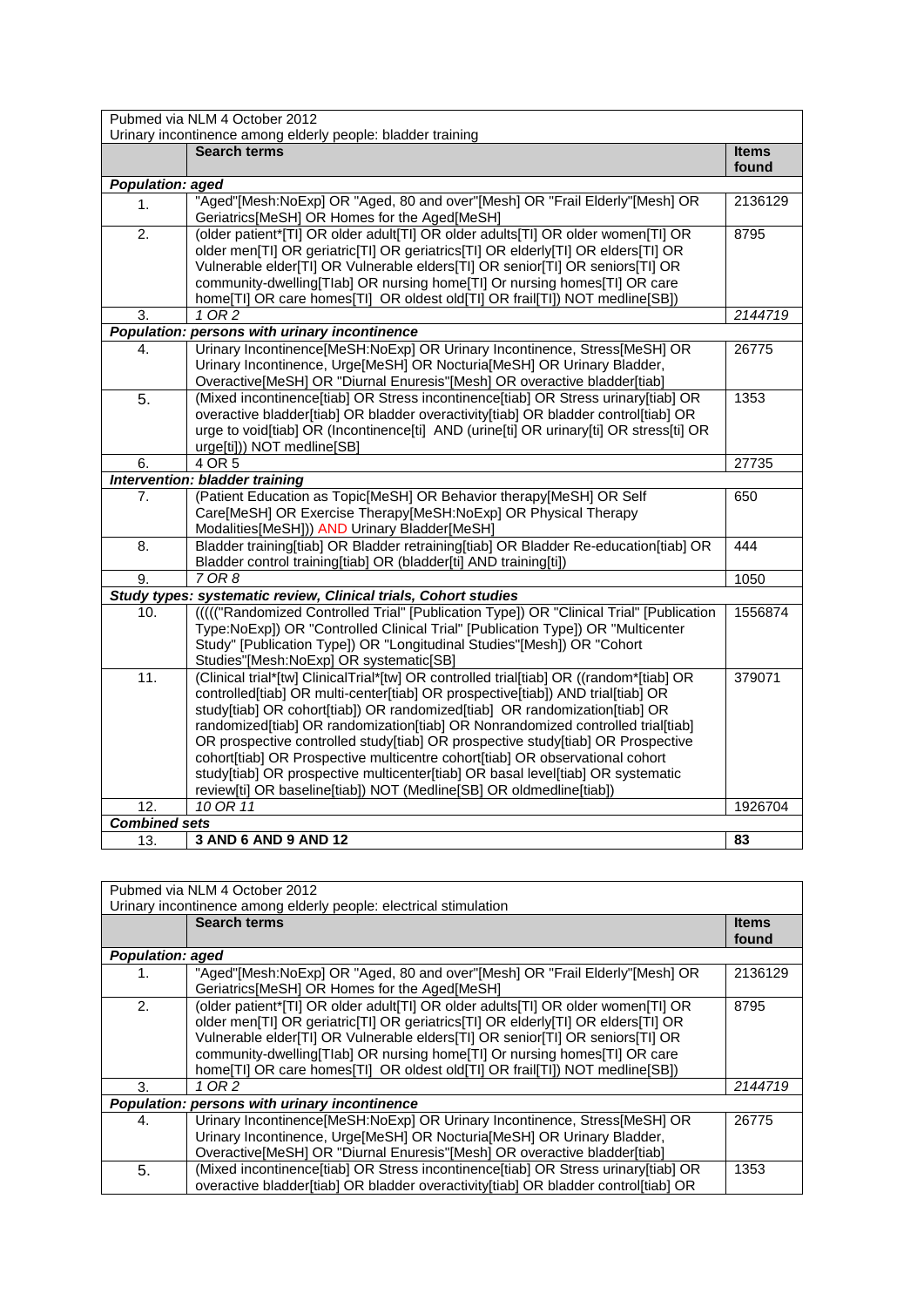|                      | urge to void[tiab] OR (Incontinence[ti] AND (urine[ti] OR urinary[ti] OR stress[ti] OR<br>urge[ti])) NOT medline[SB]                                                                                                                                                                                                                                                                                                                                                                                                                                                                                                                                                     |         |
|----------------------|--------------------------------------------------------------------------------------------------------------------------------------------------------------------------------------------------------------------------------------------------------------------------------------------------------------------------------------------------------------------------------------------------------------------------------------------------------------------------------------------------------------------------------------------------------------------------------------------------------------------------------------------------------------------------|---------|
| 6.                   | 4 OR 5                                                                                                                                                                                                                                                                                                                                                                                                                                                                                                                                                                                                                                                                   | 27735   |
|                      | Intervention: electrical stimulation                                                                                                                                                                                                                                                                                                                                                                                                                                                                                                                                                                                                                                     |         |
| 7.                   | "Electric Stimulation Therapy"[Mesh:NoExp] OR Transcutaneous Electric Nerve<br>Stimulation[MeSH]                                                                                                                                                                                                                                                                                                                                                                                                                                                                                                                                                                         | 20158   |
| 8.                   | electrical stimulation[tiab] OR electrical pelvic floor stimulation[tiab] OR<br>electrostimulation of the pelvic floor[tiab] OR electrostimulation[tiab] OR Pelvic floor<br>stimulation[tiab] OR sacral neuromodulation[tiab]<br>OR (electric[ti] AND pelvic floor[ti])                                                                                                                                                                                                                                                                                                                                                                                                  | 37322   |
| 9.                   | 7 OR 8                                                                                                                                                                                                                                                                                                                                                                                                                                                                                                                                                                                                                                                                   | 52645   |
|                      | Study types: systematic review, Clinical trials, Cohort studies                                                                                                                                                                                                                                                                                                                                                                                                                                                                                                                                                                                                          |         |
| 10.                  | (((("Randomized Controlled Trial" [Publication Type]) OR "Clinical Trial" [Publication<br>Type:NoExp]) OR "Controlled Clinical Trial" [Publication Type]) OR "Multicenter<br>Study" [Publication Type]) OR "Longitudinal Studies"[Mesh]) OR "Cohort<br>Studies"[Mesh:NoExp] OR systematic[SB]                                                                                                                                                                                                                                                                                                                                                                            | 1556874 |
| 11.                  | (Clinical trial*[tw] ClinicalTrial*[tw] OR controlled trial[tiab] OR ((random*[tiab] OR<br>controlled[tiab] OR multi-center[tiab] OR prospective[tiab]) AND trial[tiab] OR<br>study[tiab] OR cohort[tiab]) OR randomized[tiab] OR randomization[tiab] OR<br>randomized[tiab] OR randomization[tiab] OR Nonrandomized controlled trial[tiab]<br>OR prospective controlled study[tiab] OR prospective study[tiab] OR Prospective<br>cohort[tiab] OR Prospective multicentre cohort[tiab] OR observational cohort<br>study[tiab] OR prospective multicenter[tiab] OR basal level[tiab] OR systematic<br>review[ti] OR baseline[tiab]) NOT (Medline[SB] OR oldmedline[tiab]) | 379071  |
| 12.                  | 10 OR 11                                                                                                                                                                                                                                                                                                                                                                                                                                                                                                                                                                                                                                                                 | 1926704 |
| <b>Combined sets</b> |                                                                                                                                                                                                                                                                                                                                                                                                                                                                                                                                                                                                                                                                          |         |
| 13.                  | 3 AND 6 AND 9 AND 12                                                                                                                                                                                                                                                                                                                                                                                                                                                                                                                                                                                                                                                     | 162     |

Pubmed via NLM 4 October 2012

Urinary incontinence among elderly people: surgery (intravaginal slings, collagen injections, Urinary Sphincter, botox)

|                                   | <b>Search terms</b>                                                                                                                                                                                                                                                                                                                                                                                                                                       | <b>Items</b><br>found |
|-----------------------------------|-----------------------------------------------------------------------------------------------------------------------------------------------------------------------------------------------------------------------------------------------------------------------------------------------------------------------------------------------------------------------------------------------------------------------------------------------------------|-----------------------|
| <b>Population: aged</b>           |                                                                                                                                                                                                                                                                                                                                                                                                                                                           |                       |
| 1.                                | "Aged"[Mesh:NoExp] OR "Aged, 80 and over"[Mesh] OR "Frail Elderly"[Mesh] OR<br>Geriatrics[MeSH] OR Homes for the Aged[MeSH]                                                                                                                                                                                                                                                                                                                               | 2136129               |
| $\overline{2}$ .                  | (older patient*[TI] OR older adult[TI] OR older adults[TI] OR older women[TI] OR<br>older men[TI] OR geriatric[TI] OR geriatrics[TI] OR elderly[TI] OR elders[TI] OR<br>Vulnerable elder[TI] OR Vulnerable elders[TI] OR senior[TI] OR seniors[TI] OR<br>community-dwelling[Tlab] OR nursing home[TI] Or nursing homes[TI] OR care<br>home[TI] OR care homes[TI] OR oldest old[TI] OR frail[TI]) NOT medline[SB])                                         | 8795                  |
| 3.                                | 1 OR 2                                                                                                                                                                                                                                                                                                                                                                                                                                                    | 2144719               |
|                                   | Population: persons with urinary incontinence                                                                                                                                                                                                                                                                                                                                                                                                             |                       |
| $\overline{4}$ .                  | Urinary Incontinence[MeSH:NoExp] OR Urinary Incontinence, Stress[MeSH] OR<br>Urinary Incontinence, Urge[MeSH] OR Nocturia[MeSH] OR Urinary Bladder,<br>Overactive[MeSH] OR "Diurnal Enuresis"[Mesh] OR overactive bladder[tiab]                                                                                                                                                                                                                           | 26775                 |
| 5.                                | (Mixed incontinence[tiab] OR Stress incontinence[tiab] OR Stress urinary[tiab] OR<br>overactive bladder[tiab] OR bladder overactivity[tiab] OR bladder control[tiab] OR<br>urge to void[tiab] OR (Incontinence[ti] AND (urine[ti] OR urinary[ti] OR stress[ti] OR<br>urge[ti])) NOT medline[SB]                                                                                                                                                           | 1353                  |
| 6.                                | 4 OR 5                                                                                                                                                                                                                                                                                                                                                                                                                                                    | 27735                 |
|                                   | Intervention: intravaginal slings                                                                                                                                                                                                                                                                                                                                                                                                                         |                       |
| 7.                                | "Suburethral Slings"[MeSH] OR Urinary Incontinence, Stress/surgery[MeSH] OR<br>(Urologic Surgical Procedures[MeSH] AND Vagina[MeSH])                                                                                                                                                                                                                                                                                                                      | 5103                  |
| 8.                                | "Midurethral sling"[tiab] OR "retropubic polypropylene sling"[tiab] OR pubovaginal<br>sling[tiab] OR pubovaginal slings[tiab] OR Pubovaginal fascial sling*[tiab] OR<br>suburetral sling*[tiab] OR intravaginal sling*[tiab] OR IVS[tiab] OR TOT[tiab] OR<br>TVT[tiab] OR Tension free vaginal tape[tiab] OR vaginal tape[tiab] OR sling<br>plasty[tiab] OR Retropubic tape[tiab] OR Bone anchored[tiab] OR Miniarc[tiab] OR<br>transobturator tape[tiab] | 6008                  |
| Intervention: collagen injections |                                                                                                                                                                                                                                                                                                                                                                                                                                                           |                       |
| 9.                                | Collagen[MAJR] OR Collagen/administration and dosage[MeSH] OR<br>Collagen/therapeutic use[MeSH]                                                                                                                                                                                                                                                                                                                                                           | 44129                 |
| 10.                               | Endoscopic collagen injection[tiab] OR collagen injection[tiab] OR collagen                                                                                                                                                                                                                                                                                                                                                                               | 37831                 |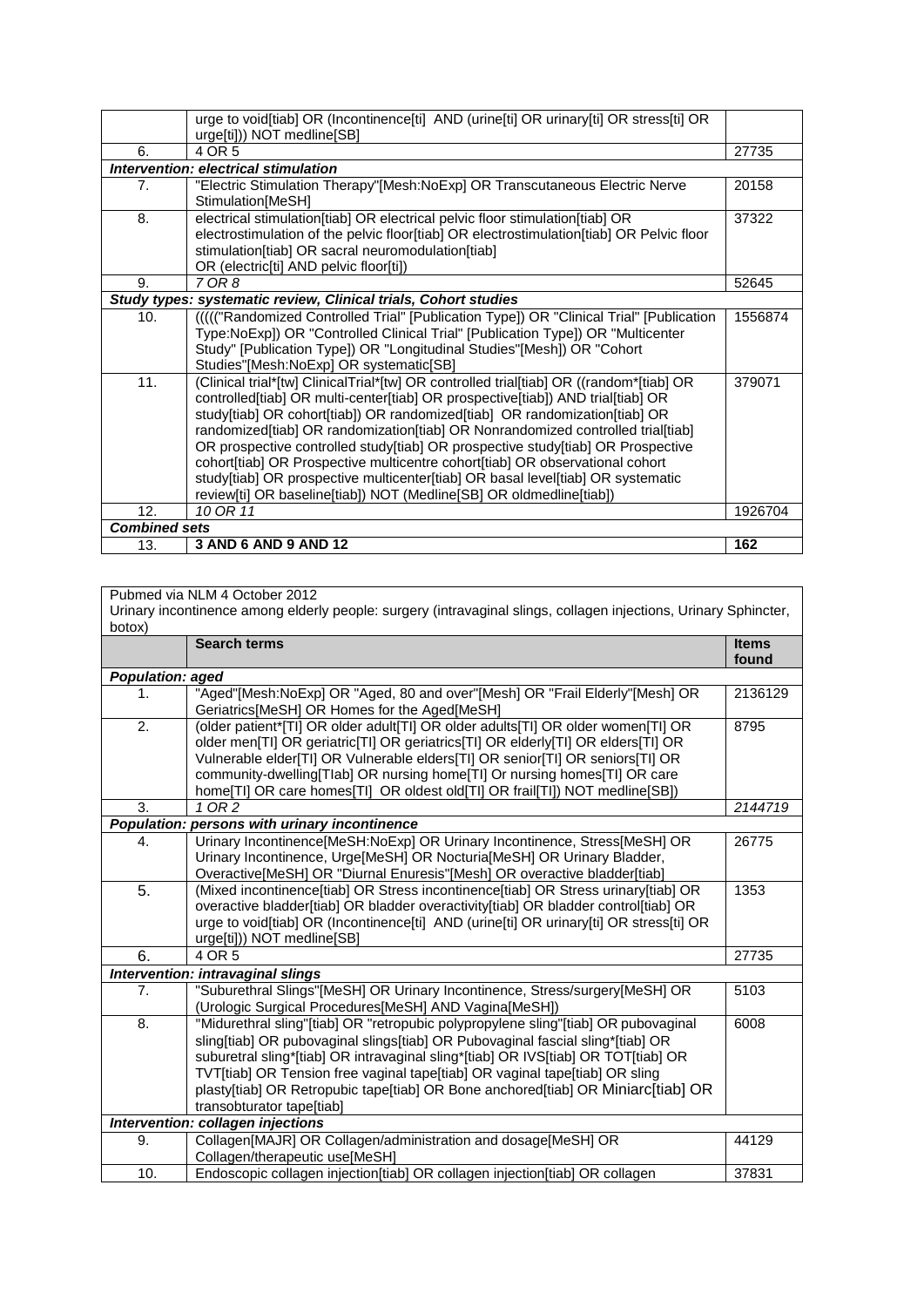|                            | injections [tiab] OR collagen injected [tiab] OR injection of collagen [tiab] OR                                                                                           |         |
|----------------------------|----------------------------------------------------------------------------------------------------------------------------------------------------------------------------|---------|
|                            | periurethral injection*[tiab] OR Collagen[ti] OR bladder injection*[tiab] OR Urethral<br>bulking agent[tiab] OR Zuidex[tiab] OR Contige[tiab] OR Urethral injection*[tiab] |         |
|                            | <b>Intervention: Urinary Sphincter</b>                                                                                                                                     |         |
|                            |                                                                                                                                                                            |         |
| 11.                        | Urinary Sphincter, Artificial[MeSH]                                                                                                                                        | 487     |
| 12.                        | artificial urinary sphincter[tiab] OR AUS implantation[tiab] OR Artificial sphincter[tiab]                                                                                 | 849     |
| <b>Intervention: Botox</b> |                                                                                                                                                                            |         |
| 13.                        | Botulinum Toxins, Type A[MeSH]                                                                                                                                             | 5011    |
| 14.                        | Botox[tiab] OR botulinum toxin A[tiab]                                                                                                                                     | 2613    |
|                            | <b>Combined sets of interventions</b>                                                                                                                                      |         |
| 15.                        | 7 OR 8 OR 9 OR 10 OR 11 OR 12 OR 13 OR 14                                                                                                                                  | 67460   |
|                            | Study types: systematic review, Clinical trials, Cohort studies                                                                                                            |         |
| 16.                        | (((("Randomized Controlled Trial" [Publication Type]) OR "Clinical Trial" [Publication                                                                                     | 1556874 |
|                            | Type:NoExp]) OR "Controlled Clinical Trial" [Publication Type]) OR "Multicenter                                                                                            |         |
|                            | Study" [Publication Type]) OR "Longitudinal Studies"[Mesh]) OR "Cohort                                                                                                     |         |
|                            | Studies"[Mesh:NoExp] OR systematic[SB]                                                                                                                                     |         |
| 17.                        | (Clinical trial*[tw] ClinicalTrial*[tw] OR controlled trial[tiab] OR ((random*[tiab] OR                                                                                    | 379071  |
|                            | controlled[tiab] OR multi-center[tiab] OR prospective[tiab]) AND trial[tiab] OR                                                                                            |         |
|                            |                                                                                                                                                                            |         |
|                            | study[tiab] OR cohort[tiab]) OR randomized[tiab] OR randomization[tiab] OR                                                                                                 |         |
|                            | randomized[tiab] OR randomization[tiab] OR Nonrandomized controlled trial[tiab]                                                                                            |         |
|                            | OR prospective controlled study[tiab] OR prospective study[tiab] OR Prospective                                                                                            |         |
|                            | cohort[tiab] OR Prospective multicentre cohort[tiab] OR observational cohort                                                                                               |         |
|                            | study[tiab] OR prospective multicenter[tiab] OR basal level[tiab] OR systematic                                                                                            |         |
|                            | review[ti] OR baseline[tiab]) NOT (Medline[SB] OR oldmedline[tiab])                                                                                                        |         |
| 18.                        | 16 OR 17                                                                                                                                                                   | 1926704 |
| <b>Combined sets</b>       |                                                                                                                                                                            |         |
| 19.                        | 3 AND 6 AND 15 AND 18                                                                                                                                                      | 1233    |

| Pubmed via NLM 5 October 2012<br>Urinary incontinence among elderly people: complex interventions |                                                                                                                                                                                                                                                                                                                                                                                                                                                                                                                                                                                                                                                                                |                       |
|---------------------------------------------------------------------------------------------------|--------------------------------------------------------------------------------------------------------------------------------------------------------------------------------------------------------------------------------------------------------------------------------------------------------------------------------------------------------------------------------------------------------------------------------------------------------------------------------------------------------------------------------------------------------------------------------------------------------------------------------------------------------------------------------|-----------------------|
|                                                                                                   | <b>Search terms</b>                                                                                                                                                                                                                                                                                                                                                                                                                                                                                                                                                                                                                                                            | <b>Items</b><br>found |
| <b>Population: aged</b>                                                                           |                                                                                                                                                                                                                                                                                                                                                                                                                                                                                                                                                                                                                                                                                |                       |
| 1.                                                                                                | "Aged"[Mesh:NoExp] OR "Aged, 80 and over"[Mesh] OR "Frail Elderly"[Mesh] OR<br>Geriatrics[MeSH] OR Homes for the Aged[MeSH]                                                                                                                                                                                                                                                                                                                                                                                                                                                                                                                                                    | 2136976               |
| 2.                                                                                                | (older patient*[TI] OR older adult[TI] OR older adults[TI] OR older women[TI] OR<br>older men[TI] OR geriatric[TI] OR geriatrics[TI] OR elderly[TI] OR elders[TI] OR<br>Vulnerable elder[TI] OR Vulnerable elders[TI] OR senior[TI] OR seniors[TI] OR<br>community-dwelling[Tlab] OR nursing home[Tl] Or nursing homes[Tl] OR care<br>home[TI] OR care homes[TI] OR oldest old[TI] OR frail[TI]) NOT medline[SB])                                                                                                                                                                                                                                                              | 8779                  |
| 3.                                                                                                | 1 OR 2                                                                                                                                                                                                                                                                                                                                                                                                                                                                                                                                                                                                                                                                         | 2145550               |
|                                                                                                   | Population: persons with urinary incontinence                                                                                                                                                                                                                                                                                                                                                                                                                                                                                                                                                                                                                                  |                       |
| 4.                                                                                                | Urinary Incontinence[MeSH:NoExp] OR Urinary Incontinence, Stress[MeSH] OR<br>Urinary Incontinence, Urge[MeSH] OR Nocturia[MeSH] OR Urinary Bladder,<br>Overactive[MeSH] OR "Diurnal Enuresis"[Mesh] OR overactive bladder[tiab]                                                                                                                                                                                                                                                                                                                                                                                                                                                | 26783                 |
| $\overline{5}$ .                                                                                  | (Mixed incontinence[tiab] OR Stress incontinence[tiab] OR Stress urinary[tiab] OR<br>overactive bladder[tiab] OR bladder overactivity[tiab] OR bladder control[tiab] OR<br>urge to void[tiab] OR (Incontinence[ti] AND (urine[ti] OR urinary[ti] OR stress[ti] OR<br>urge[ti])) NOT medline[SB]                                                                                                                                                                                                                                                                                                                                                                                | 1353                  |
| 6.                                                                                                | 4 OR 5                                                                                                                                                                                                                                                                                                                                                                                                                                                                                                                                                                                                                                                                         | 27743                 |
|                                                                                                   | <b>Intervention: complex interventions</b>                                                                                                                                                                                                                                                                                                                                                                                                                                                                                                                                                                                                                                     |                       |
| 7.                                                                                                | "Practice Guidelines as Topic"[Mesh] OR Education, Medical, Continuing[MeSH] OR<br>Education, Nursing, Continuing[MeSH] OR Decision Trees[MeSH] OR urinary<br>Incontinence/nursing[MeSH] OR "Delivery of Health Care, Integrated"[MeSH:NoExp]<br>OR Patient Care Planning/standards[MeSH:NoExp] OR Patient-Centered<br>Care[MeSH:NoExp] OR Referral and Consultation[MeSH] OR "Program<br>Development"[MeSH Terms] OR "Self Care"[Mesh]                                                                                                                                                                                                                                        | 233408                |
| 8.                                                                                                | Urotherap*[tiab] OR Complex intervention*[tiab] OR complex health<br>intervention*[tiab] OR Care program[tiab] OR Continence program*[tiab] OR health<br>care programme[tiab] OR algorithmic model[tiab] OR multi-disciplinary community-<br>based continence service[tiab] OR continence service*[tiab] OR multi-intervention<br>incontinence[tiab] OR tailored plan[tiab] OR multi-disciplinary management[tiab] OR<br>continence team[tiab] OR continence advisor[tiab] OR client centered care[tiab] OR<br>nurse continence advisor*[tiab] OR nurse continence adviser*[tiab] OR continence<br>advisor therapy[tiab] OR Comprehensive management[tiab] OR minimal relevant | 12698                 |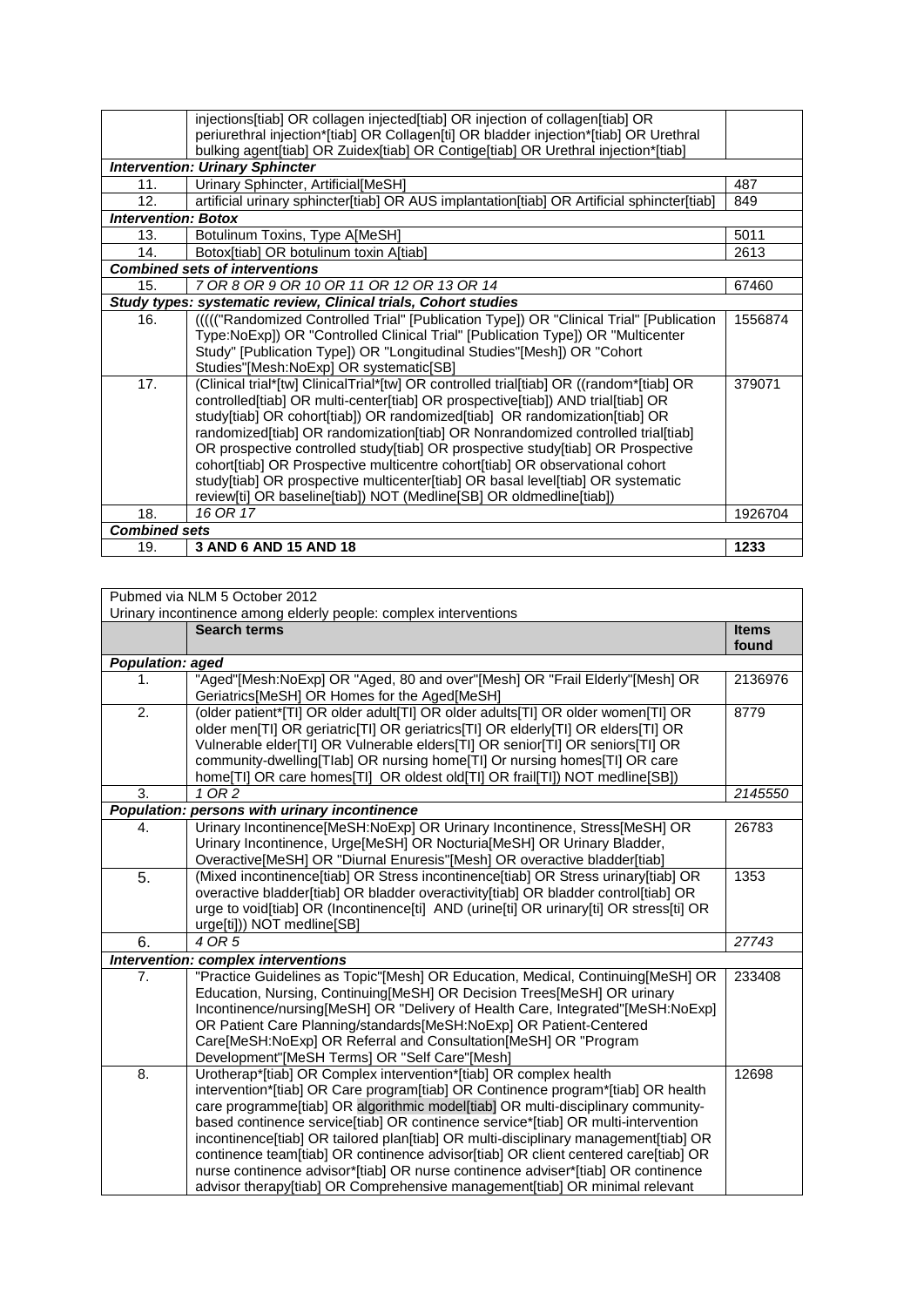|                      | investigative programme[tiab] OR minimal care[tiab] OR Unit-based educational<br>program[tiab] OR Unit-based intervention[tiab] OR continence training session[tiab]<br>OR Continence efficacy intervention program[tiab] OR incontinence program[ti] OR<br>incontinence care program[ti] OR educational intervention*[tiab] OR urinary<br>incontinence management[tiab] OR continence nurse practitioner intervention[tiab]<br>OR integrated continence services[tiab] OR mixed-methods[tiab] OR<br>multicomponent intervention*[tiab] OR practice-based intervention[tiab] OR<br>continence promotion[tiab]                                                            |         |
|----------------------|--------------------------------------------------------------------------------------------------------------------------------------------------------------------------------------------------------------------------------------------------------------------------------------------------------------------------------------------------------------------------------------------------------------------------------------------------------------------------------------------------------------------------------------------------------------------------------------------------------------------------------------------------------------------------|---------|
| 9.                   | 7 OR 8                                                                                                                                                                                                                                                                                                                                                                                                                                                                                                                                                                                                                                                                   | 244302  |
|                      | Study types: systematic review, clinical trials, cohort studies                                                                                                                                                                                                                                                                                                                                                                                                                                                                                                                                                                                                          |         |
| 10.                  | (((("Randomized Controlled Trial" [Publication Type]) OR "Clinical Trial" [Publication<br>Type:NoExp]) OR "Controlled Clinical Trial" [Publication Type]) OR "Multicenter<br>Study" [Publication Type]) OR "Longitudinal Studies"[Mesh]) OR "Cohort<br>Studies"[Mesh:NoExp] OR systematic[SB]                                                                                                                                                                                                                                                                                                                                                                            | 1557695 |
| 11.                  | (Clinical trial*[tw] ClinicalTrial*[tw] OR controlled trial[tiab] OR ((random*[tiab] OR<br>controlled[tiab] OR multi-center[tiab] OR prospective[tiab]) AND trial[tiab] OR<br>study[tiab] OR cohort[tiab]) OR randomized[tiab] OR randomization[tiab] OR<br>randomized[tiab] OR randomization[tiab] OR Nonrandomized controlled trial[tiab]<br>OR prospective controlled study[tiab] OR prospective study[tiab] OR Prospective<br>cohort[tiab] OR Prospective multicentre cohort[tiab] OR observational cohort<br>study[tiab] OR prospective multicenter[tiab] OR basal level[tiab] OR systematic<br>review[ti] OR baseline[tiab]) NOT (Medline[SB] OR oldmedline[tiab]) | 378366  |
| 12.                  | 10 OR 11                                                                                                                                                                                                                                                                                                                                                                                                                                                                                                                                                                                                                                                                 | 1926859 |
| <b>Combined sets</b> |                                                                                                                                                                                                                                                                                                                                                                                                                                                                                                                                                                                                                                                                          |         |
| 13.                  | 3 AND 6 AND 9 AND 12                                                                                                                                                                                                                                                                                                                                                                                                                                                                                                                                                                                                                                                     | 185     |

| Pubmed via NLM 5 October 2012 |                                                                                                                                                                                                                                                                                                                                                                                                                                                                                                                                                                                                                                                                                                                                                                                                                                                                                                                                                                                                                                                                                                                                                                                    |              |
|-------------------------------|------------------------------------------------------------------------------------------------------------------------------------------------------------------------------------------------------------------------------------------------------------------------------------------------------------------------------------------------------------------------------------------------------------------------------------------------------------------------------------------------------------------------------------------------------------------------------------------------------------------------------------------------------------------------------------------------------------------------------------------------------------------------------------------------------------------------------------------------------------------------------------------------------------------------------------------------------------------------------------------------------------------------------------------------------------------------------------------------------------------------------------------------------------------------------------|--------------|
|                               | Urinary incontinence among elderly people: toilet-training (behavioral training, prompted voiding)                                                                                                                                                                                                                                                                                                                                                                                                                                                                                                                                                                                                                                                                                                                                                                                                                                                                                                                                                                                                                                                                                 |              |
|                               | <b>Search terms</b>                                                                                                                                                                                                                                                                                                                                                                                                                                                                                                                                                                                                                                                                                                                                                                                                                                                                                                                                                                                                                                                                                                                                                                | <b>Items</b> |
|                               |                                                                                                                                                                                                                                                                                                                                                                                                                                                                                                                                                                                                                                                                                                                                                                                                                                                                                                                                                                                                                                                                                                                                                                                    | found        |
| <b>Population: aged</b>       |                                                                                                                                                                                                                                                                                                                                                                                                                                                                                                                                                                                                                                                                                                                                                                                                                                                                                                                                                                                                                                                                                                                                                                                    |              |
| 1.                            | "Aged"[Mesh:NoExp] OR "Aged, 80 and over"[Mesh] OR "Frail Elderly"[Mesh] OR<br>Geriatrics[MeSH] OR Homes for the Aged[MeSH]                                                                                                                                                                                                                                                                                                                                                                                                                                                                                                                                                                                                                                                                                                                                                                                                                                                                                                                                                                                                                                                        | 2136976      |
| 2.                            | (older patient*[TI] OR older adult[TI] OR older adults[TI] OR older women[TI] OR<br>older men[TI] OR geriatric[TI] OR geriatrics[TI] OR elderly[TI] OR elders[TI] OR<br>Vulnerable elder[TI] OR Vulnerable elders[TI] OR senior[TI] OR seniors[TI] OR<br>community-dwelling[Tlab] OR nursing home[TI] Or nursing homes[TI] OR care<br>home[TI] OR care homes[TI] OR oldest old[TI] OR frail[TI]) NOT medline[SB])                                                                                                                                                                                                                                                                                                                                                                                                                                                                                                                                                                                                                                                                                                                                                                  | 8779         |
| 3.                            | $1$ OR $2$                                                                                                                                                                                                                                                                                                                                                                                                                                                                                                                                                                                                                                                                                                                                                                                                                                                                                                                                                                                                                                                                                                                                                                         | 2145550      |
|                               | Population: persons with urinary incontinence                                                                                                                                                                                                                                                                                                                                                                                                                                                                                                                                                                                                                                                                                                                                                                                                                                                                                                                                                                                                                                                                                                                                      |              |
| 4.                            | Urinary Incontinence[MeSH:NoExp] OR Urinary Incontinence, Stress[MeSH] OR<br>Urinary Incontinence, Urge[MeSH] OR Nocturia[MeSH] OR Urinary Bladder,<br>Overactive[MeSH] OR "Diurnal Enuresis"[Mesh] OR overactive bladder[tiab]                                                                                                                                                                                                                                                                                                                                                                                                                                                                                                                                                                                                                                                                                                                                                                                                                                                                                                                                                    | 26783        |
| 5.                            | (Mixed incontinence[tiab] OR Stress incontinence[tiab] OR Stress urinary[tiab] OR<br>overactive bladder[tiab] OR bladder overactivity[tiab] OR bladder control[tiab] OR<br>urge to void[tiab] OR (Incontinence[ti] AND (urine[ti] OR urinary[ti] OR stress[ti] OR<br>urge[ti])) NOT medline[SB]                                                                                                                                                                                                                                                                                                                                                                                                                                                                                                                                                                                                                                                                                                                                                                                                                                                                                    | 1353         |
| 6.                            | 4 OR 5                                                                                                                                                                                                                                                                                                                                                                                                                                                                                                                                                                                                                                                                                                                                                                                                                                                                                                                                                                                                                                                                                                                                                                             | 27743        |
|                               | Intervention: toilet-training (behavioral training, prompted voiding)                                                                                                                                                                                                                                                                                                                                                                                                                                                                                                                                                                                                                                                                                                                                                                                                                                                                                                                                                                                                                                                                                                              |              |
| 7.                            | Toilet Training[MeSH] OR "Behavior Therapy"[Mesh] OR ("Time Factors"[MeSH<br>Terms] AND "Urination"[MeSH])                                                                                                                                                                                                                                                                                                                                                                                                                                                                                                                                                                                                                                                                                                                                                                                                                                                                                                                                                                                                                                                                         | 47931        |
| $\overline{8}$ .              | Behavioural therap*[tiab] OR Behavioral therap*[tiab] OR behavioural training[tiab]<br>OR behavioral training[tiab] OR behavioural program*[tiab] OR behavioral<br>program*[tiab] OR behavioural treatment*[tiab] OR behavioral treatment[tiab] OR<br>behavioural modification[tiab] OR behavioral modification[tiab] OR behavioural<br>management[tiab] OR behavioral management[tiab] OR behavioural<br>intervention*[tiab] OR behavioral intervention*[tiab] OR (prompted voiding[tiab] OR<br>prompted void[tiab] OR timed voiding[tiab] OR timed void[tiab]OR scheduled<br>toileting[tiab] OR routine toileting[tiab] OR habit training [tiab] OR habit<br>retraining[tiab] OR toileting assistance program[tiab] OR toilet training[tiab] OR<br>toileting program*[tiab] OR toileting schedule*[tiab] OR toileting plan[tiab] OR Group<br>teaching[tiab] OR toileting skill*[tiab] OR toileting regime*[tiab] OR toileting<br>behavioral intervention[tiab] OR independent toileting[tiab] OR correct<br>toileting[tiab] OR appropriate toileting[tiab] OR voiding schedules[tiab] OR<br>voiding intervention*[tiab] OR patterned urge-response toileting[tiab] OR prescribed | 170040       |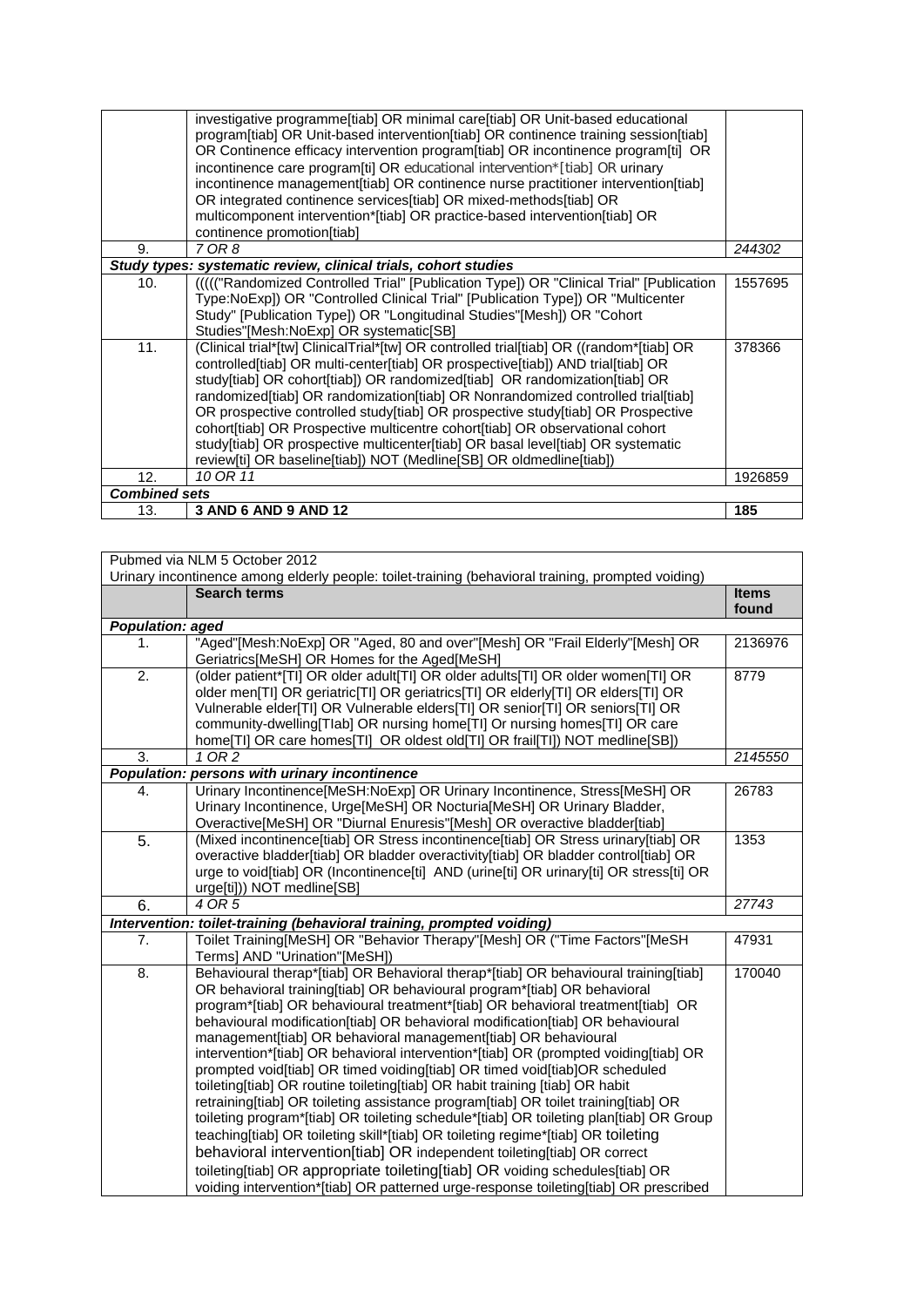|                      | toileting[tiab] OR behavioral management system[tiab] OR bladder diaries[tiab] OR       |         |
|----------------------|-----------------------------------------------------------------------------------------|---------|
|                      | bladder diary[tiab] OR voiding diary[tiab] OR voiding diaries[tiab] OR advice on        |         |
|                      | voiding[tiab] OR Therapeutic*[ti] OR behavioural[ti] OR behavioral[ti]                  |         |
| 9.                   | 7 OR 8                                                                                  | 207014  |
|                      | Study types: systematic review, Clinical trials, Cohort studies                         |         |
| 10.                  | (((("Randomized Controlled Trial" [Publication Type]) OR "Clinical Trial" [Publication] | 1557695 |
|                      | Type:NoExp]) OR "Controlled Clinical Trial" [Publication Type]) OR "Multicenter         |         |
|                      | Study" [Publication Type]) OR "Longitudinal Studies"[Mesh]) OR "Cohort                  |         |
|                      | Studies"[Mesh:NoExp] OR systematic[SB]                                                  |         |
| 11.                  | (Clinical trial*[tw] ClinicalTrial*[tw] OR controlled trial[tiab] OR ((random*[tiab] OR | 378366  |
|                      | controlled[tiab] OR multi-center[tiab] OR prospective[tiab]) AND trial[tiab] OR         |         |
|                      | study[tiab] OR cohort[tiab]) OR randomized[tiab] OR randomization[tiab] OR              |         |
|                      | randomized[tiab] OR randomization[tiab] OR Nonrandomized controlled trial[tiab]         |         |
|                      | OR prospective controlled study[tiab] OR prospective study[tiab] OR Prospective         |         |
|                      | cohort[tiab] OR Prospective multicentre cohort[tiab] OR observational cohort            |         |
|                      | study[tiab] OR prospective multicenter[tiab] OR basal level[tiab] OR systematic         |         |
|                      | review[ti] OR baseline[tiab]) NOT (Medline[SB] OR oldmedline[tiab])                     |         |
| 12.                  | 10 OR 11                                                                                | 1926859 |
| <b>Combined sets</b> |                                                                                         |         |
| 13.                  | 3 AND 6 AND 9 AND 12                                                                    | 404     |
|                      |                                                                                         |         |

| Pubmed via NLM 5 October 2012                                                                             |                                                                                                                                                                                                                                                                                                                                                                                                                                                                                                                                                                                           |                       |
|-----------------------------------------------------------------------------------------------------------|-------------------------------------------------------------------------------------------------------------------------------------------------------------------------------------------------------------------------------------------------------------------------------------------------------------------------------------------------------------------------------------------------------------------------------------------------------------------------------------------------------------------------------------------------------------------------------------------|-----------------------|
| Urinary incontinence among elderly people: environmental interventions (staff, environmental alterations) |                                                                                                                                                                                                                                                                                                                                                                                                                                                                                                                                                                                           |                       |
|                                                                                                           | <b>Search terms</b>                                                                                                                                                                                                                                                                                                                                                                                                                                                                                                                                                                       | <b>Items</b><br>found |
| Population: aged                                                                                          |                                                                                                                                                                                                                                                                                                                                                                                                                                                                                                                                                                                           |                       |
| 1.                                                                                                        | "Aged"[Mesh:NoExp] OR "Aged, 80 and over"[Mesh] OR "Frail Elderly"[Mesh] OR<br>Geriatrics[MeSH] OR Homes for the Aged[MeSH]                                                                                                                                                                                                                                                                                                                                                                                                                                                               | 2136976               |
| $\overline{2}$ .                                                                                          | (older patient*[TI] OR older adult[TI] OR older adults[TI] OR older women[TI] OR<br>older men[TI] OR geriatric[TI] OR geriatrics[TI] OR elderly[TI] OR elders[TI] OR<br>Vulnerable elder[TI] OR Vulnerable elders[TI] OR senior[TI] OR seniors[TI] OR<br>community-dwelling[Tlab] OR nursing home[TI] Or nursing homes[TI] OR care<br>home[TI] OR care homes[TI] OR oldest old[TI] OR frail[TI]) NOT medline[SB])                                                                                                                                                                         | 8779                  |
| 3.                                                                                                        | 1 OR 2                                                                                                                                                                                                                                                                                                                                                                                                                                                                                                                                                                                    | 2145550               |
|                                                                                                           | Population: persons with urinary incontinence                                                                                                                                                                                                                                                                                                                                                                                                                                                                                                                                             |                       |
| 4.                                                                                                        | Urinary Incontinence[MeSH:NoExp] OR Urinary Incontinence, Stress[MeSH] OR<br>Urinary Incontinence, Urge[MeSH] OR Nocturia[MeSH] OR Urinary Bladder,<br>Overactive[MeSH] OR "Diurnal Enuresis"[Mesh] OR overactive bladder[tiab]                                                                                                                                                                                                                                                                                                                                                           | 26783                 |
| 5.                                                                                                        | (Mixed incontinence[tiab] OR Stress incontinence[tiab] OR Stress urinary[tiab] OR<br>overactive bladder[tiab] OR bladder overactivity[tiab] OR bladder control[tiab] OR<br>urge to void[tiab] OR (Incontinence[ti] AND (urine[ti] OR urinary[ti] OR stress[ti] OR<br>urge[ti])) NOT medline[SB]                                                                                                                                                                                                                                                                                           | 1353                  |
| 6.                                                                                                        | 4 OR 5                                                                                                                                                                                                                                                                                                                                                                                                                                                                                                                                                                                    | 27743                 |
|                                                                                                           | Intervention: environmental (staff, environmental alterations)                                                                                                                                                                                                                                                                                                                                                                                                                                                                                                                            |                       |
| 7.                                                                                                        | Education, Nursing, Continuing[MeSH] OR Nurses' Aides/education[MeSH]<br>OR"Nursing Staff/education"[MeSH] OR Workload[MeSH] OR Organizational<br>Culture[MeSH] OR Occupational Therapy[MeSH] OR Equipment<br>Design[MeSH:NoExp] OR "Interior Design and Furnishings"[MeSH Terms] OR Toilet<br>Facilities[MeSH] OR Architectural Accessibility[MeSH] OR "Facility Design and<br>Construction"[Mesh:NoExp] OR Lighting[MeSH] OR Health Facility<br>Environment[MeSH:NoExp]                                                                                                                 | 377113                |
| 8.                                                                                                        | Staffing[ti] OR nursing home staff*[tiab] OR understaffing[tiab] OR inadequate<br>staffing[tiab] OR primary nursing care[tiab] OR person-centred continence care[tiab]<br>OR (educational program AND (nursing staff[tiab] OR nursing assistant[tiab] OR<br>staff[ti] OR health care assistant[tiab])) OR walking assistance[tiab] OR<br>environmental alteration*[tiab] OR environmental factor*[tiab] OR environmental<br>support[tiab] OR environment*[ti] OR environmental intervention*[tiab] OR<br>environmental barrier*[tiab] OR Environmental problem*[tiab] OR refurbish*[tiab] | 128301                |
| 9.                                                                                                        | 7 OR 8                                                                                                                                                                                                                                                                                                                                                                                                                                                                                                                                                                                    | 499292                |
|                                                                                                           | Study types: systematic review, Clinical trials, Cohort studies                                                                                                                                                                                                                                                                                                                                                                                                                                                                                                                           |                       |
| 10.                                                                                                       | (((("Randomized Controlled Trial" [Publication Type]) OR "Clinical Trial" [Publication<br>Type:NoExp]) OR "Controlled Clinical Trial" [Publication Type]) OR "Multicenter<br>Study" [Publication Type]) OR "Longitudinal Studies"[Mesh]) OR "Cohort                                                                                                                                                                                                                                                                                                                                       | 1557695               |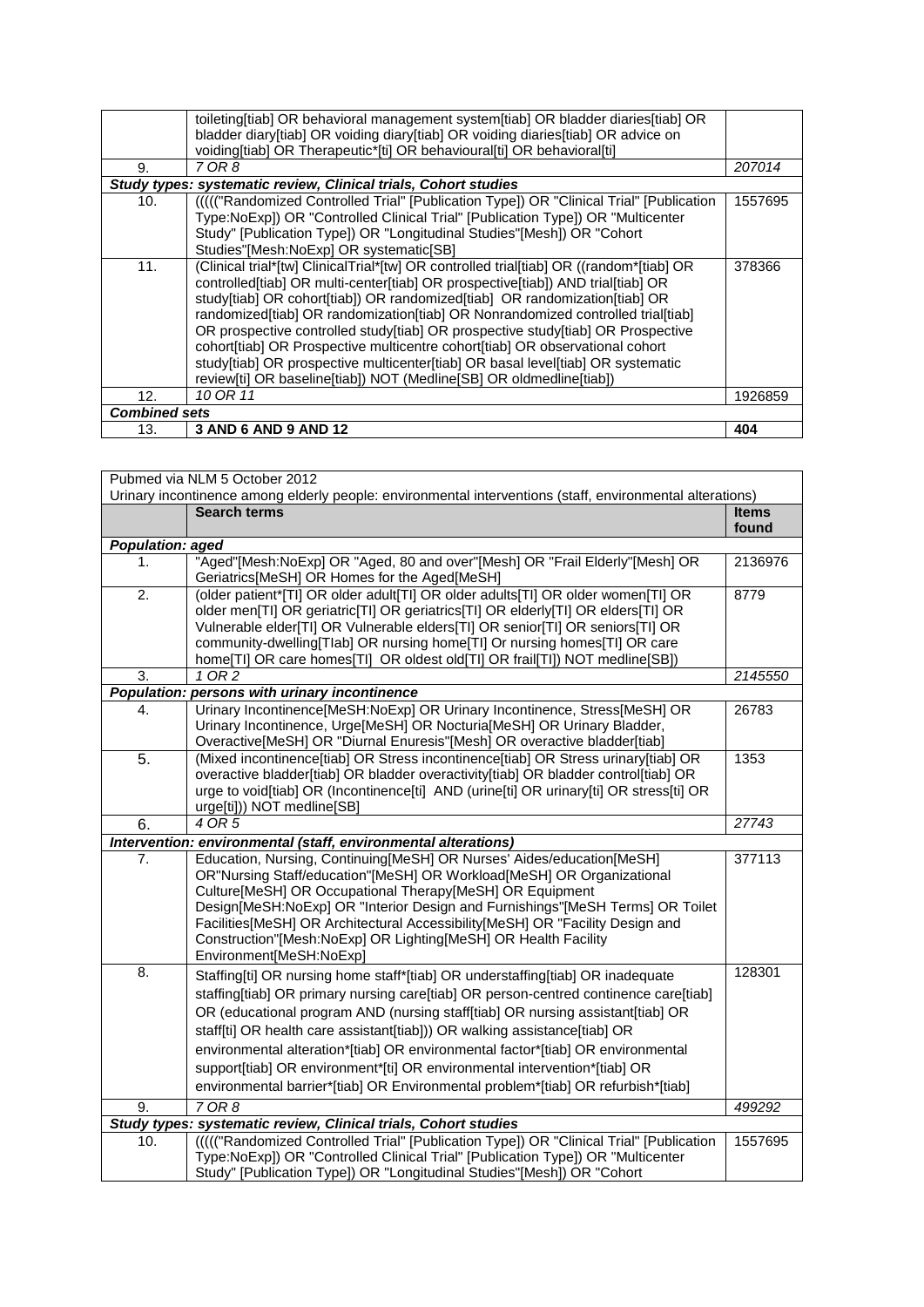|     | Studies"[Mesh:NoExp] OR systematic[SB]                                                                                                                                                                                                                                                                                                                                                                                                                                                                                                                                                                                                                                   |         |  |
|-----|--------------------------------------------------------------------------------------------------------------------------------------------------------------------------------------------------------------------------------------------------------------------------------------------------------------------------------------------------------------------------------------------------------------------------------------------------------------------------------------------------------------------------------------------------------------------------------------------------------------------------------------------------------------------------|---------|--|
| 11. | (Clinical trial*[tw] ClinicalTrial*[tw] OR controlled trial[tiab] OR ((random*[tiab] OR<br>controlled[tiab] OR multi-center[tiab] OR prospective[tiab]) AND trial[tiab] OR<br>study[tiab] OR cohort[tiab]) OR randomized[tiab] OR randomization[tiab] OR<br>randomized[tiab] OR randomization[tiab] OR Nonrandomized controlled trial[tiab]<br>OR prospective controlled study[tiab] OR prospective study[tiab] OR Prospective<br>cohort[tiab] OR Prospective multicentre cohort[tiab] OR observational cohort<br>study[tiab] OR prospective multicenter[tiab] OR basal level[tiab] OR systematic<br>review[ti] OR baseline[tiab]) NOT (Medline[SB] OR oldmedline[tiab]) | 378366  |  |
| 12. | 10 OR 11                                                                                                                                                                                                                                                                                                                                                                                                                                                                                                                                                                                                                                                                 | 1926859 |  |
|     | <b>Combined sets</b>                                                                                                                                                                                                                                                                                                                                                                                                                                                                                                                                                                                                                                                     |         |  |
| 13. | 3 AND 6 AND 9 AND 12                                                                                                                                                                                                                                                                                                                                                                                                                                                                                                                                                                                                                                                     | 106     |  |
|     |                                                                                                                                                                                                                                                                                                                                                                                                                                                                                                                                                                                                                                                                          |         |  |

|                         | Pubmed via NLM 5 October 2012<br>Urinary incontinence among elderly people: Complementary Therapies (acupuncture, yoga, herbal medicine)                           |              |
|-------------------------|--------------------------------------------------------------------------------------------------------------------------------------------------------------------|--------------|
|                         | <b>Search terms</b>                                                                                                                                                | <b>Items</b> |
|                         |                                                                                                                                                                    | found        |
| <b>Population: aged</b> |                                                                                                                                                                    |              |
| 1.                      | "Aged"[Mesh:NoExp] OR "Aged, 80 and over"[Mesh] OR "Frail Elderly"[Mesh] OR                                                                                        | 2136976      |
|                         | Geriatrics [MeSH] OR Homes for the Aged [MeSH]                                                                                                                     |              |
| 2.                      | (older patient*[TI] OR older adult[TI] OR older adults[TI] OR older women[TI] OR                                                                                   | 8779         |
|                         | older men[TI] OR geriatric[TI] OR geriatrics[TI] OR elderly[TI] OR elders[TI] OR                                                                                   |              |
|                         | Vulnerable elder[TI] OR Vulnerable elders[TI] OR senior[TI] OR seniors[TI] OR<br>community-dwelling[Tlab] OR nursing home[Tl] Or nursing homes[Tl] OR care         |              |
|                         | home[TI] OR care homes[TI] OR oldest old[TI] OR frail[TI]) NOT medline[SB])                                                                                        |              |
| 3.                      | 1 OR 2                                                                                                                                                             | 2145550      |
|                         | Population: persons with urinary incontinence                                                                                                                      |              |
| 4.                      | Urinary Incontinence[MeSH:NoExp] OR Urinary Incontinence, Stress[MeSH] OR                                                                                          | 26783        |
|                         | Urinary Incontinence, Urge[MeSH] OR Nocturia[MeSH] OR Urinary Bladder,                                                                                             |              |
|                         | Overactive[MeSH] OR "Diurnal Enuresis"[Mesh] OR overactive bladder[tiab]                                                                                           |              |
| $\overline{5}$ .        | (Mixed incontinence[tiab] OR Stress incontinence[tiab] OR Stress urinary[tiab] OR                                                                                  | 1353         |
|                         | overactive bladder[tiab] OR bladder overactivity[tiab] OR bladder control[tiab] OR                                                                                 |              |
|                         | urge to void[tiab] OR (Incontinence[ti] AND (urine[ti] OR urinary[ti] OR stress[ti] OR                                                                             |              |
|                         | urge[ti])) NOT medline[SB]                                                                                                                                         |              |
| 6.                      | 4 OR 5                                                                                                                                                             | 27743        |
|                         | Intervention: Complementary Therapies (acupuncture, yoga, herbal medicine)<br>Acupuncture Therapy[MeSH] OR "Herbal Medicine"[Mesh] OR "Drugs, Chinese              | 56870        |
| 7.                      | Herbal"[Mesh] OR "Homeopathy"[MeSH] OR "Yoga"[MeSH] OR "Mind-Body                                                                                                  |              |
|                         | Therapies"[Mesh:NoExp]OR "Tai Ji"[Mesh] OR Complementary                                                                                                           |              |
|                         | Therapies[MeSH:NoExp] OR "Acupressure"[Mesh]                                                                                                                       |              |
| 8.                      | Alternative medicine[tiab] OR Complementary medicine[tiab] OR herbal                                                                                               | 39500        |
|                         | medicine[tiab] OR alternative treatment*[tiab] OR Alternative therapies[tiab] OR                                                                                   |              |
|                         | alternative therapy[tiab] OR homeopathy[tiab] OR acupuncture[tiab] OR yoga[tiab]                                                                                   |              |
|                         | OR acupressure[tiab]                                                                                                                                               |              |
| 9.                      | 7 OR 8                                                                                                                                                             | 76434        |
|                         | Study types: systematic review, Clinical trials, Cohort studies                                                                                                    |              |
| 10.                     | (((("Randomized Controlled Trial" [Publication Type]) OR "Clinical Trial" [Publication                                                                             | 1557695      |
|                         | Type:NoExp]) OR "Controlled Clinical Trial" [Publication Type]) OR "Multicenter                                                                                    |              |
|                         | Study" [Publication Type]) OR "Longitudinal Studies"[Mesh]) OR "Cohort                                                                                             |              |
|                         | Studies"[Mesh:NoExp] OR systematic[SB]                                                                                                                             |              |
| 11.                     | (Clinical trial*[tw] ClinicalTrial*[tw] OR controlled trial[tiab] OR ((random*[tiab] OR                                                                            | 378366       |
|                         | controlled[tiab] OR multi-center[tiab] OR prospective[tiab]) AND trial[tiab] OR                                                                                    |              |
|                         | study[tiab] OR cohort[tiab]) OR randomized[tiab] OR randomization[tiab] OR                                                                                         |              |
|                         | randomized[tiab] OR randomization[tiab] OR Nonrandomized controlled trial[tiab]<br>OR prospective controlled study[tiab] OR prospective study[tiab] OR Prospective |              |
|                         | cohort[tiab] OR Prospective multicentre cohort[tiab] OR observational cohort                                                                                       |              |
|                         | study[tiab] OR prospective multicenter[tiab] OR basal level[tiab] OR systematic                                                                                    |              |
|                         | review[ti] OR baseline[tiab]) NOT (Medline[SB] OR oldmedline[tiab])                                                                                                |              |
| 12.                     | 10 OR 11                                                                                                                                                           | 1926859      |
| <b>Combined sets</b>    |                                                                                                                                                                    |              |
| 13.                     | 3 AND 6 AND 9 AND 12                                                                                                                                               | 36           |

**Pubmed via NLM 19 January 2012**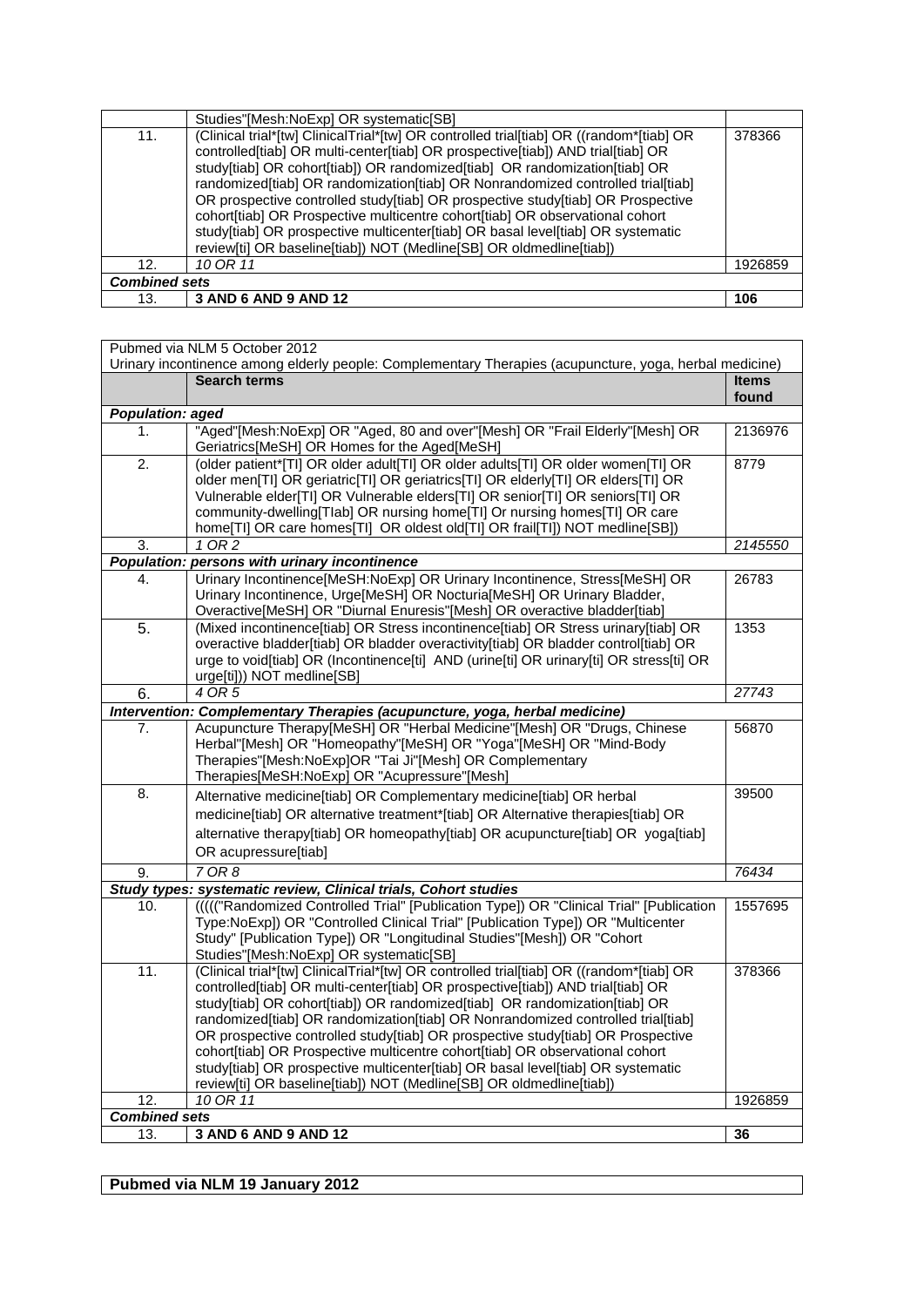|                               | Title: Urinary Incontinence – Qualitative studies                                                                                                                                                                                                                                                                                                                                                                                                                                                                                                                                                                                                                                                                                                                                                                                                                                                                                                                                                                                                                                                                                                                                                                                                                                                                                                                                                                                                                                                                                                                                                                                                                                                                                                                                                                                                                                                                                                                                                                                                                                                                                                                                                                                                                                                                                                                                                                                                                                                                                                                                                                                                                                                                   |              |
|-------------------------------|---------------------------------------------------------------------------------------------------------------------------------------------------------------------------------------------------------------------------------------------------------------------------------------------------------------------------------------------------------------------------------------------------------------------------------------------------------------------------------------------------------------------------------------------------------------------------------------------------------------------------------------------------------------------------------------------------------------------------------------------------------------------------------------------------------------------------------------------------------------------------------------------------------------------------------------------------------------------------------------------------------------------------------------------------------------------------------------------------------------------------------------------------------------------------------------------------------------------------------------------------------------------------------------------------------------------------------------------------------------------------------------------------------------------------------------------------------------------------------------------------------------------------------------------------------------------------------------------------------------------------------------------------------------------------------------------------------------------------------------------------------------------------------------------------------------------------------------------------------------------------------------------------------------------------------------------------------------------------------------------------------------------------------------------------------------------------------------------------------------------------------------------------------------------------------------------------------------------------------------------------------------------------------------------------------------------------------------------------------------------------------------------------------------------------------------------------------------------------------------------------------------------------------------------------------------------------------------------------------------------------------------------------------------------------------------------------------------------|--------------|
|                               | <b>Search terms</b>                                                                                                                                                                                                                                                                                                                                                                                                                                                                                                                                                                                                                                                                                                                                                                                                                                                                                                                                                                                                                                                                                                                                                                                                                                                                                                                                                                                                                                                                                                                                                                                                                                                                                                                                                                                                                                                                                                                                                                                                                                                                                                                                                                                                                                                                                                                                                                                                                                                                                                                                                                                                                                                                                                 | <b>Items</b> |
|                               |                                                                                                                                                                                                                                                                                                                                                                                                                                                                                                                                                                                                                                                                                                                                                                                                                                                                                                                                                                                                                                                                                                                                                                                                                                                                                                                                                                                                                                                                                                                                                                                                                                                                                                                                                                                                                                                                                                                                                                                                                                                                                                                                                                                                                                                                                                                                                                                                                                                                                                                                                                                                                                                                                                                     | found        |
| <b>Population: aged</b><br>1. | "Aged"[Mesh:NoExp] OR "Aged, 80 and over"[Mesh] OR "Frail Elderly"[Mesh] OR<br>Nursing home[ti] OR high-risk senior*[tiab] OR Oldest old[ti] OR geriatric[ti] OR<br>geriatrics[ti] OR elder[ti] OR elderly[ti] OR Frail elderly[ti] OR Frail aged[ti] OR<br>Vulnerable elder*[ti] OR Vulnerable elders[ti] OR ((older patient*[TI] OR older<br>adult[TI] OR older adults[TI] OR older women[TI] OR older men[TI] OR geriatric[TI]<br>OR geriatrics[TI] OR elderly[TI] OR elders[TI] OR OR senior[TI] OR seniors[TI] OR<br>community-dwelling[Tlab] OR nursing home[TI] Or nursing homes[TI] OR care<br>home[TI] OR care homes[TI] OR oldest old[TI] OR frail[TI]) NOT medline[SB] OR                                                                                                                                                                                                                                                                                                                                                                                                                                                                                                                                                                                                                                                                                                                                                                                                                                                                                                                                                                                                                                                                                                                                                                                                                                                                                                                                                                                                                                                                                                                                                                                                                                                                                                                                                                                                                                                                                                                                                                                                                                | 2479092      |
|                               | oldmedline[SB]))                                                                                                                                                                                                                                                                                                                                                                                                                                                                                                                                                                                                                                                                                                                                                                                                                                                                                                                                                                                                                                                                                                                                                                                                                                                                                                                                                                                                                                                                                                                                                                                                                                                                                                                                                                                                                                                                                                                                                                                                                                                                                                                                                                                                                                                                                                                                                                                                                                                                                                                                                                                                                                                                                                    |              |
|                               | Population: persons with urinary incontinence                                                                                                                                                                                                                                                                                                                                                                                                                                                                                                                                                                                                                                                                                                                                                                                                                                                                                                                                                                                                                                                                                                                                                                                                                                                                                                                                                                                                                                                                                                                                                                                                                                                                                                                                                                                                                                                                                                                                                                                                                                                                                                                                                                                                                                                                                                                                                                                                                                                                                                                                                                                                                                                                       |              |
| 2.                            | Urinary Incontinence[MeSH:NoExp] OR Urinary Incontinence, Stress[MeSH] OR<br>Urinary Incontinence, Urge[MeSH] OR Nocturia[MeSH] OR Urinary Bladder,<br>Overactive[MeSH] OR "Diurnal Enuresis"[Mesh] OR overactive bladder[tiab] OR<br>(Mixed incontinence[tiab] OR Stress incontinence[tiab] OR Stress urinary[tiab] OR<br>overactive bladder[tiab] OR bladder overactivity[tiab] OR bladder control[tiab] OR<br>urge to void[tiab] OR ((Incontinence[ti] AND (urine[ti] OR urinary[ti] OR stress[ti] OR<br>urge[ti])) NOT (medline[SB] OR oldmedline[SB]))                                                                                                                                                                                                                                                                                                                                                                                                                                                                                                                                                                                                                                                                                                                                                                                                                                                                                                                                                                                                                                                                                                                                                                                                                                                                                                                                                                                                                                                                                                                                                                                                                                                                                                                                                                                                                                                                                                                                                                                                                                                                                                                                                         | 27817        |
| <b>Interventions</b>          |                                                                                                                                                                                                                                                                                                                                                                                                                                                                                                                                                                                                                                                                                                                                                                                                                                                                                                                                                                                                                                                                                                                                                                                                                                                                                                                                                                                                                                                                                                                                                                                                                                                                                                                                                                                                                                                                                                                                                                                                                                                                                                                                                                                                                                                                                                                                                                                                                                                                                                                                                                                                                                                                                                                     |              |
| 3.                            | "Urinary Incontinence/nursing"[Mesh] OR "Urinary Incontinence/psychology"[Mesh]<br>OR "Urinary Incontinence/rehabilitation"[Mesh] OR "Urinary<br>Incontinence/surgery"[Mesh] OR "Urinary Incontinence/therapy"[Mesh] OR "Electric<br>Stimulation Therapy"[Mesh:noexp] OR "transcutaneous electric nerve<br>stimulation"[MeSH Terms] OR "collagen"[MeSH Major Topic] OR<br>"collagen/administration and dosage"[Mesh Terms] OR "collagen/therapeutic<br>use"[Mesh Terms] OR "urinary sphincter, artificial"[MeSH Terms] OR "botulinum<br>toxins, type a"[MeSH Terms] OR "toilet training"[MeSH Terms] OR "Behavior<br>Therapy"[Mesh] OR "education, nursing, continuing"[MeSH Terms] OR "nurses'<br>aides/education"[Mesh Terms] OR "Nursing Staff/education"[MeSH] OR<br>"workload"[MeSH Terms] OR "organizational culture"[MeSH Terms] OR<br>"occupational therapy"[MeSH Terms] OR "equipment design"[MeSH Terms:noexp]<br>OR "Interior Design and Furnishings"[MeSH Terms] OR "toilet facilities"[MeSH<br>Terms] OR "architectural accessibility"[MeSH Terms] OR "Facility Design and<br>Construction"[Mesh:noexp] OR ("lighting"[MeSH Terms] OR "light"[MeSH Terms])<br>OR "health facility environment"[MeSH Terms:noexp] OR "acupuncture<br>therapy"[MeSH Terms] OR "Herbal Medicine"[Mesh] OR "Drugs, Chinese<br>Herbal"[Mesh] OR "Homeopathy"[MeSH] OR "Yoga"[MeSH] OR "Mind-Body<br>Therapies"[Mesh:noexp] OR "Tai Ji"[Mesh] OR "complementary therapies"[MeSH<br>Terms:noexp] OR "Acupressure"[Mesh] OR "Urinary Catheterization"[Mesh] OR<br>"Intermittent Urethral Catheterization"[Mesh] OR "Catheters"[Mesh] OR "Pelvic<br>muscle exercise*"[tiab] OR "pelvic floor muscle training"[tiab] OR "pelvic floor re-<br>education"[tiab] OR "pelvic exercise*"[tiab] OR "pelvic floor training"[tiab] OR "pelvic<br>floor exercise*"[tiab] OR "pelvic muscle re-education"[tiab] OR "Bladder<br>training"[tiab] OR "Bladder retraining"[tiab] OR "Bladder Re-education"[tiab] OR<br>"Bladder control training"[tiab] OR "electrical stimulation"[tiab] OR "electrical pelvic<br>floor stimulation"[tiab] OR "electrostimulation"[tiab] OR "pelvic floor stimulation"[tiab]<br>OR "sacral neuromodulation"[tiab] OR "prompted voiding"[tiab] OR "timed<br>voiding"[tiab] OR "scheduled toileting"[tiab] OR "habit training"[tiab] OR "habit<br>retraining"[tiab] OR "toilet training"[tiab] OR "toileting program*"[tiab] OR "toileting<br>schedule*"[tiab] OR "toileting plan"[tiab] OR "Group teaching"[tiab] OR "toileting<br>regime*"[tiab] OR "toileting behavioral intervention"[tiab]OR OR "independent<br>toileting"[tiab] OR "correct toileting"[tiab] OR "appropriate toileting"[tiab] OR "voiding | 692977       |
|                               | schedule*"[tiab] OR "voiding intervention*"[tiab] OR "patterned urge-response<br>toileting"[tiab] OR "prescribed toileting"[tiab] OR "behavioral management<br>system"[tiab] OR "bladder diaries"[tiab] OR "bladder diary"[tiab] OR "voiding<br>diary"[tiab] OR "voiding diaries"[tiab] OR "advice on voiding"[tiab] OR Staffing[ti] OR<br>"nursing home staff*"[tiab] OR understaffing[tiab] OR "inadequate staffing"[tiab] OR<br>"primary nursing care"[tiab] OR "person-centred continence care"[tiab] OR<br>(("educational program"[tiab]) AND ("nursing staff"[tiab] OR "nursing assistant"[tiab]<br>OR staff[ti] OR "health care assistant"[tiab])) OR "environmental alteration*"[tiab] OR<br>"environmental factor*"[tiab] OR "environmental support"[tiab] OR environment*[ti]<br>OR "environmental intervention*"[tiab] OR "environmental barrier*"[tiab] OR<br>"Environmental problem*"[tiab] OR refurbishment[tiab] OR "Alternative                                                                                                                                                                                                                                                                                                                                                                                                                                                                                                                                                                                                                                                                                                                                                                                                                                                                                                                                                                                                                                                                                                                                                                                                                                                                                                                                                                                                                                                                                                                                                                                                                                                                                                                                                                     |              |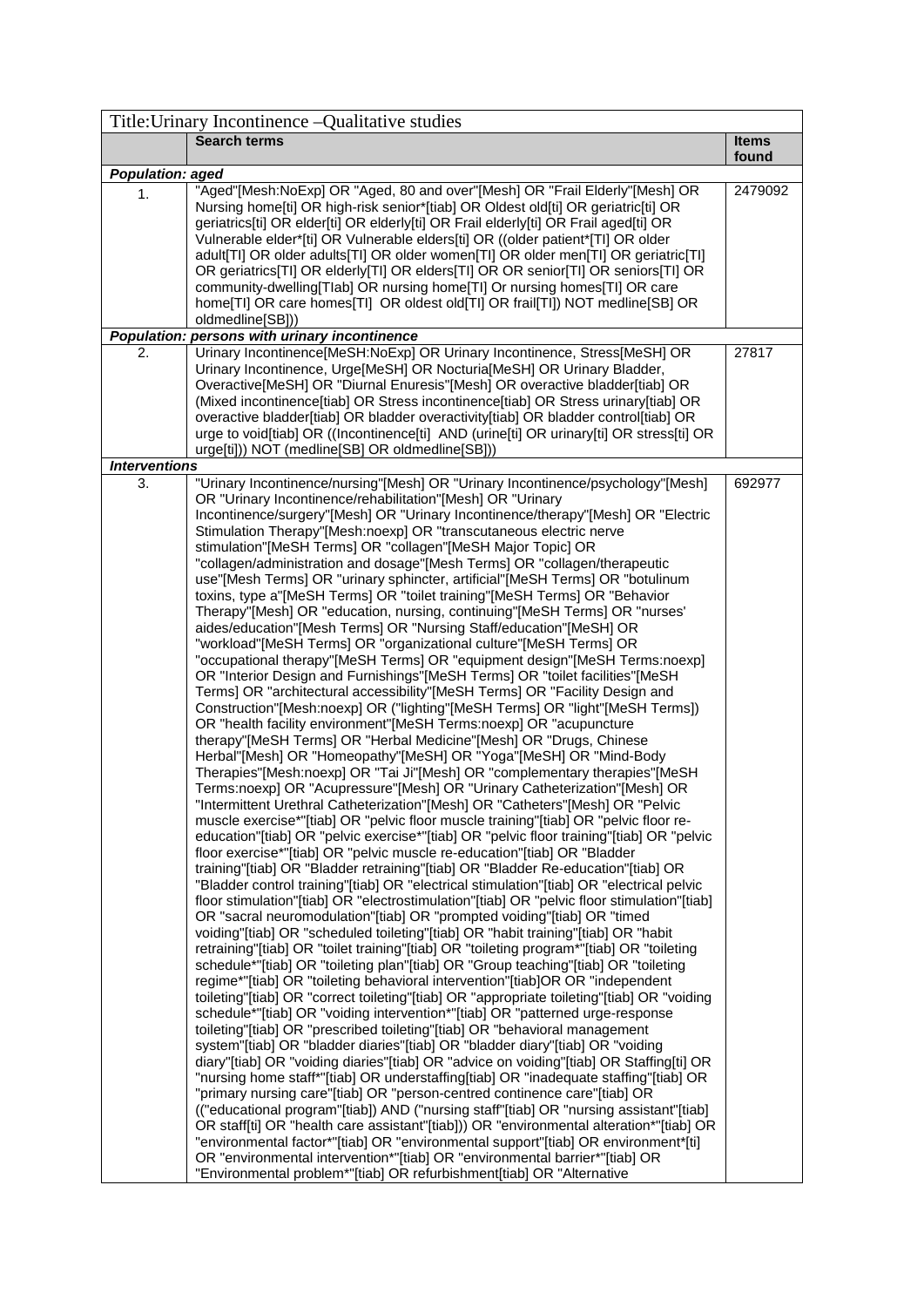|                      | medicine"[tiab] OR "Complementary medicine"[tiab] OR "herbal medicine"[tiab] OR                                                                                                    |        |
|----------------------|------------------------------------------------------------------------------------------------------------------------------------------------------------------------------------|--------|
|                      | "alternative treatment*"[tiab] OR "Alternative therapies"[tiab] OR "alternative                                                                                                    |        |
|                      | therapy"[tiab] OR homeopathy[tiab] OR acupuncture[tiab] OR yoga[tiab] OR                                                                                                           |        |
|                      | acupressure[tiab]                                                                                                                                                                  |        |
|                      | <b>Study types: Qualitative studies</b>                                                                                                                                            |        |
| 4.                   | ("Patient acceptance of health care"[MeSH] AND psychology[subheading]) OR                                                                                                          | 307098 |
|                      | "Qualitative research"[MeSH] OR "Nursing Methodology Research"[MeSH] OR                                                                                                            |        |
|                      | "Qualitative study"[tiab] OR "Qualitative research"[tiab] OR "qualitative descriptive                                                                                              |        |
|                      | study"[tiab] OR "qualitative data"[tiab] OR "Qualitative content analysis"[tiab] OR                                                                                                |        |
|                      | "qualitative interview study"[tiab] OR "descriptive qualitative study"[tiab] OR "Semi-<br>structured qualitative interview*"[tiab] OR "qualitative approach"[tiab] OR "qualitative |        |
|                      | analysis"[tiab] OR "measured in a qualitative manner"[tiab] OR "qualitative                                                                                                        |        |
|                      | design"[tiab] OR "qualitative focus group*"[tiab] OR "qualitative exploration"[tiab] OR                                                                                            |        |
|                      | "interview, psychological"[MeSH Terms] OR "Anecdotes as Topic"[Mesh] OR "Video                                                                                                     |        |
|                      | Recording"[Mesh] OR "Tape Recording"[Mesh] OR audiotape*[tiab] OR "action                                                                                                          |        |
|                      | research"[Title/Abstract] OR "cluster sample"[Title/Abstract] OR "content                                                                                                          |        |
|                      | analysis"[Title/Abstract] OR "constant comparative method"[Title/Abstract] OR                                                                                                      |        |
|                      | "discourse analysis"[Title/Abstract] OR ethnograph*[Title/Abstract] OR                                                                                                             |        |
|                      | ethnonurs*[Title/Abstract] OR ethnomethodolog*[Title/Abstract] OR                                                                                                                  |        |
|                      | ethnolog*[Title/Abstract] OR "field studies"[Title/Abstract] OR "field                                                                                                             |        |
|                      | study"[Title/Abstract] OR "focus group"[Title/Abstract] OR "grounded                                                                                                               |        |
|                      | theory" [Title/Abstract] OR hermeneutic* [Title/Abstract] OR "lived                                                                                                                |        |
|                      | experience"[Title/Abstract] OR "lived experiences"[Title/Abstract] OR "life                                                                                                        |        |
|                      | experience"[Title/Abstract] OR "life experiences"[Title/Abstract] OR                                                                                                               |        |
|                      | narrat*[Title/Abstract] OR phenomeno*[Title/Abstract] OR "purposive                                                                                                                |        |
|                      | sample"[Title/Abstract] OR "thematic analysis"[Title/Abstract] OR "tape-                                                                                                           |        |
|                      | recorded"[tiab] OR semi-structured interview*[tiab]                                                                                                                                |        |
| <b>Combined sets</b> |                                                                                                                                                                                    |        |
| 5.                   | 1 AND 2 AND 3 AND 4                                                                                                                                                                | 255    |
| 6.                   | 1 AND 2 AND 3 AND 4 AND Limits Activated: English, Danish, Norwegian, Swedish                                                                                                      | 239    |
| $\overline{7}$ .     | <b>6 NOT RCT</b>                                                                                                                                                                   | 209    |